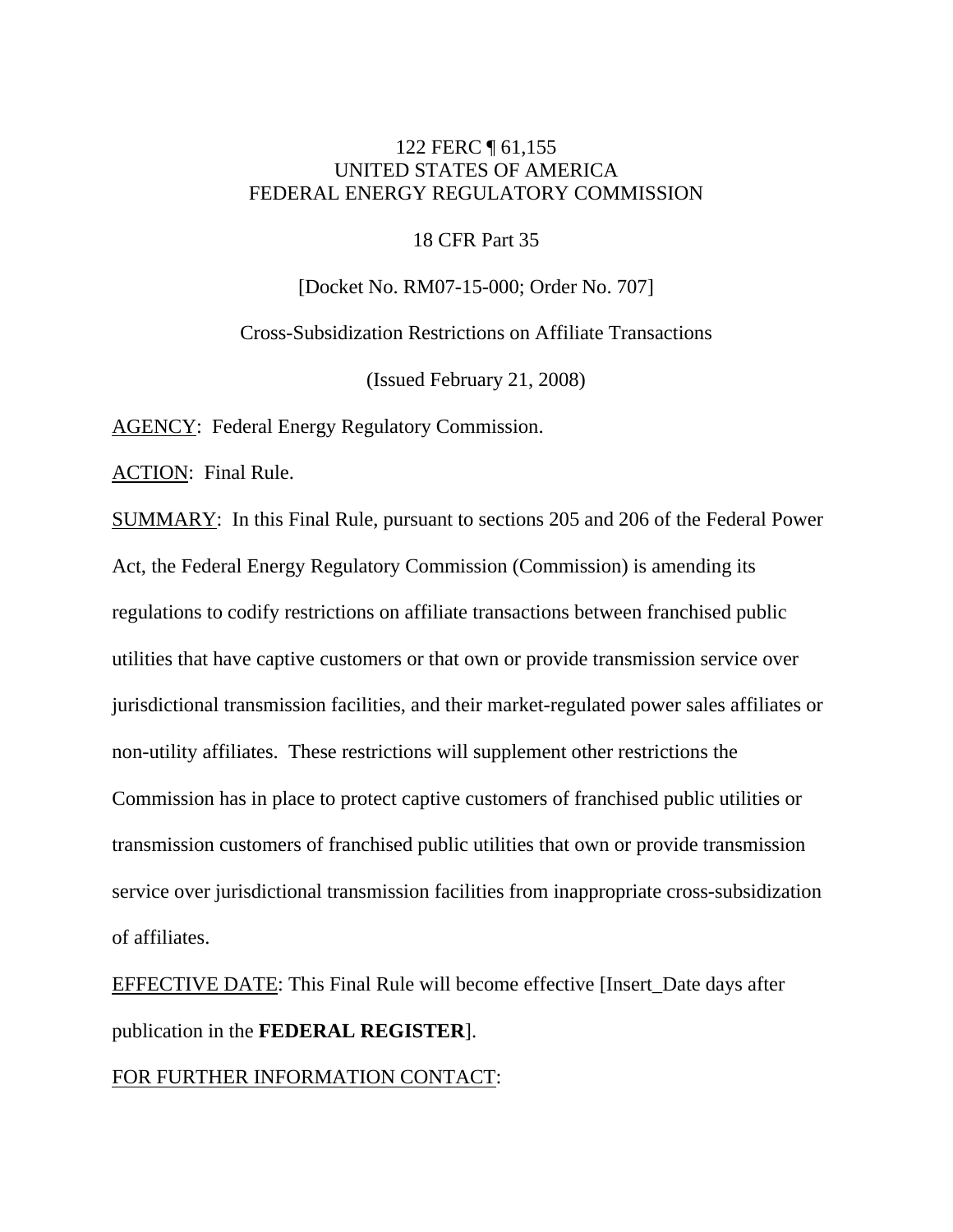Carla Urquhart (Legal Information) Office of the General Counsel Federal Energy Regulatory Commission 888 First Street, N.E. Washington, D.C. 20426 (202) 502-8496

Roshini Thayaparan (Legal Information) Office of the General Counsel Federal Energy Regulatory Commission 888 First Street, N.E. Washington, D.C. 20426 (202) 502-6857

David Hunger (Technical Information) Office of Energy Market Regulation Federal Energy Regulatory Commission 888 First Street, N.E. Washington, D.C. 20426 (202) 502-8148

Stuart Fischer (Technical Information) Office of Enforcement Federal Energy Regulatory Commission 888 First Street, N.E. Washington, D.C. 20426 (202) 502-8517

#### SUPPLEMENTARY INFORMATION: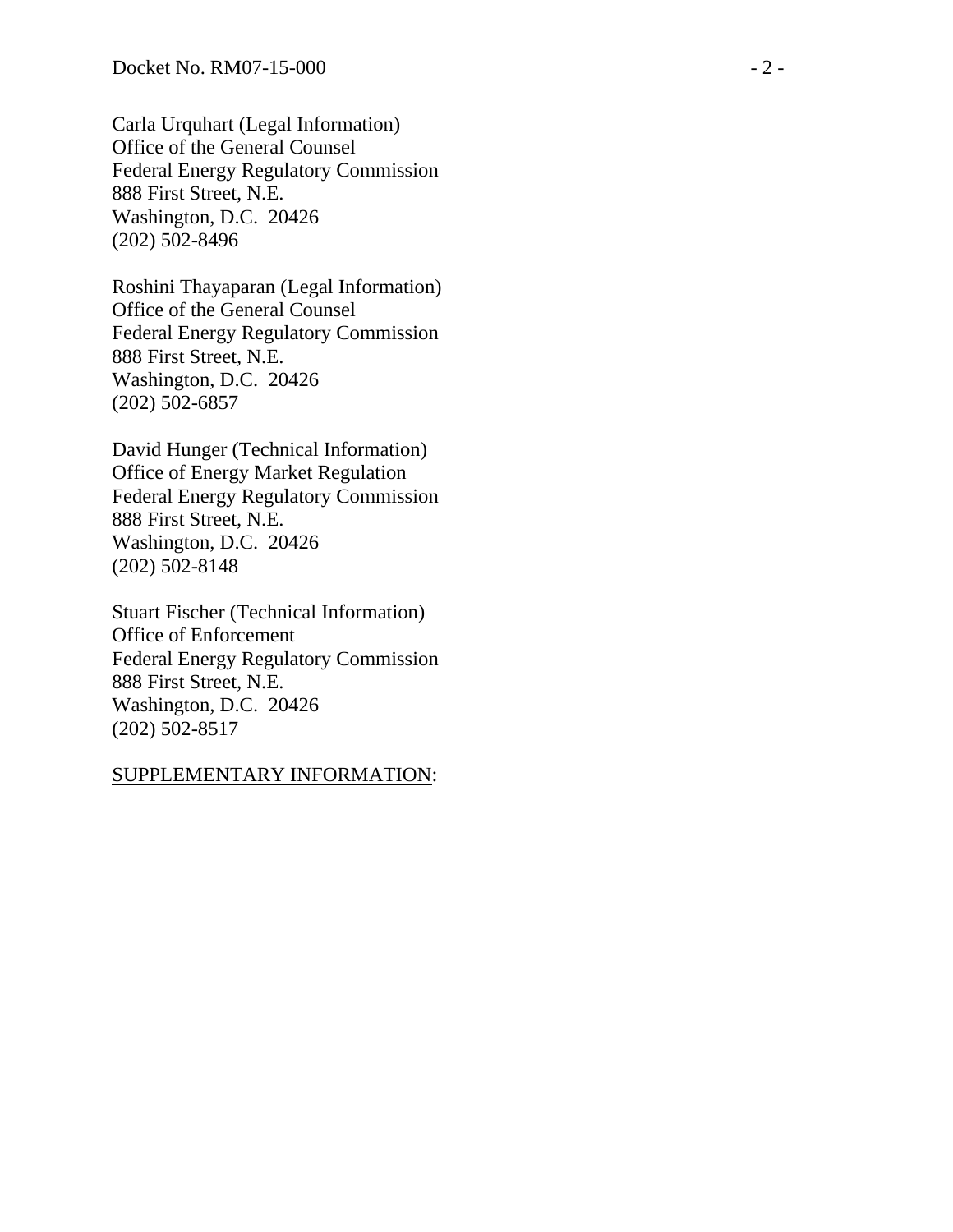# 122 FERC ¶ 61,155 UNITED STATES OF AMERICA FEDERAL ENERGY REGULATORY COMMISSION

Before Commissioners: Joseph T. Kelliher, Chairman; Suedeen G. Kelly, Marc Spitzer, Philip D. Moeller, and Jon Wellinghoff.

Cross-Subsidization Restrictions on Affiliate **Transactions** Docket No. RM07-15-000

## ORDER NO. 707

## FINAL RULE

## (Issued February 21, 2008)

1. On July 20, 2007, the Commission issued a Notice of Proposed Rulemaking to

codify affiliate restrictions that would be applicable to all power and non-power goods and services transactions between franchised public utilities with captive customers and their market-regulated power sales and non-utility affiliates.**<sup>1</sup>** After receiving comments in response to the Affiliate Transactions NOPR, the Commission amends Part 35 of its regulations, pursuant to sections 205 and 206 of the Federal Power Act (FPA), to adopt such restrictions.**<sup>2</sup>**

**2** 16 U.S.C. 824d, 824e.

<sup>&</sup>lt;u>1</u> <sup>1</sup> Cross-Subsidization Restrictions on Affiliate Transactions, Notice of Proposed Rulemaking, 72 FR 41644 (July 31, 2007), FERC Stats. & Regs. ¶ 32,618 (2007) (Affiliate Transactions NOPR).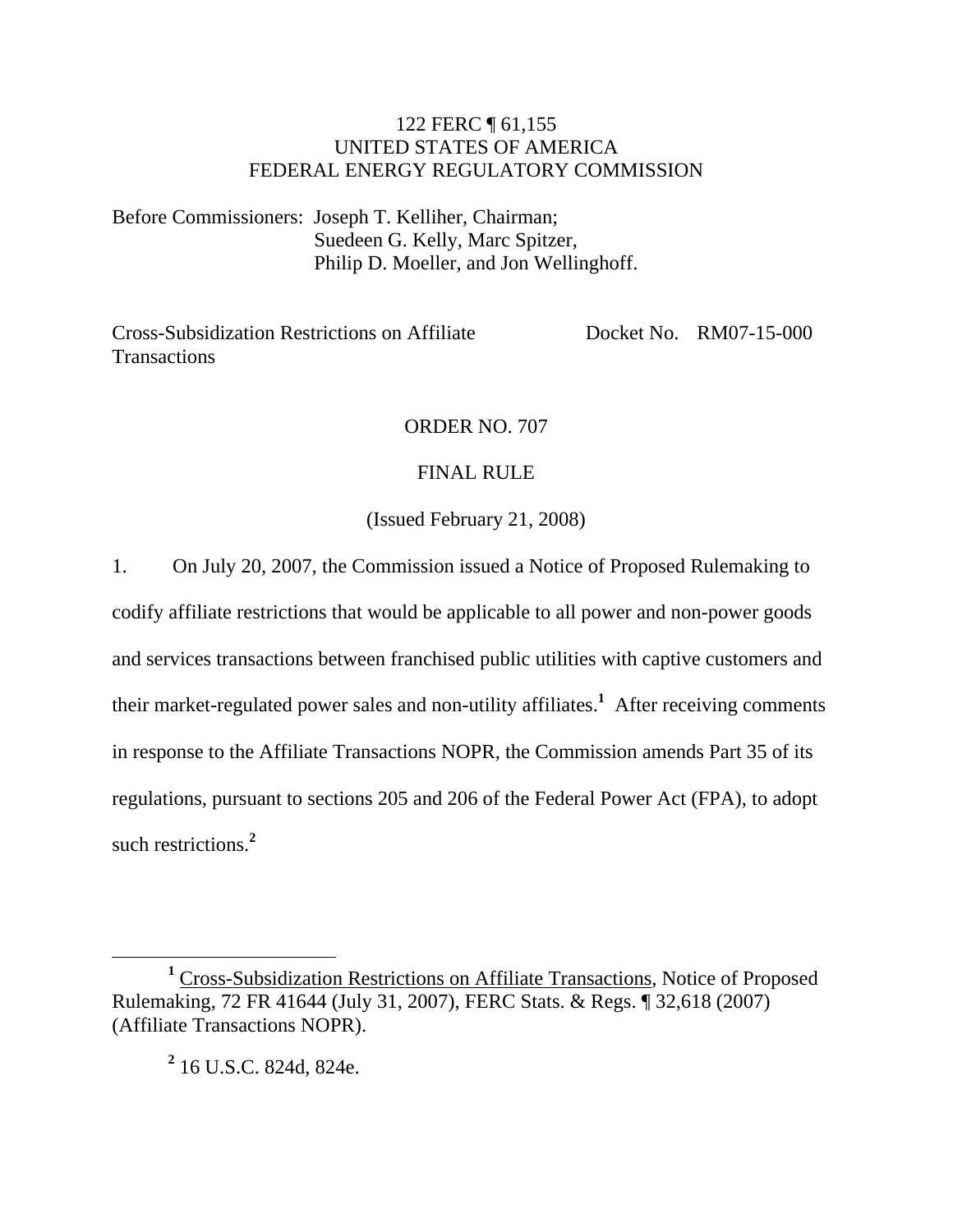2. Finalization of this rulemaking is one of a number of steps the Commission has taken following the repeal of the Public Utility Holding Company Act of 1935<sup>3</sup> to ensure that customers of franchised public utilities do not inappropriately cross-subsidize the activities of "non-regulated" affiliates, and are not otherwise financially harmed as a result of affiliate transactions and activities. The restrictions in this Final Rule will provide certainty to public utilities and customers with respect to the pricing standard that must be applied to certain affiliate transactions. While the Commission already has in place affiliate rules that apply to public utilities with market-based rates and to public utilities seeking merger approvals, the restrictions in this rule will supplement existing restrictions and will apply to all franchised public utilities that have captive customers or that own or provide transmission service over jurisdictional transmission facilities. Thus, they will strengthen the Commission's ability to ensure that customers are protected against affiliate abuse and that rates remain just and reasonable.

### **I. Background**

3. Under sections 205 and 206 of the FPA, the Commission must ensure that the rates, terms and conditions of jurisdictional service are just, reasonable and not unduly discriminatory or preferential. As part of the Commission's obligation in administering this FPA standard, it ensures that wholesale customers' rates do not reflect costs that are the result of undue preferences granted to affiliates or that are imprudent or unreasonable

**<sup>3</sup>** 16 U.S.C. 79a et seq. (PUHCA 1935).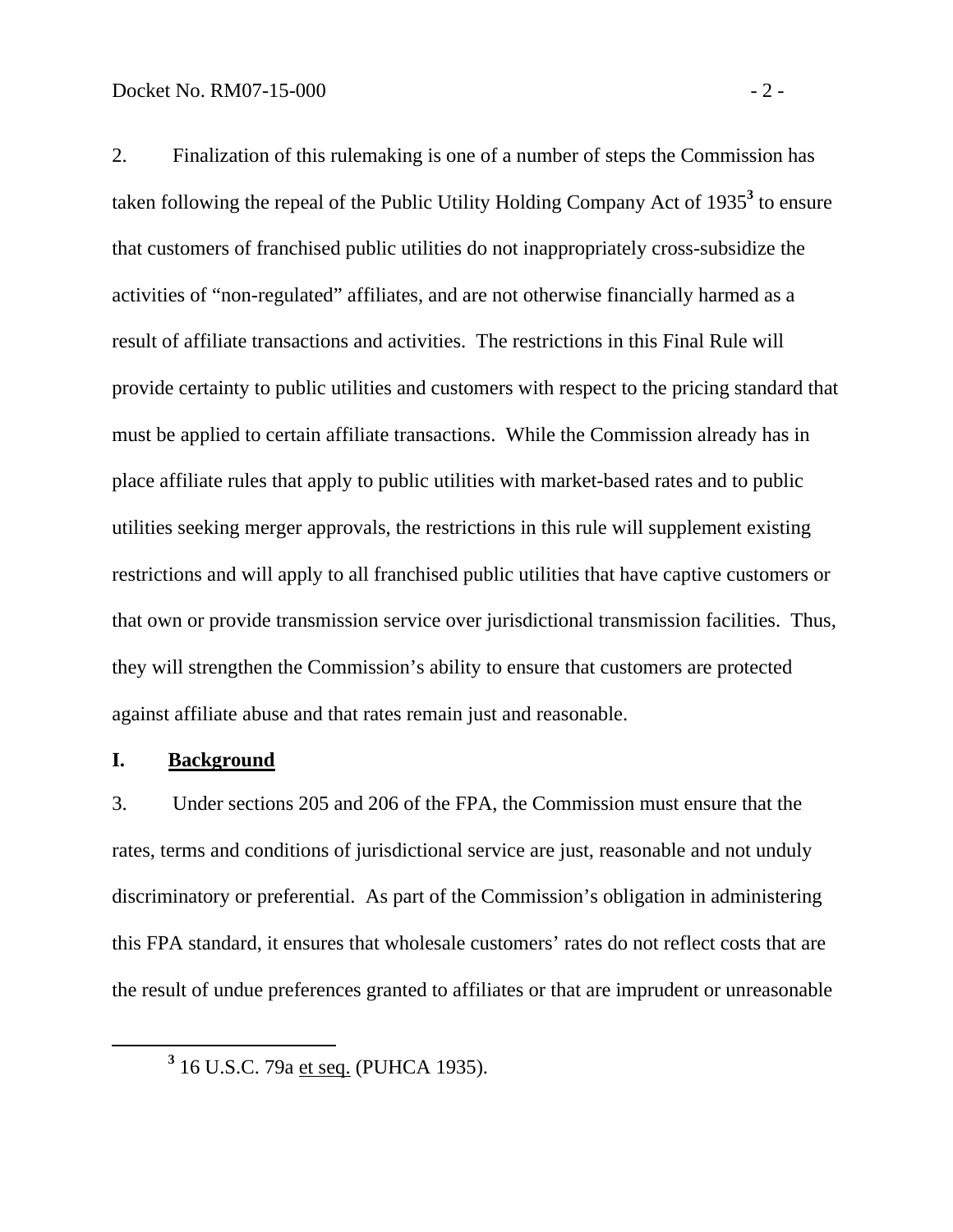as a result of affiliate transactions. The Commission has a long history of scrutinizing affiliate transactions for potential cross-subsidization and in recent rulemakings and orders it has codified and expanded affiliate restrictions, both under its FPA section 205- 206 rate authority (in the context of market-based rates) and under its FPA section 203 merger authority. As discussed infra, pursuant to its FPA section 205-206 authority, in this Final Rule the Commission will extend similar restrictions to all franchised public utilities that have captive customers or that own or provide transmission service over jurisdictional transmission facilities. As historical backdrop, however, we first discuss our past and existing practices with respect to affiliate transactions in the context of market-based rates and mergers.

# **A. Affiliate Transactions in the Context of Market-Based Rate Authorizations**

### **1. Historical Approach**

4. The Commission began considering proposals for market-based pricing of wholesale power sales and attendant cross-subsidy issues in 1988. The Commission acted on market-based rate proposals filed by various wholesale suppliers on a case-bycase basis. In doing so, the Commission considered, among other things, whether there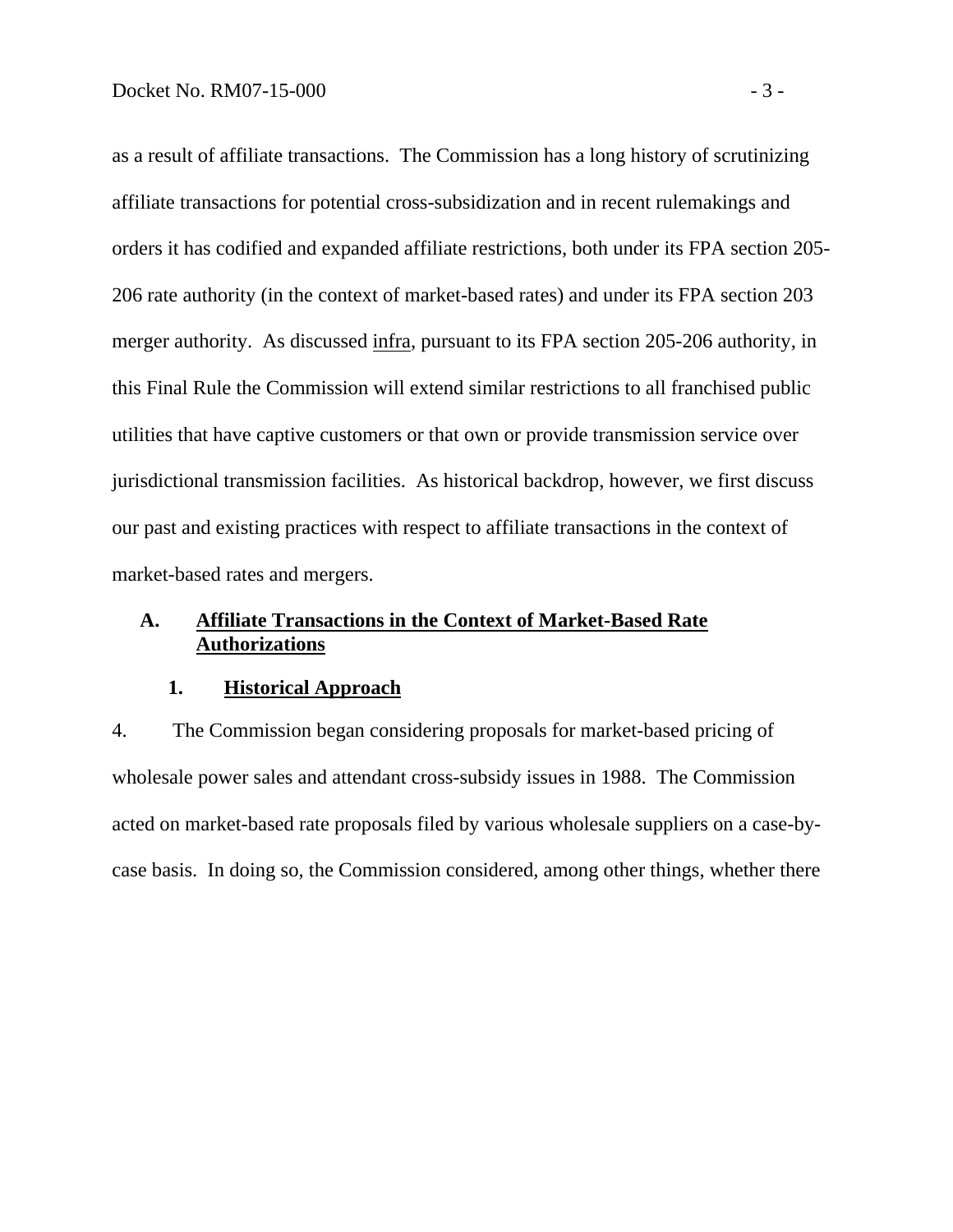was evidence of affiliate abuse or reciprocal dealing involving the seller or its affiliates.**<sup>4</sup>** As the Commission explained, "[t]he Commission's concern with the potential for affiliate abuse is that a utility with a monopoly franchise may have an economic incentive to exercise market power through its affiliate dealings."**<sup>5</sup>** The Commission also stated its concern that a franchised public utility and an affiliate may be able to transact in ways that transfer benefits from the captive customers of the franchised public utility to the affiliate and its shareholders.**<sup>6</sup>** Where a franchised public utility makes a power sale to an affiliate, the Commission is concerned that such a sale could be made at a rate that is too low, in effect, transferring the difference between the market price and the lower rate from captive customers to the market-regulated affiliated entity. Where a power seller with market-based rates makes power sales to an affiliated franchised public utility, the concern is that such sales could be made at a rate that is too high, which would give an

**6** See, e.g., Heartland, 68 FERC at 62,062.

**<sup>4</sup>** <sup>4</sup> See Heartland Energy Services Inc., 68 FERC ¶ 61,223, at 62,062 (1994) (Heartland) (discussing the potential for abuse in the case of affiliated power marketers); Commonwealth Atlantic Limited Partnership, 51 FERC ¶ 61,368, at 62,245 (1990) (discussing potential for reciprocal dealing if a buyer agrees to pay more for power from a seller in return for that seller (or its affiliates) paying more for power from that buyer (or its affiliates)).

<sup>&</sup>lt;sup>5</sup> Boston Edison Company Re: Edgar Electric Energy Co., 55 FERC ¶ 61,382, at 62,137 n.56 (1991) (Edgar). See also TECO Power Services Corp., 52 FERC ¶ 61,191, at 61,697 n.41, order on reh'g, 53 FERC ¶ 61,202 (1990) ("The Commission has determined that self dealing may arise in transactions between affiliates because affiliates have incentives to offer terms to one another which are more favorable than those available to other market participants.").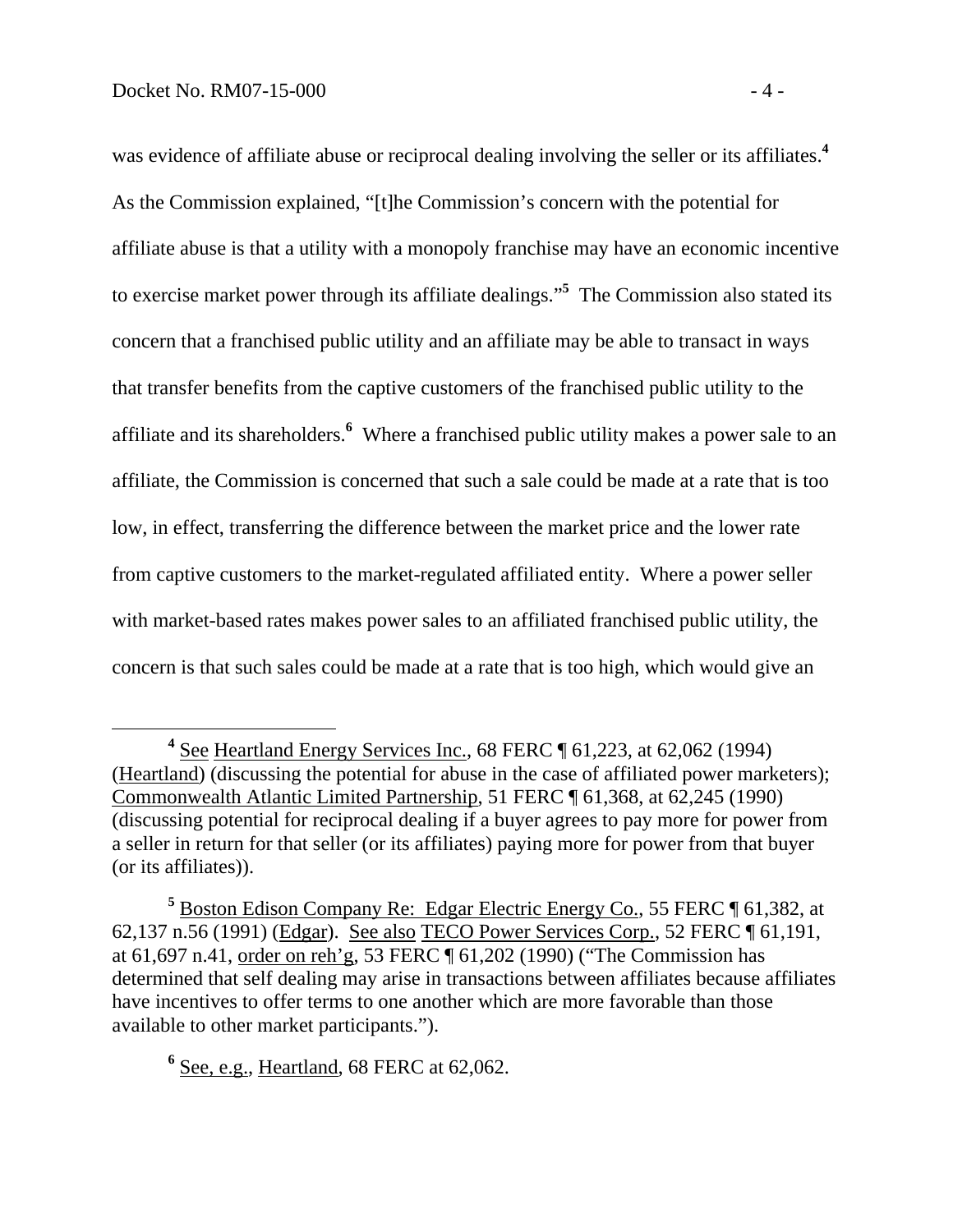undue profit to the affiliated entity at the expense of the franchised public utility's captive customers.**<sup>7</sup>** In determining whether to allow power sales affiliate transactions, the Commission, over time, has adopted several methods, all of which have focused on ensuring that captive customers are adequately protected against affiliate abuse.

5. Just as the Commission has expressed concern about the potential for affiliate abuse in connection with power sales between affiliates, it also has recognized that there may be a potential for affiliate abuse through other means, such as the pricing of nonpower goods and services or the sharing of market information between affiliates.**<sup>8</sup>** The same concerns about giving undue profits to affiliated market-regulated entities and their shareholders, discussed above with respect to power sales, also apply with respect to these interactions.

**<sup>7</sup>**  $<sup>7</sup>$  The Commission has found that a transaction between two non-traditional utility</sup> affiliates (such as power marketers, exempt wholesale generators (EWGs), or qualifying facilities (QFs)) does not raise the same concern about cross-subsidization because neither has a franchised service territory and therefore has no captive customers. As the Commission has explained, no matter how sales are conducted between non-traditional affiliates, profits or losses ultimately affect only the shareholders. FirstEnergy Generation Corporation, 94 FERC ¶ 61,177, at 61,613 (2001); USGen Power Services, L.P., 73 FERC ¶ 61,302, at 61,846 (1995). With respect to affiliate power sales, the Commission has also developed guidelines on how to determine whether a transaction is above suspicion and captive customers are protected, as well as guidelines for competitive solicitation processes. See Edgar, 55 FERC at 62,167-69; Allegheny Energy Supply Company, LLC, 108 FERC ¶ 61,082, at 61,417 (2004).

**<sup>8</sup>** See, e.g., Potomac Electric Power Company, 93 FERC ¶ 61,240, at 61,782 (2000) (Potomac); Heartland, 68 FERC at 62,062-63.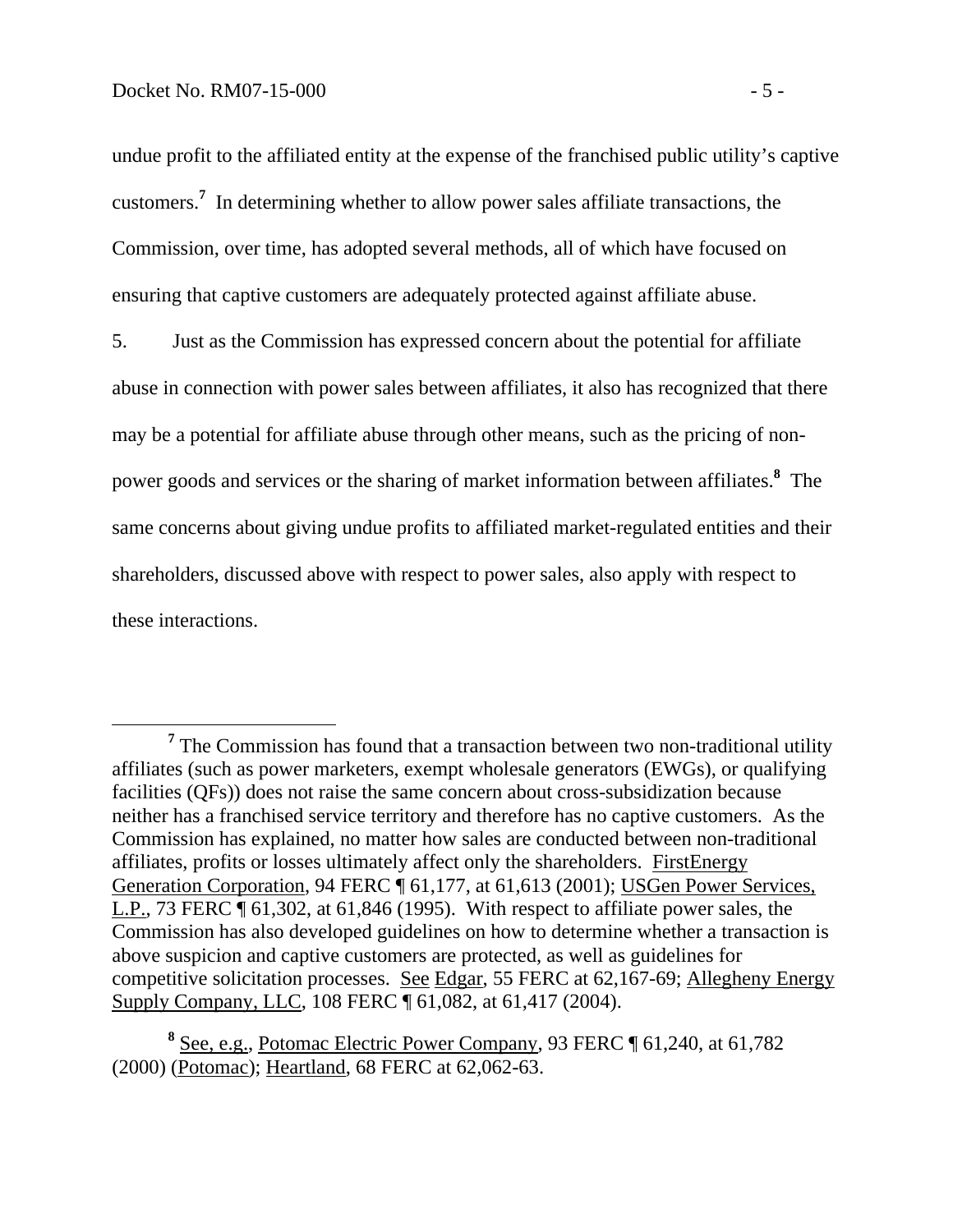6. Accordingly, the Commission's policy for many years had been to require that, as a condition of market-based rate authorization, applicants adopt a code of conduct applicable to non-power goods and services transactions and information sharing between regulated and non-regulated (market-regulated) affiliated power sellers. The Commission has also required that applicants include a provision in their market-based rate tariffs prohibiting power sales between regulated and non-regulated affiliated power sellers without first receiving authorization of the transaction under section 205 of the FPA.<sup>9</sup>

7. The purpose of the market-based rate code of conduct was to safeguard against affiliate abuse by protecting against the possible diversion of benefits or profits from franchised public utilities (i.e., traditional public utilities with captive ratepayers) to an affiliated entity for the benefit of shareholders. The Commission has waived the marketbased rate code of conduct requirement in cases where there are no captive customers, and thus no potential for affiliate abuse, or where the Commission finds that such customers are adequately protected against affiliate abuse.**<sup>10</sup>** In such cases, however, the Commission directed the utilities to notify the Commission should they acquire captive

 **<sup>9</sup>** <sup>9</sup> Aquila, Inc., 101 FERC ¶ 61,331, at P 12 (2002).

**<sup>10</sup>** See, e.g., CMS Marketing, Services and Trading Co., 95 FERC ¶ 61,308, at 62,051 (2001) (granting request for cancellation of code of conduct where wholesale contracts, as amended, "cannot be used as a vehicle for cross-subsidization of affiliate power sales or sales of non-power goods and services"); Alcoa Inc., 88 FERC ¶ 61,045, at 61,119 (waiving code of conduct requirement where there were no captive customers); Green Power Partners I LLC, 88 FERC ¶ 61,005, at 61,010-11 (1999) (waiving code of conduct requirement where there are no captive wholesale customers and retail customers may choose alternative power suppliers under retail access program).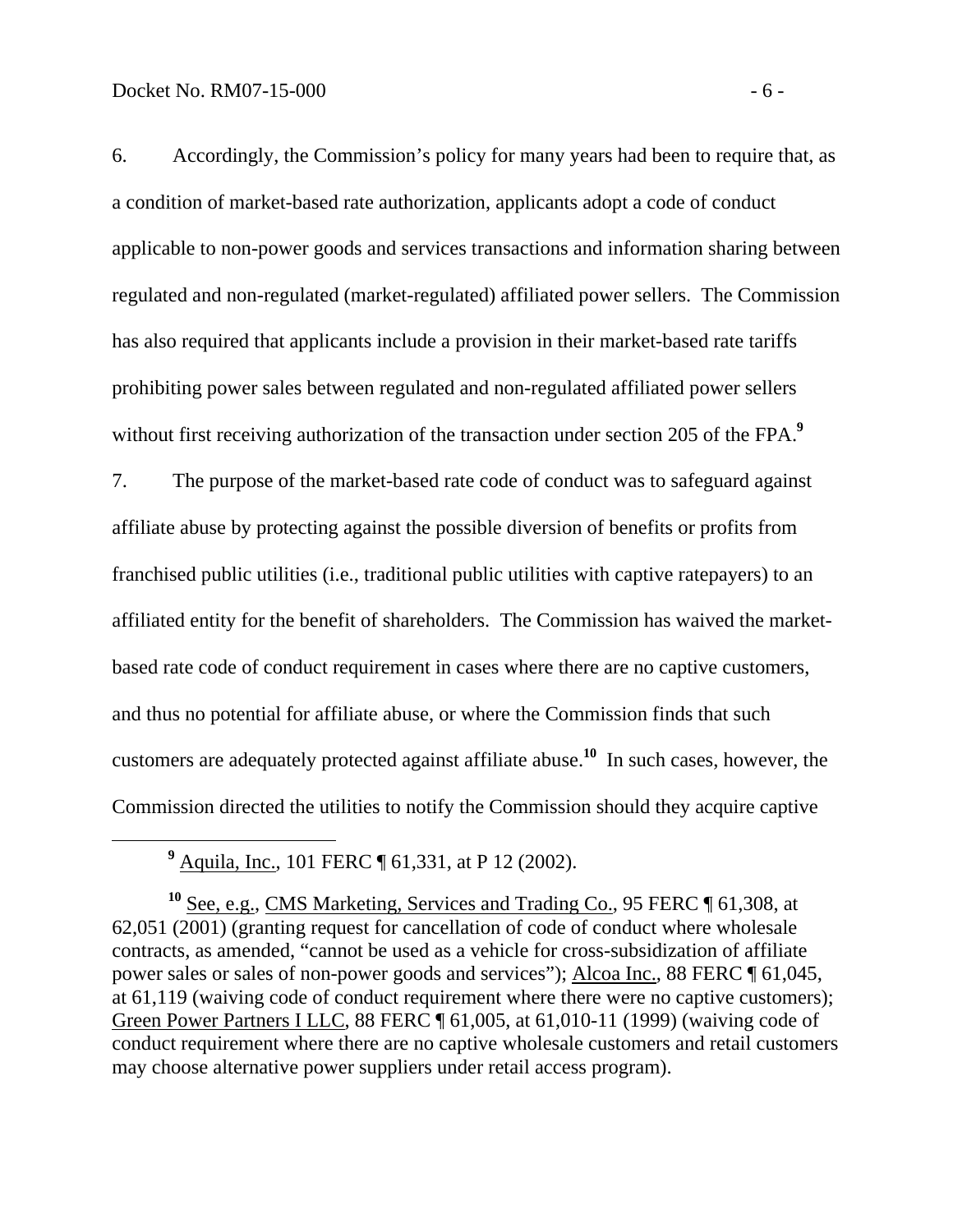customers in the future and expressly reserved the right to reimpose the market-based rate code of conduct requirement.

## **2. The Market-Based Rate Final Rule**

8. In the Commission's recent Market-Based Rate Final Rule,**<sup>11</sup>** among other things, the Commission codified in the regulations at 18 CFR part 35, subpart H, an explicit requirement that any seller with market-based rate authority must comply with the affiliate power sales restrictions and other affiliate restrictions. Compliance on an ongoing basis is a condition of retaining market-based rate authority. The Market-Based Rate Final Rule retains the policy that wholesale sales of power between a franchised public utility and any of its market-regulated power sales affiliates must be pre-approved by the Commission. It also adopts uniform affiliate restrictions governing power sales, sales of non-power goods and services, separation of functions, and information sharing between franchised public utilities with captive customers and their market-regulated power sales affiliates.**<sup>12</sup>** The power and non-power goods and services restrictions, however, apply only to transactions involving two power sellers. They do not apply to transactions between a franchised public utility and a non-utility affiliate.

**<sup>11</sup>** Market-Based Rates For Wholesale Sales Of Electric Energy, Capacity and Ancillary Services by Public Utilities, Order No. 697, 72 FR 39904 (July 20, 2007), FERC Stats. & Regs. ¶ 31,252 (2007) (Market-Based Rate Final Rule).

**<sup>12</sup>** Id. P 23.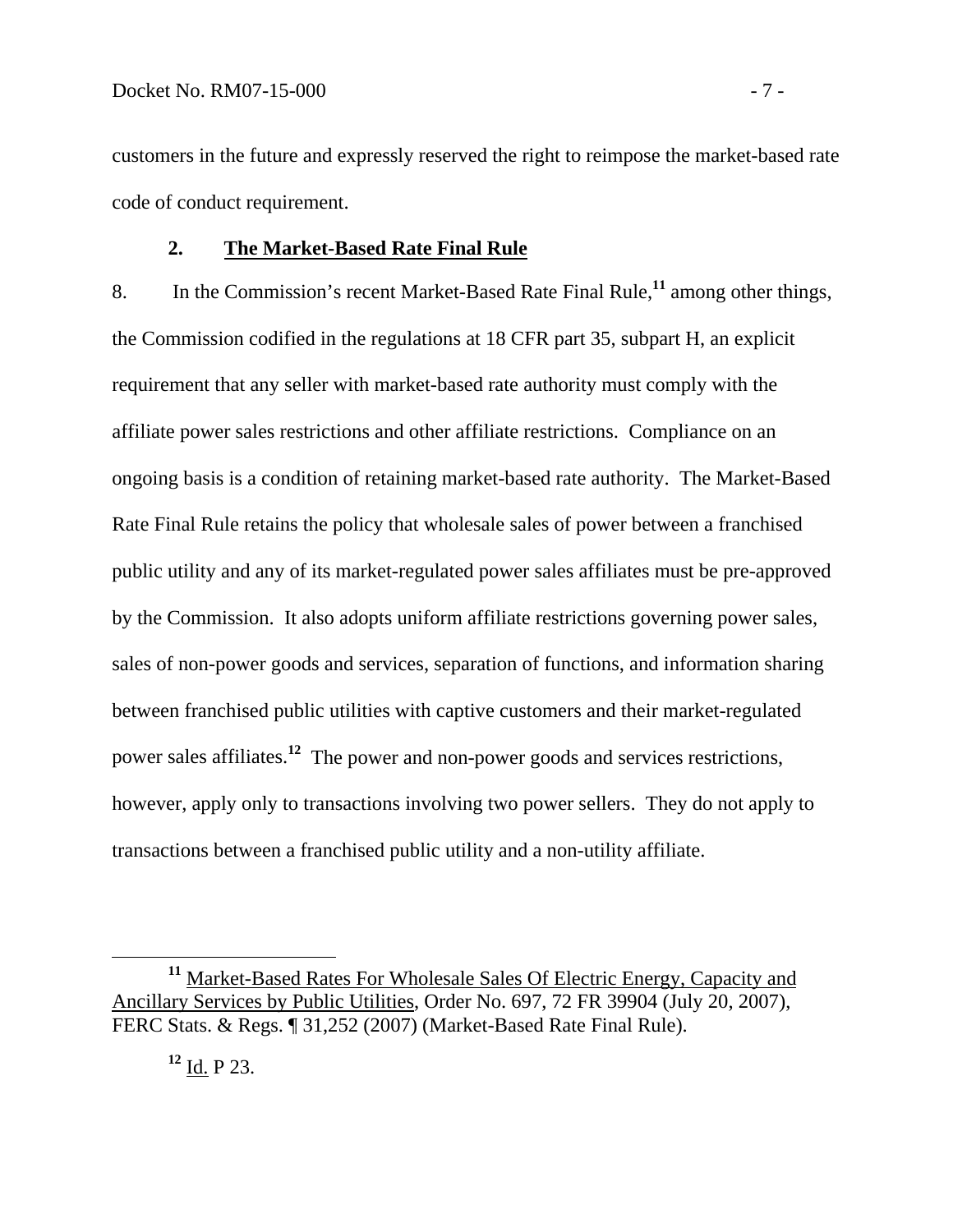#### **B. Affiliate Transactions Under Section 203**

#### **1. Before the Energy Policy Act of 2005**

9. The Commission has also addressed cross-subsidization issues in the context of section 203 merger applications. Prior to the Energy Policy Act of 2005,**<sup>13</sup>** the Commission's policy was to condition its approval of certain section 203 mergers on the applicants' agreement to abide by certain restrictions on non-power goods and services transactions between a merged company's utility and non-utility or market-regulated subsidiaries. The condition was imposed on those mergers involving registered holding companies under PUHCA 1935**<sup>14</sup>** in order to find that the merger would not adversely affect federal regulation.**<sup>15</sup>** That requirement grew out of judicial determinations that, when a merger would create or involve a registered holding company, the actions of the Securities and Exchange Commission (SEC) may preclude the Commission from asserting jurisdiction over the non-power transactions between subsidiaries of that holding company.<sup>16</sup> Under Ohio Power, if the SEC approved an affiliate contract involving special purpose subsidiary goods or services at cost, the Commission had to

**<sup>14</sup>** EPAct 2005 repealed PUHCA 1935. EPAct 2005, Pub. L. No. 109-58, 1263.

**<sup>15</sup>** See, e.g., Niagara Mohawk Holdings, Inc., 95 FERC ¶ 61,381, at 62,414, order on reh'g, 96 FERC ¶ 61,144 (2001).

<sup>16</sup> See Ohio Power Co. v. FERC, 954 F.2d 779, 782-86 (D.C. Cir.), cert. denied sub nom., Arcadia v. Ohio Power Co., 506 U.S. 981 (1992) (Ohio Power).

**<sup>13</sup>** Energy Policy Act of 2005, Pub. L. No. 109-58, 1289, 119 Stat. 594, 982-83 (2005) (EPAct 2005).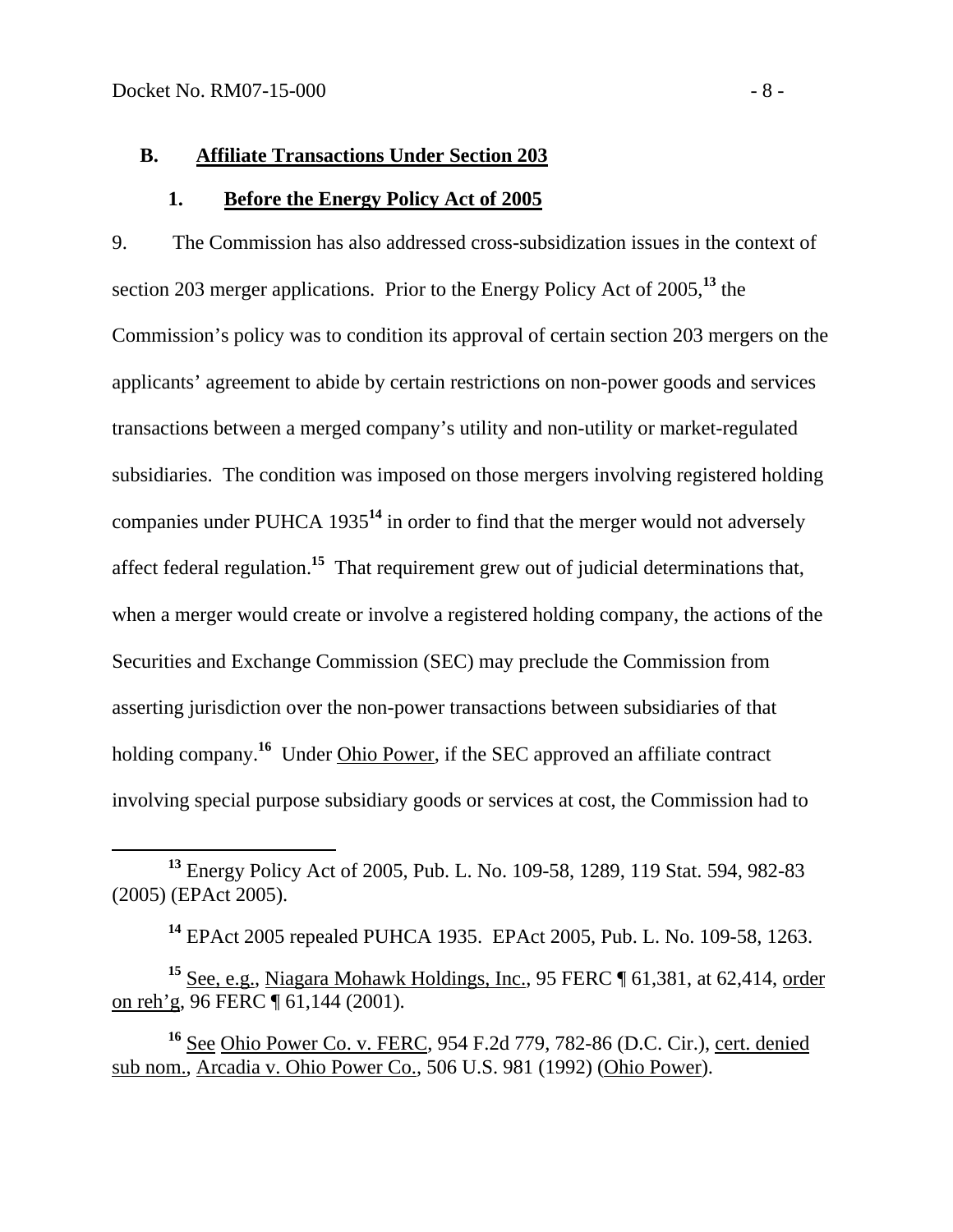allow pass-through of the costs in jurisdictional rates even if the public utility purchasing the goods or services could have obtained them at a lower market price from a nonaffiliate.**<sup>17</sup>** For over a decade following the Ohio Power decision, the Commission required that, to gain section 203 approval of a proposed merger without a hearing, if the transaction would create a registered holding company under the PUHCA 1935, applicants must agree to waive the Ohio Power immunity and abide by the Commission's policy on intra-system transactions for non-power goods and services.**<sup>18</sup>**

## **2. After EPAct 2005**

10. Because EPAct 2005 repealed PUHCA 1935, certain activities of previouslyregistered holding companies that were previously subject to SEC regulation, including intra-system affiliate transactions, are no longer exempt from this Commission's full regulatory review. In particular, the Commission's conditions and policies under FPA

<sup>&</sup>lt;sup>17</sup> The Commission's policy since the mid-1990s has been that where the regulated public utility has provided non-power goods or services to the non-regulated affiliate, the public utility provides the goods or services at the higher of cost or market. A nonregulated affiliate that sells non-power goods or services to an affiliate with captive customers may not sell at higher than market price. This is often referred to as the "market" standard. These standards were articulated in the Commission's 1996 Merger Policy Statement. Inquiry Concerning the Commission's Merger Policy Under the Federal Power Act: Policy Statement, Order No. 592, 61 FR 68595 (Dec. 30, 1996), FERC Stats. & Regs. ¶ 31,044, at 30,124-25 (1996) (1996 Merger Policy Statement), reconsideration denied, Order No. 592-A, 62 FR 33341 (June 19, 1997), 79 FERC  $\overline{\P}$  61,321 (1997).

<sup>&</sup>lt;sup>18</sup> Public Service Company of Colorado, 75 FERC ¶ 61,325, at 62,046 (1996) (PSC Colorado); 1996 Merger Policy Statement, FERC Stats. & Regs. ¶ 31,044 at 30,124-25.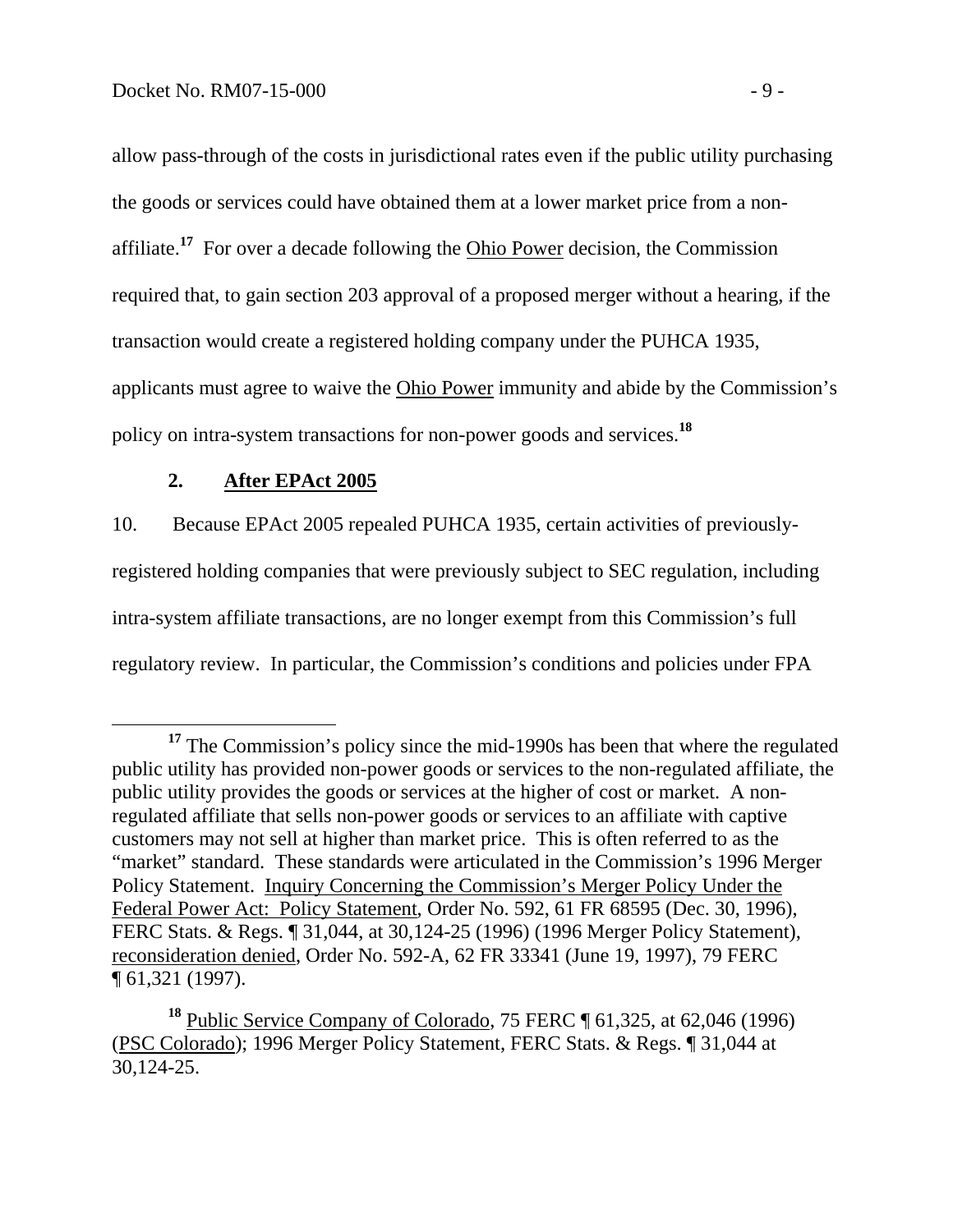sections 205 and 206 with respect to non-power goods and services transactions between holding company affiliates may now be applied to all public utilities that are members of holding companies, whether in the context of a section 203 merger proceeding or the context of a section 205-206 rate proceeding.**<sup>19</sup>** In addition, the Commission has authority to review allocation of service company costs among members of holding companies that have public utilities with captive customers.

11. In the Order No. 669 rulemaking proceedings,**<sup>20</sup>** which revised the Commission's regulations pursuant to amended section 203, the Commission continued its past approach with respect to affiliate abuse restrictions involving power and non-power goods and services transactions, in the context of section 203 applications.**<sup>21</sup>** However, the Commission made two additional clarifications.

**<sup>21</sup>** Amended section 203(a)(4) adds to the Commission's merger analysis the explicit requirement that the Commission find that any proposed transaction will not result in cross-subsidization of a non-utility associate company or the pledge or encumbrance of utility assets for the benefit of an associate company, unless that crosssubsidization, pledge, or encumbrance will be consistent with the public interest.

<sup>&</sup>lt;sup>19</sup> The provisions of PUHCA 1935 that formed the basis for **Ohio Power** are no longer in effect, thus removing the Ohio Power limitation on our oversight of non-power transactions. Further, FPA section 318, which provided for SEC preemption in certain circumstances where there was a conflict between SEC PUHCA 1935 regulation and Commission regulation, was repealed.

<sup>&</sup>lt;sup>20</sup> Transactions Subject to FPA Section 203, Order No. 669, 71 FR 1348 (Jan. 6, 2006), FERC Stats. & Regs. ¶ 31,200 (2005), order on reh'g, Order No. 669-A, 71 FR 28422 (May 16, 2006), FERC Stats. & Regs. ¶ 31,214, order on reh'g, Order No. 669-B, 71 FR 42579 (July 27, 2006), FERC Stats. & Regs. ¶ 31,225 (2006).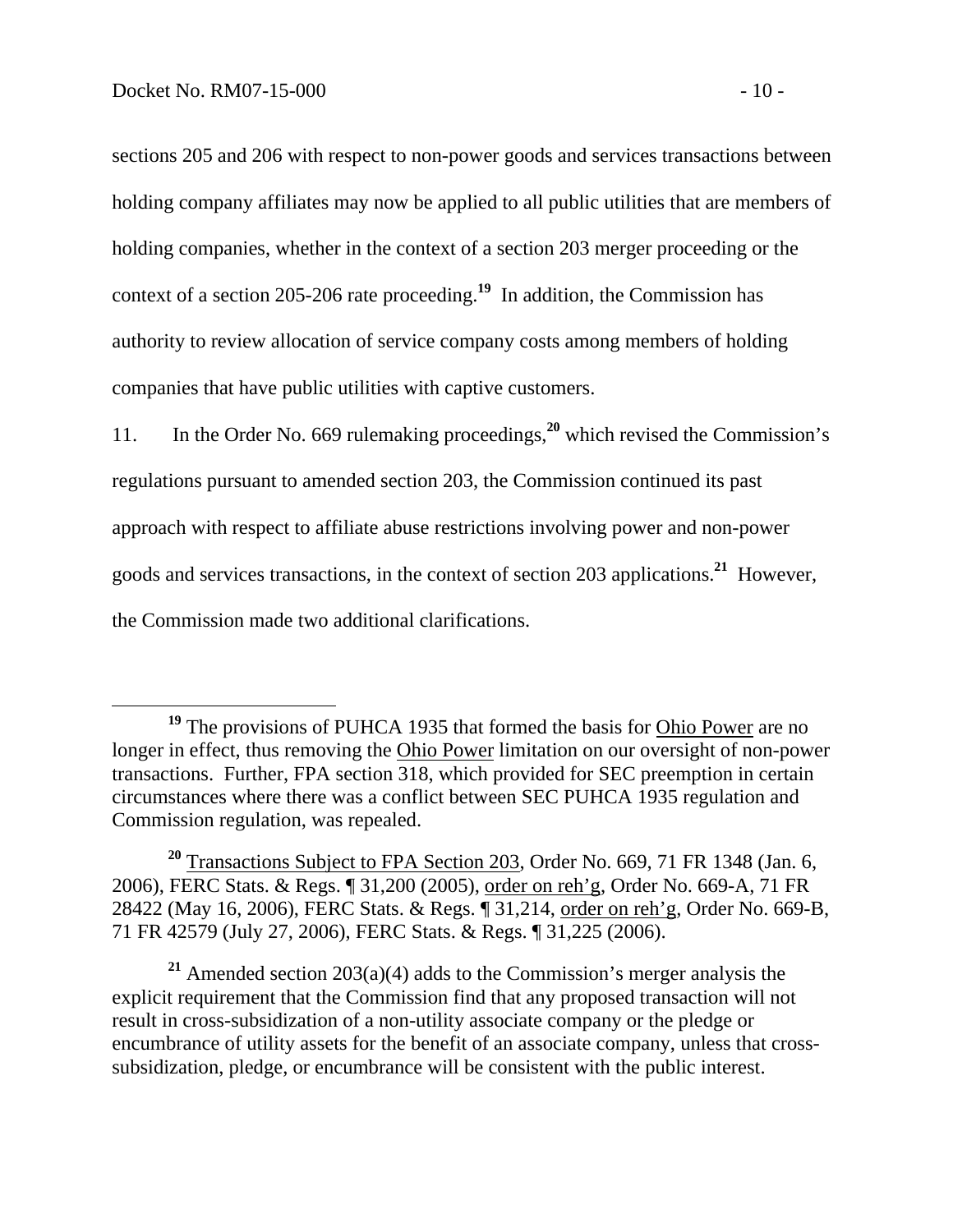12. First, in its implementation of regulations pursuant to PUHCA 2005,**<sup>22</sup>** the Commission discussed one exception to the traditional standards articulated in the 1996 Merger Policy Statement. In the Order No. 667 rulemaking proceeding,**<sup>23</sup>** the Commission explained that there are two circumstances in which the at-cost or market standards may arise in the context of the Commission's jurisdictional responsibilities: (1) the Commission's review of the costs of non-power goods and services provided by a traditional, centralized service company to public utilities within the holding company system; and (2) when a service company that is a special-purpose company within a holding company provides non-power goods or services to one or more public utilities in the same holding company system. Under both scenarios, similar concerns regarding affiliate abuse arise: "[w]hether the public utility's costs incurred in purchasing from the affiliate are prudently incurred and just and reasonable, and whether non-regulated affiliates purchasing non-power goods and services from the same special-purpose

**<sup>22</sup>** PUHCA 2005 is primarily a books and records access statute and does not give the Commission any new substantive authorities, other than the requirement that the Commission review and authorize certain non-power goods and services cost allocations among holding company members upon request. EPAct 2005, Pub. L. No. 109-58, 1275.

<sup>&</sup>lt;sup>23</sup> Repeal of the Public Utility Holding Company Act of 1935 and Enactment of the Public Utility Holding Company Act of 2005, Order No. 667, 70 FR 75592 (Dec. 20, 2005), FERC Stats. & Regs. ¶ 31,197 (2005), order on reh'g, Order No. 667-A, 71 FR 28446 (May 16, 2006), FERC Stats. & Regs. ¶ 31,213, order on reh'g, Order No. 667-B, 71 FR 42750 (July 28, 2006), FERC Stats. & Regs. ¶ 31,224 (2006), order on reh'g, 72 FR 8277 (Feb. 26, 2007), 118 FERC ¶ 61,133 (2007).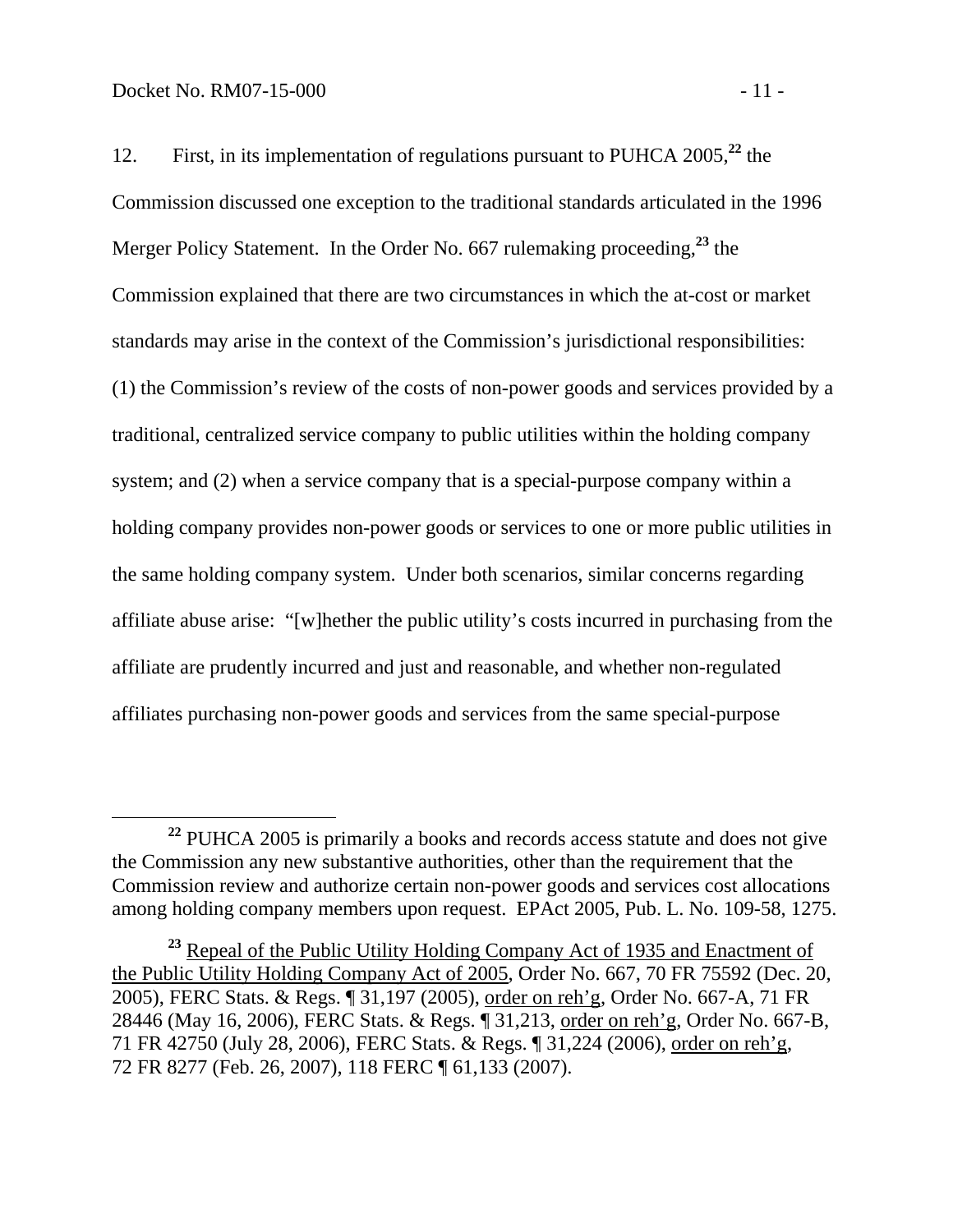company are receiving preferential treatment vis-à-vis the public utility."**<sup>24</sup>** In Order No. 667, the Commission exempted traditional, centralized service companies, which at that time were using the SEC's "at-cost" standard, from complying with the Commission's market standard for their sales of non-power goods and services to regulated affiliates.**<sup>25</sup>** In determining that the at-cost standard was appropriate for traditional, centralized service companies, the Commission noted that centralized provision of the services provided by such companies (such as accounting, human resources, legal, tax, and other such services) benefits ratepayers through increased efficiency and economies of scale. Moreover, the Commission recognized that it is frequently difficult to define the market value of the specialized services provided by centralized service companies. On this basis, the Commission stated it would apply a rebuttable presumption that costs incurred under at-cost pricing of such services are reasonable.**<sup>26</sup>** However, with respect to non-power goods and services transactions between holding company affiliates other than traditional, centralized service companies, i.e., service companies that are non-regulated, special-purpose affiliates, such as a fuel

**<sup>25</sup>** Id. P 169.

**<sup>24</sup>** Order No. 667, FERC Stats. & Regs. ¶ 31,197 at P 168.

**<sup>26</sup>** Id. The Commission stated, however, that it would entertain complaints that atcost pricing for such services exceeds the market price, but complainants would have the burden of demonstrating that that is the case.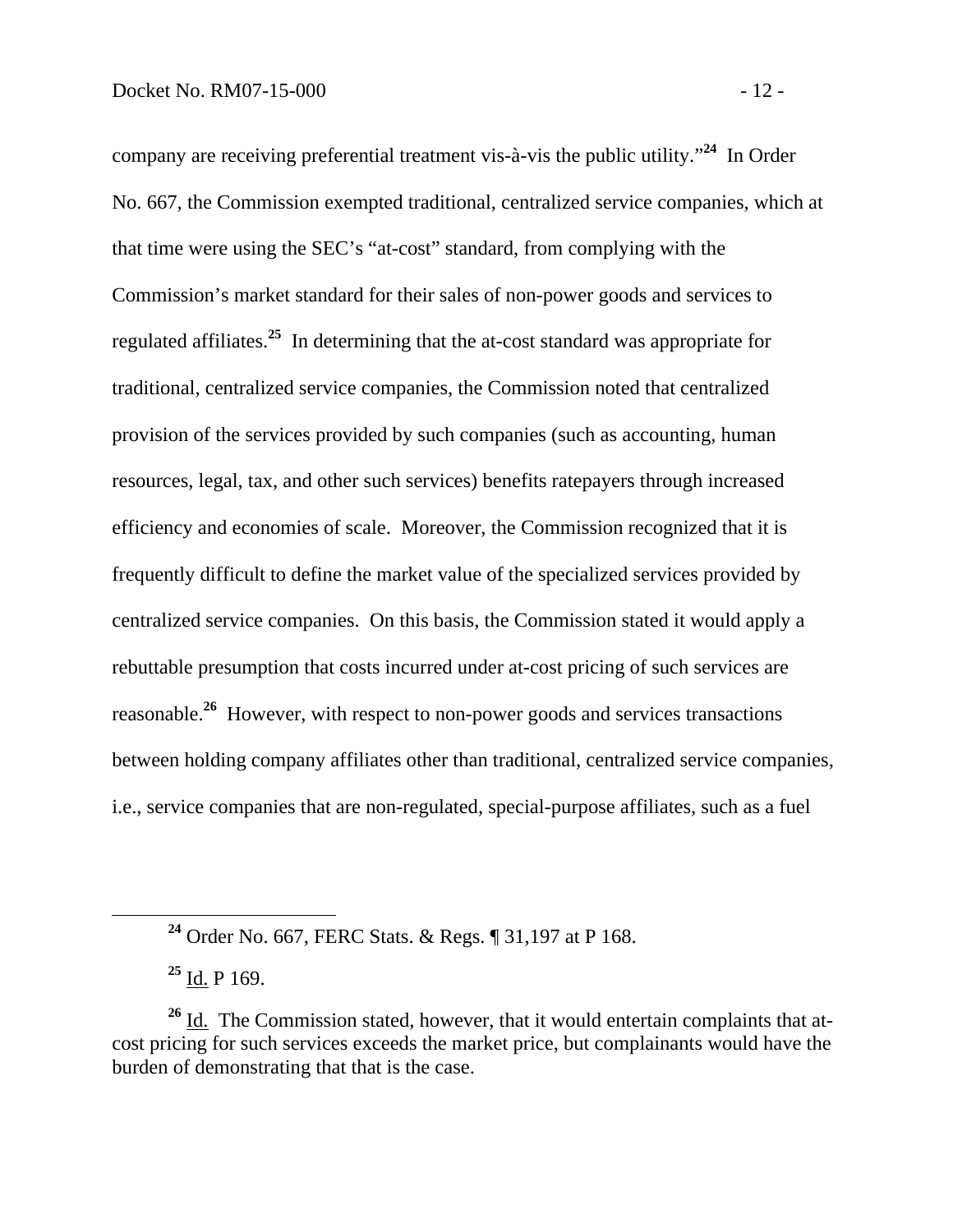supply company or a construction company, the Commission continued with its prior practice.**<sup>27</sup>**

13. Second, in recent section 203 merger proceedings, the Commission has extended the applicability of the code of conduct restrictions previously applied only to registered holding companies. In National Grid plc,<sup>28</sup> the Commission announced that it would require all merging parties to abide by a code of conduct containing specific provisions regarding power and non-power goods and services transactions between the utility subsidiaries and their affiliates:

> Implementation of the Code of Conduct for all utility subsidiaries of the merged company, as required by our decision here, will address both power and non-power goods and services transactions between the utility subsidiaries and their affiliates. The Code of Conduct to be implemented by the merged company shall (1) require our approval of all power sales by a utility to an affiliate, (2) require a utility with captive customers to provide non-power goods or

**<sup>28</sup>** 117 FERC ¶ 61,080 (2006) (National Grid).

**<sup>27</sup>** In Order No. 667, the Commission stated that, with respect to sales from a public utility to a non-regulated, affiliated special-purpose company, the price should be no less than cost, i.e., the higher of cost or market; otherwise, a public utility could attempt to game the system and forego profits it could otherwise obtain by selling to a non-affiliate, to the benefit of its non-regulated affiliate who receives a good or service at a below-market price. The Commission also stated that, when the situation is reversed, i.e., the non-regulated, affiliated special-purpose company is providing non-power goods and services to the public utility affiliate, the Commission will continue to apply its market standard. Accordingly, the non-regulated, affiliated special-purpose company may not sell to its public utility affiliate at a price above the market price. The Commission found that such transactions involving such non-regulated, affiliated specialpurpose companies pose a greater risk of inappropriate cross-subsidization and adverse effects on jurisdictional rates. Id. P 171.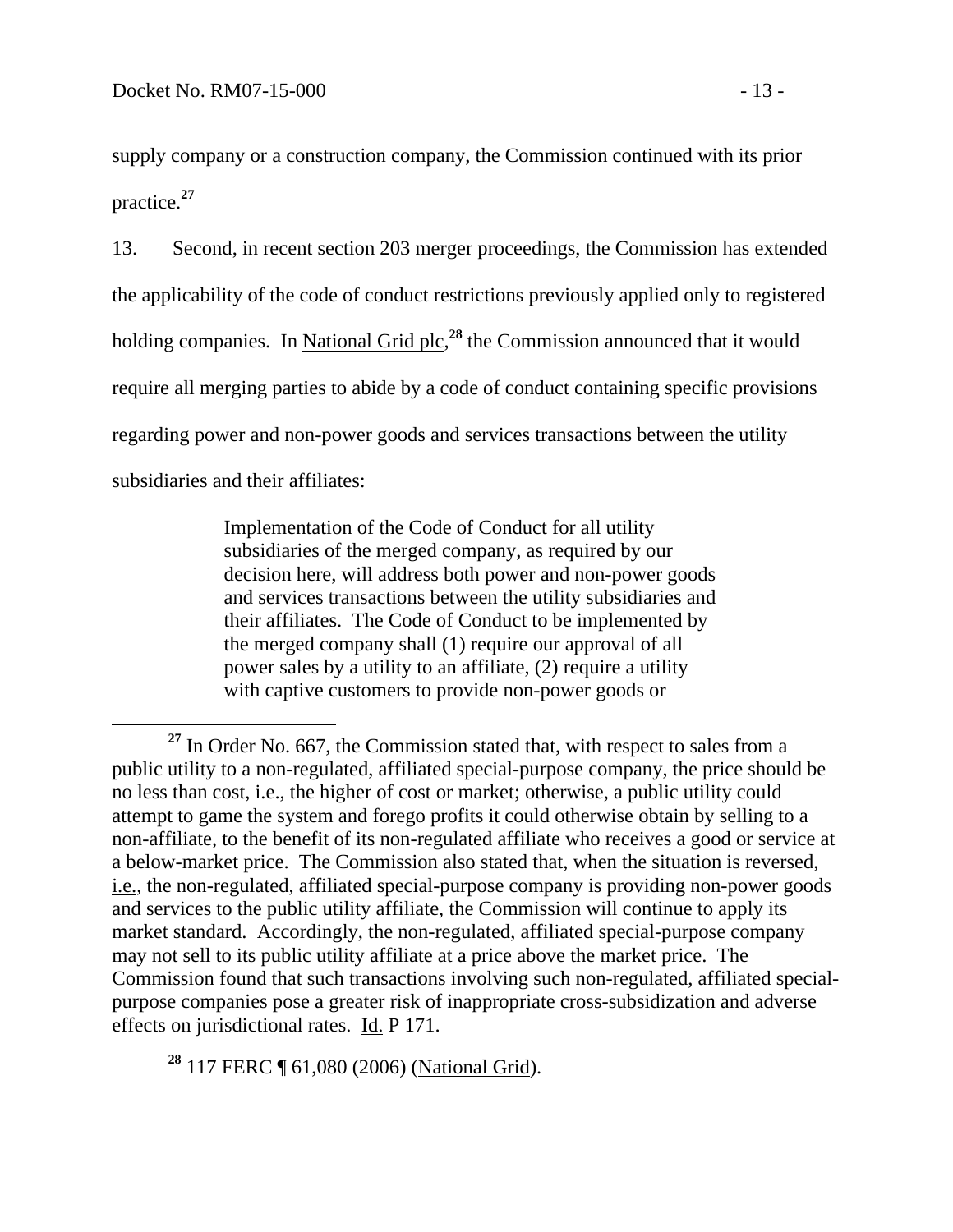services to a non-utility or "non-regulated utility" affiliate at a price that is the higher of cost or market price, (3) prohibit a non-utility or non-regulated utility affiliate from providing non-power goods or services to a utility affiliate with captive customers at a price above market price, and (4) prohibit a centralized service company from providing non-power services to a utility affiliate with captive customers at a price above cost. These requirements protect a utility's captive customers against inappropriate cross-subsidization of nonutility or non-regulated utility affiliates by ensuring that the utility with captive customers neither recovers too little for goods and services that the utility provides to an affiliate nor pays too much for goods and services that the utility receives from an affiliate. Implementation of these requirements provides a prophylactic mechanism to ensure that the merger will not result in cross-subsidization of non-utility or nonregulated utility companies in the same holding company system and therefore meets the requirement of section 203(a)(4) that a merger not result in inappropriate cross-subsidization of a non-utility associate company.**<sup>29</sup>**

14. While these affiliate restrictions are broad in terms of transactions covered (covering transactions between power sales affiliates as well as transactions between power sales affiliates and non-utility affiliates) and have been extended within the context of section 203 approvals, they do not apply to public utilities that do not need to seek section 203 merger approval.

# **II. Affiliate Transactions NOPR**

15. In the Affiliate Transactions NOPR, the Commission proposed to implement uniform affiliate restrictions that would be applicable to all franchised public utilities with captive customers and their market-regulated and non-utility affiliates and would

**<sup>29</sup>** Id. P 66 (internal citations removed).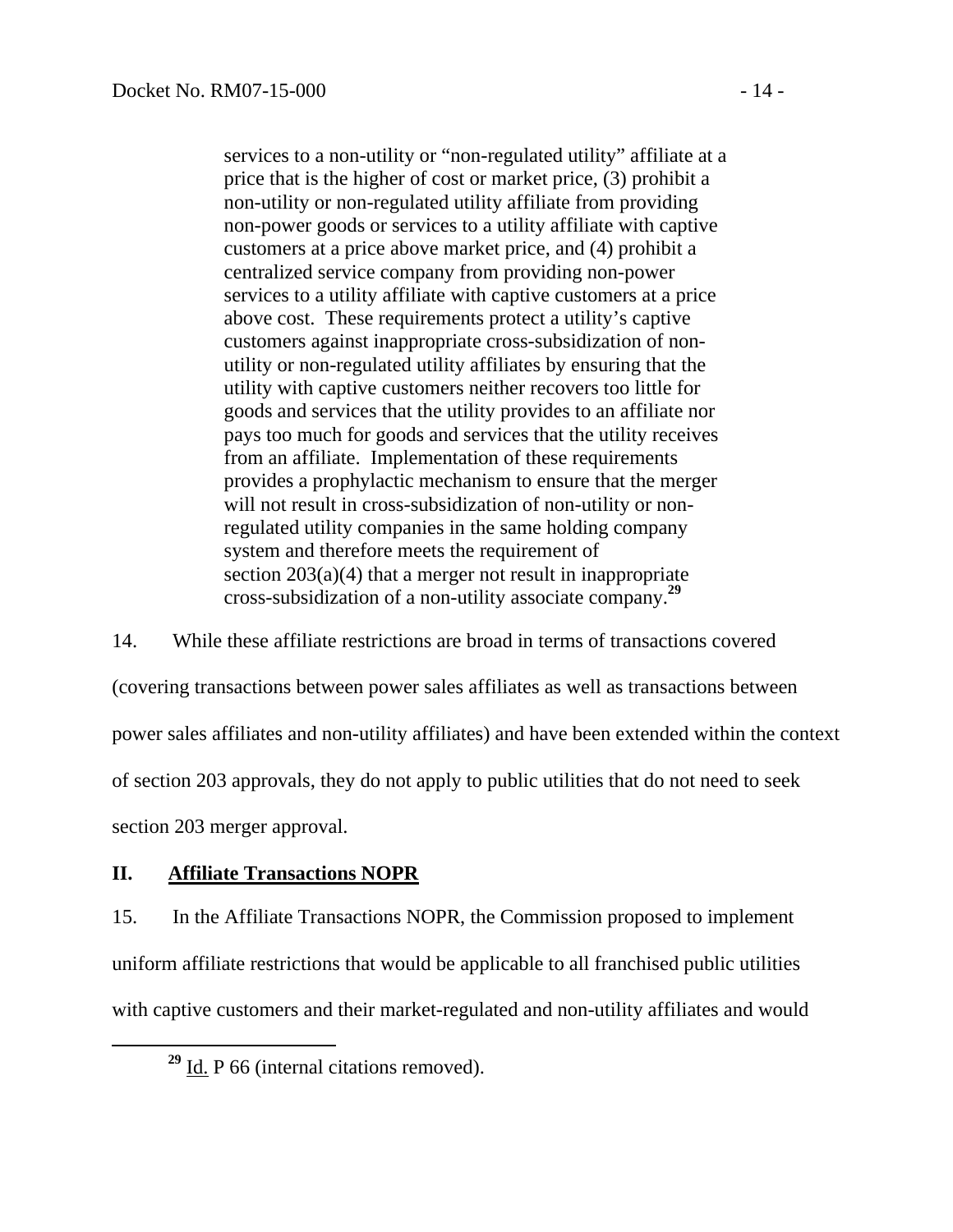address both power and non-power goods and services transactions between the utility and its affiliates.**<sup>30</sup>** The Commission's goal in proposing these prophylactic restrictions is to protect against inappropriate cross-subsidization of market-regulated and unregulated activities by the captive customers of franchised public utilities. The proposed restrictions are based upon those already imposed by the Commission in the context of certain section 203 and 205 approvals, but expand the transactions and entities to which they apply.

16. Specifically, the proposed regulations would: (1) require the Commission's approval of all wholesale sales between a franchised public utility with captive customers and a market-regulated power sales affiliate; (2) require a franchised public utility with captive customers to provide non-power goods and services to a market-regulated power sales affiliate or a non-utility affiliate at a price that is the higher of cost or market price; (3) prohibit a franchised public utility with captive customers from purchasing non-power

**<sup>30</sup>** On July 20, 2007, the Commission took three actions based on the Commission's experience implementing amended FPA section 203 and PUHCA 2005, as well as the record from the Commission's December 7, 2006 and March 8, 2007 technical conferences regarding section 203 and PUCHA 2005. In this docket, the Commission issued the Affiliate Transactions NOPR. In addition, in separate orders, the Commission issued a section 203 Supplemental Policy Statement, and a Notice of Proposed Rulemaking proposing additional blanket authorizations under section 203 of the FPA. FPA Section 203 Supplemental Policy Statement, 72 FR 42277 (Aug. 2, 2007), FERC Stats. & Regs. ¶ 31,253 (2007) (Supplemental Policy Statement), order on clarification and reconsideration, 122 FERC ¶ 61,157 (2008); Blanket Authorization Under FPA Section 203, Notice of Proposed Rulemaking, 72 FR 41640 (July 31, 2007), FERC Stats. & Regs. ¶ 32,619 (2007) (Blanket Authorization NOPR); see Blanket Authorization Under FPA Section 203, Order No.708, 122 FERC ¶ 61,156 (2008) (Blanket Authorization Final Rule).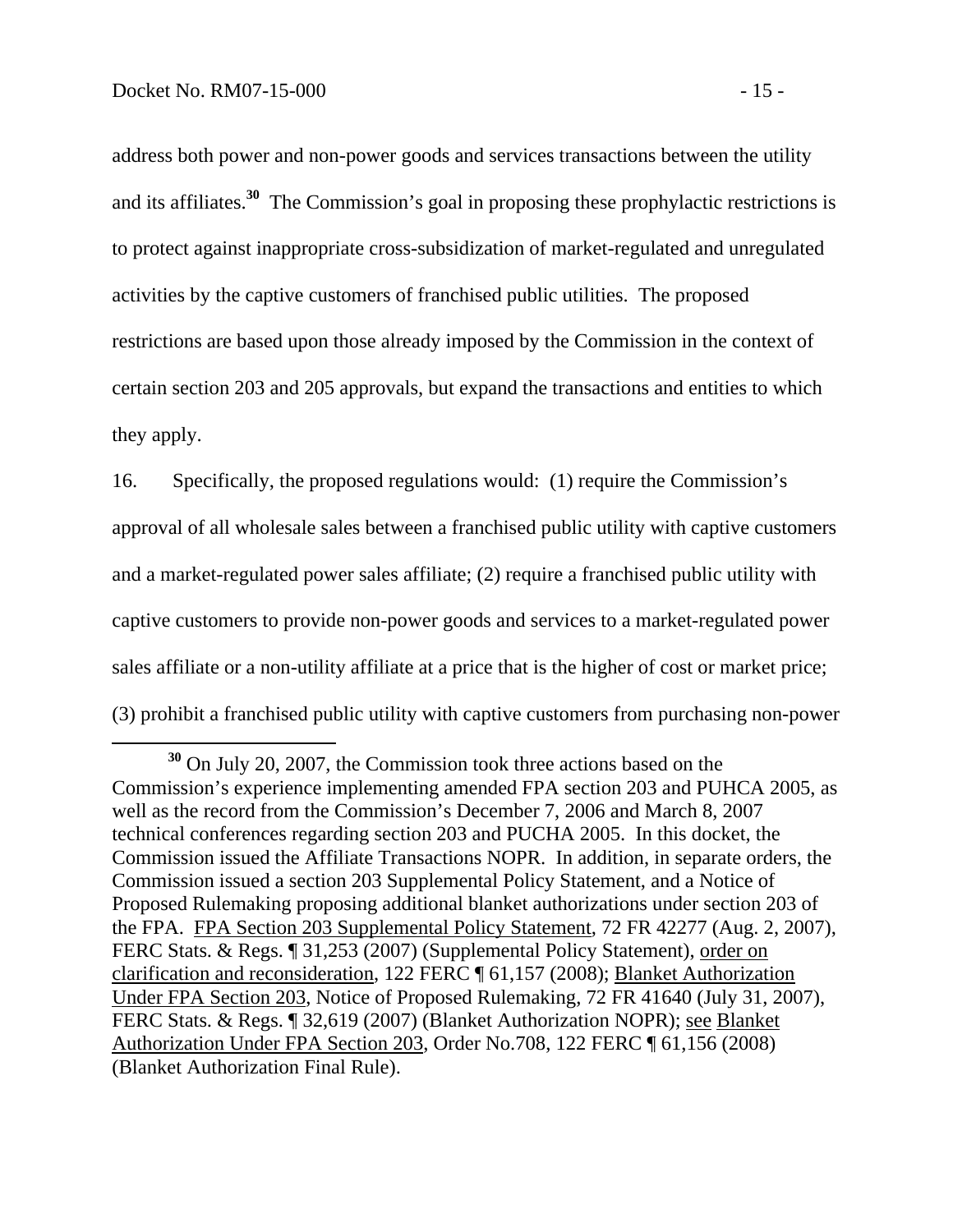goods or services from a market-regulated power sales affiliate or a non-utility affiliate at a price above market price (with the exception of (4)); and (4) prohibit a franchised public utility with captive customers from receiving non-power goods and services from a centralized service company at a price above cost. The Commission stated that these restrictions would help the Commission meet the requirement of amended section 203(a)(4) that a transaction not result in the inappropriate cross-subsidization of a non-utility associate company and, moreover, help the Commission assure just and reasonable rates and the protection of captive customers for all public utilities pursuant to sections 205 and 206 of the FPA, irrespective of whether they need approval of a section 203 transaction.

#### **III. Procedural Matters**

17. The Affiliate Transactions NOPR invited comments on the proposed regulations. Comments on the Affiliate Transactions NOPR were filed by: American Public Power Association and National Rural Electric Cooperative Association (APPA/NRECA); Edison Electric Institute (EEI); Entergy Services, Inc. (Entergy); Interstate Gas Supply, Inc. (IGS); National Grid USA (National Grid); New York State Public Service Commission (New York Commission); NiSource Inc. (NiSource); Occidental Power Marketing, L.P. (Occidental); Oklahoma Corporation Commission (Oklahoma Commission); Pacific Gas and Electric Company (PG&E); the Pinnacle West Companies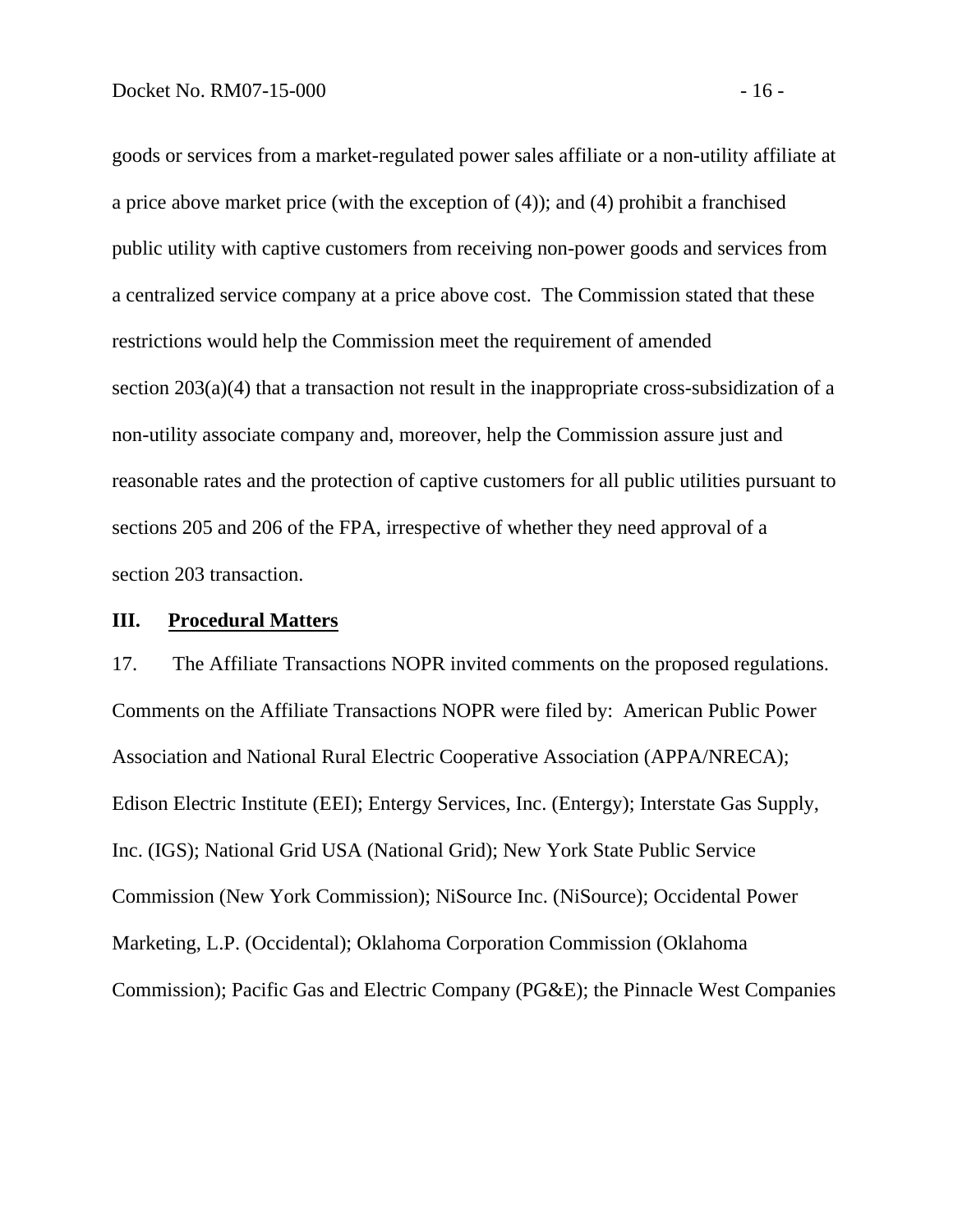(Pinnacle West)**<sup>31</sup>**; and San Diego Gas & Electric Company and Southern California Gas Company (Sempra).**<sup>32</sup>**

## **IV. Discussion**

18. This Final Rule explains the Commission's authority and jurisdiction under sections 205 and 206 of the FPA to regulate affiliate transactions to ensure that public utility rates are just, reasonable, and not unduly discriminatory or preferential. This Final Rule implements affiliate restrictions applicable to power sales and transactions for nonpower goods and services between franchised public utilities that have captive customers or that own or provide transmission service over jurisdictional transmission facilities, and their market-regulated and non-utility affiliates.

## **A. General Matters**

## **1. The Need for the Proposed Regulations**

## **a. Comments**

19. EEI argues that the Commission has not demonstrated a need for the proposed regulations. While EEI agrees that the Commission has been applying affiliate

**<sup>31</sup>** For purposes of their filing, the Pinnacle West Companies include: Pinnacle West Marketing & Trading Co., LLC; Arizona Public Service Company; and APS Energy Services Company, Inc.

<sup>&</sup>lt;sup>32</sup> Although unnecessary to preserve their rights to participate in a rulemaking proceeding, Allegheny Power and Allegheny Energy Supply Company, LLC filed a motion to intervene without comments.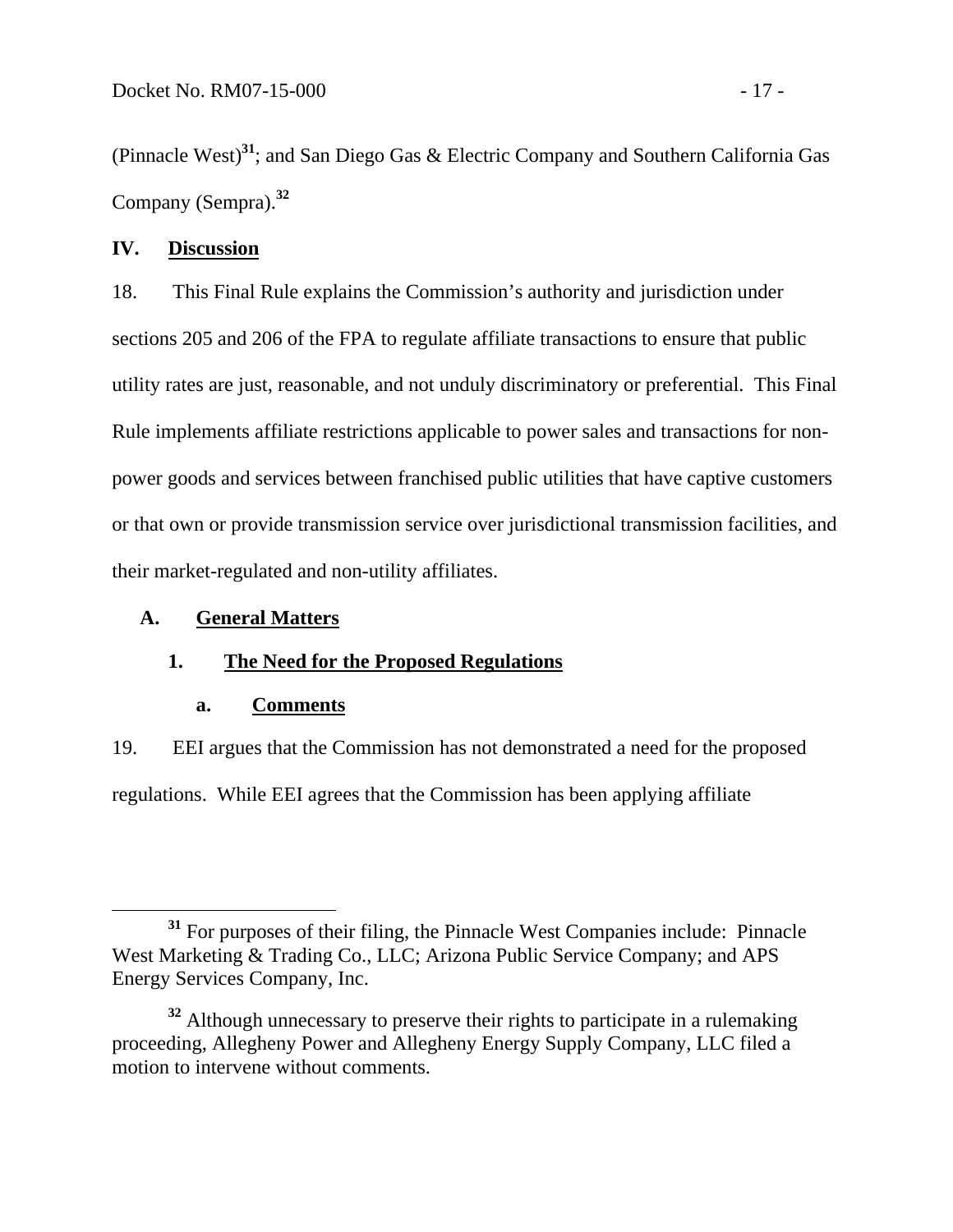transactions restrictions in the context of section 203 and market-based rates,**<sup>33</sup>** EEI argues that the Affiliate Transactions NOPR goes too far. EEI argues that the Commission does not provide any examples of the problems that the Commission has discovered in the pricing of utility-affiliate transactions that would warrant the expanded new regulations. EEI also argues that there is sufficient regulatory oversight by the Commission and state commissions, so this extension of policy is not warranted.

20. Moreover, EEI argues that the Commission's authority to regulate utility-affiliate transactions under sections 205 and 206 is limited to determining whether jurisdictional rates are just and reasonable. EEI argues that the Commission has not demonstrated why the proposed regulations are necessary to achieve a just and reasonable result. EEI also argues that the Affiliate Transactions NOPR indirectly proposes to regulate entities over which the Commission has no jurisdiction – EWGs, QFs, and non-utilities – by imposing constraints on the prices that utilities may pay these companies for non-power goods and services and the companies in turn must pay the utilities for such goods and services.**<sup>34</sup>**

**<sup>33</sup>** EEI asserts that the Affiliate Transactions NOPR states that the Commission currently waives market-based rate code of conduct requirements and allows transactions in cases where there are no captive customers or customers are protected against affiliate transactions, but that exception is not reflected in the Market-Based Rate Final Rule.

**<sup>34</sup>** EEI Comments at 6-7 (citing Sunray Mid-Continental Co. v. FPC, 364 U.S. 137, 142 (1960); Altamont Gas Transmission Co. v. FERC, 92 F.3d 1239 (D.C. Cir. 1996); National Fuel Gas Supply Corp. v. FERC, 909 F.2d 1519 (D.C. Cir. 1990)).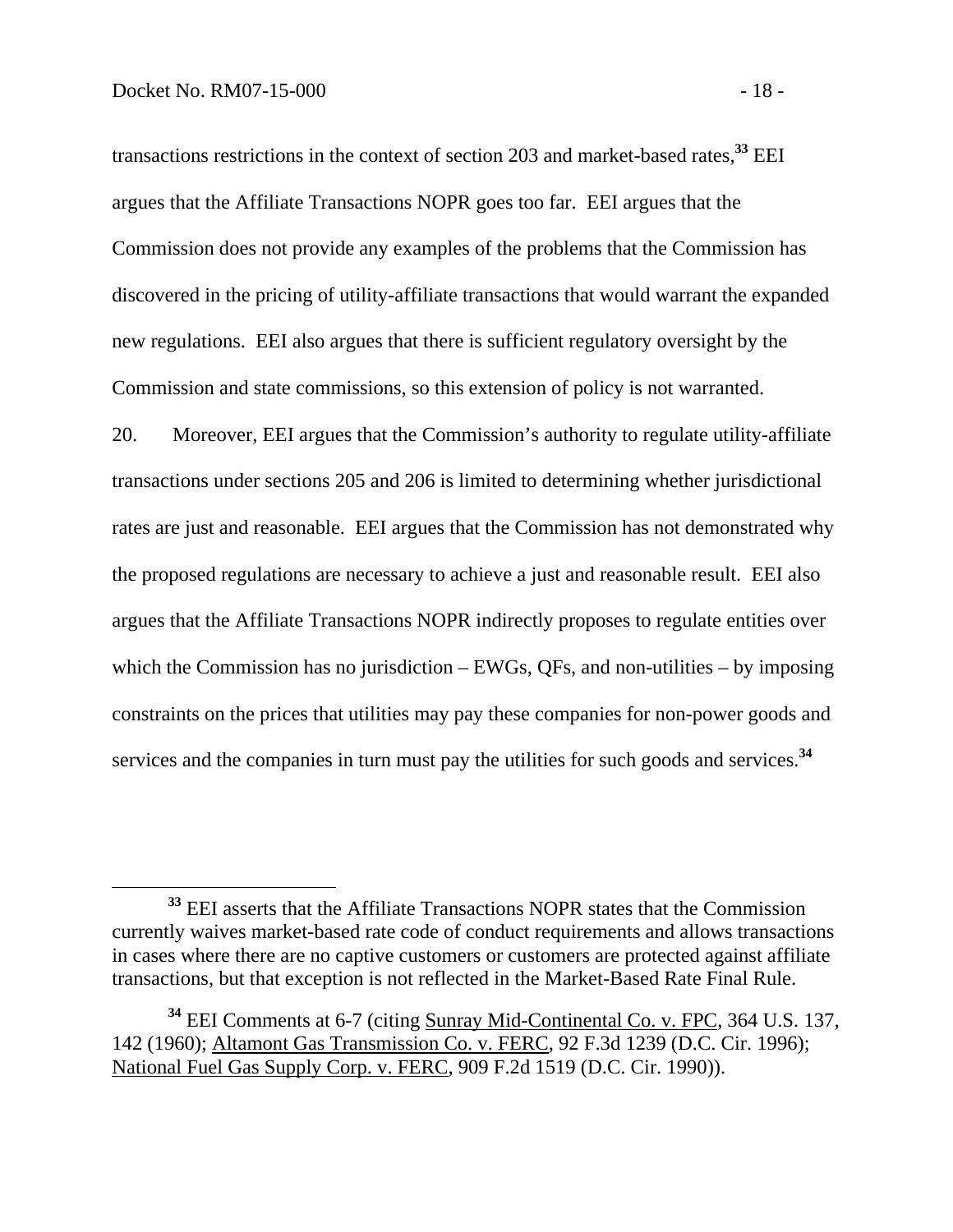21. EEI also argues that the Commission's adoption of the rules as a "prophylactic" measure ignores the wording of the Commission's cross-subsidy authority under section 203 by failing to recognize that certain transactions may be in the public interest.

#### **b. Commission Determination**

22. We disagree with EEI regarding the need for the proposed regulations or the Commission's authority to enact them. Sections 205 and 206 of the FPA require the Commission to ensure that public utility rates are just, reasonable and not unduly discriminatory or preferential. A rate is not just and reasonable if it includes costs which the Commission finds are imprudently incurred or which require a customer to bear costs that are unreasonable. Further, the Commission must ensure that no public utility makes or grants an undue preference with respect to any transmission or sale subject to the Commission's jurisdiction.**<sup>35</sup>** The Commission has the authority to address these types of rate issues not only in individual cases, but also to set standards by rulemaking with respect to what costs will or will not be considered just and reasonable. The Commission's experience makes clear the need for these types of restrictions and we believe they are particularly warranted in light of the repeal of PUHCA 1935 and our need to be vigilant with respect to holding companies and affiliate transactions.

**<sup>35</sup>** Although section 203 of the FPA requires the Commission to recognize that certain cross-subsidization or pledges or encumbrances of utility assets can be in the public interest, the proposed regulations are set forth pursuant to the Commission's authority under sections 205 and 206 of the FPA.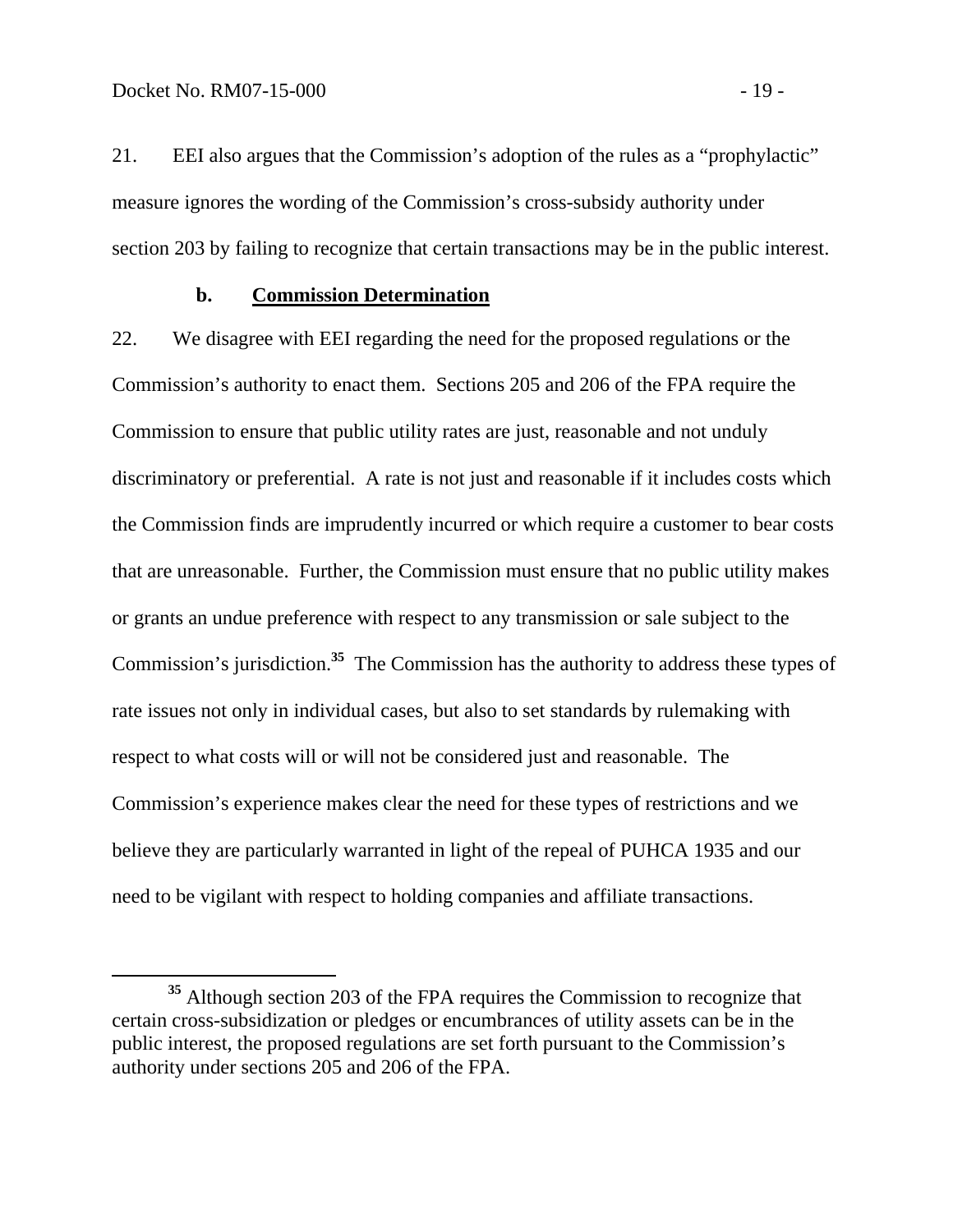23. As discussed above, the Commission has a long history of requiring public utilities to comply with affiliate restrictions where an entity seeks market-based rate authorization and in the context of seeking merger authorization under section 203 of the FPA. However, limiting affiliate restrictions to these two contexts leaves a regulatory gap. As the Affiliate Transactions NOPR explained, (1) restrictions on market-based rate applicants do not cover non-power goods and services transactions between a franchised public utility and non-utilities; they cover only transactions between power sales affiliates and are imposed on only the market-based rate applicants; (2) restrictions imposed on section 203 applicants only apply to merger applicants; (3) the pricing policy set forth in Order No. 667 regarding non-power goods and services provided by centralized service companies was not codified in the regulations; and (4) not all states regulate these types of transactions.**36** The purpose of the proposed regulations therefore is to supplement existing affiliate restrictions to cover transactions between all franchised public utilities with captive customers and their non-utility affiliates. Just as the Commission has adopted regulations designed to prevent captive customers of franchised public utilities from inappropriately cross-subsidizing the activities of market-regulated affiliates (such as affiliated power marketers), so too the Commission wants to ensure that captive customers of franchised public utilities do not inappropriately cross-subsidize the activities of non-utility affiliates (such as an affiliated construction services firm, real

**<sup>36</sup>** Affiliate Transactions NOPR, FERC Stats. & Regs. ¶ 32,618 at P 15.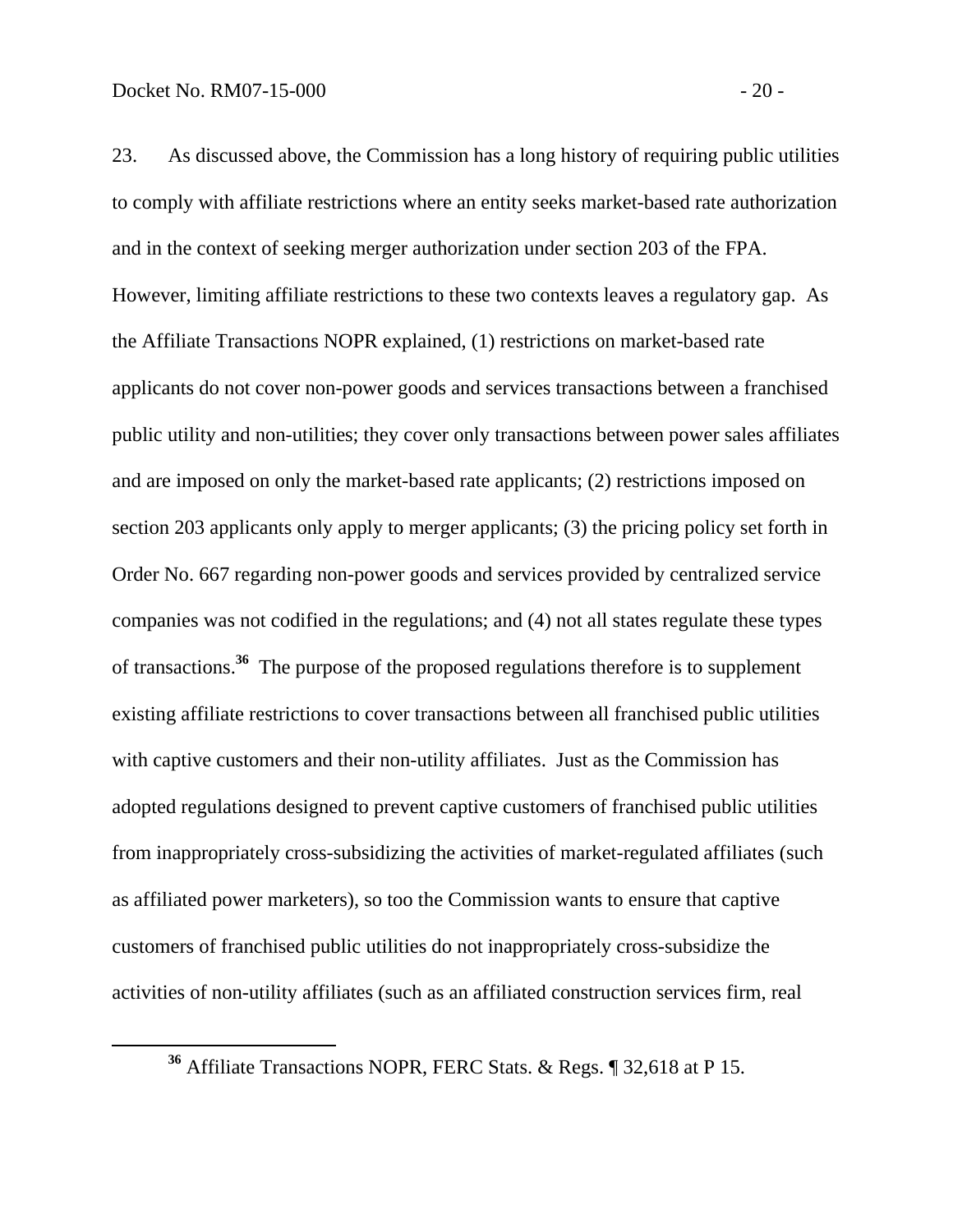estate company, legal services companies, fuel supply companies, or other non-utility affiliates). For example, where a franchised public utility with captive customers transacts with an affiliated non-utility construction services firm, the Commission is concerned that the franchised public utility with captive customers not pay an abovemarket price for construction services provided by the affiliated construction firm. Otherwise, the public utility's customers would be inappropriately cross-subsidizing the activities of the affiliate. Indeed, non-utility affiliates such as real estate companies, legal services companies, fuel supply companies or other companies selling non-power goods and services could provide similar opportunities for affiliate abuse and improper crosssubsidization.

24. Finally, we disagree with EEI that the Affiliate Transactions NOPR indirectly proposes to regulate entities over which the Commission "has no jurisdiction" – EWGs, QFs, and non-utilities. As an initial matter, the Commission does, in fact, have certain jurisdiction over QFs, and most EWGs are jurisdictional public utilities. More importantly, however, the pricing rules we adopt here are rooted in our authority to impose pricing rules with respect to certain sales and purchases by public utilities (including EWGs) over whom we have rate jurisdiction under the FPA. These restrictions are tied directly to the reasonableness of public utility rates and the Commission has the statutory responsibility to protect captive customers from unjust and unreasonable rates.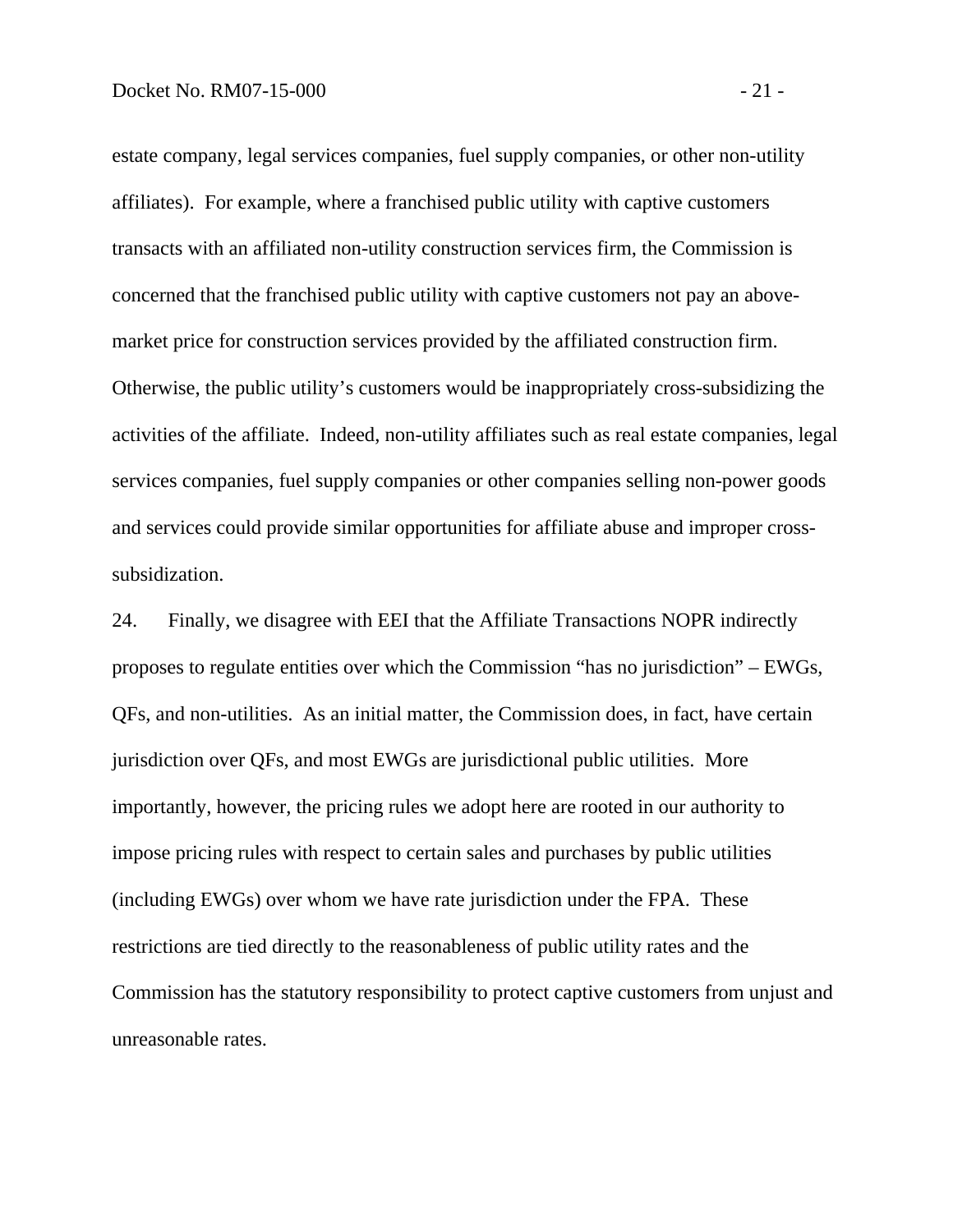#### **2. The Scope of the Proposed Regulations**

#### **a. Comments**

25. Several commenters filed comments concerning the scope of the proposed regulations. APPA/NRECA ask that the Commission clarify that the regulations adopted in this proceeding do not preclude the Commission from imposing additional crosssubsidization restrictions on affiliate transactions as appropriate on a case-by-case basis. 26. The Oklahoma Commission notes that the Commission stated that it would require all merging parties to abide by a code of conduct that has specific provisions regarding power and non-power goods and services transactions between the utility subsidiaries and their affiliates. The Oklahoma Commission urges to the Commission to continue to do so. The Oklahoma Commission also asks that the Commission add language that states that section 203 does not preempt applicable state law concerning reporting requirements, which would further protect the interest and authority of state commissions.

27. IGS agrees with the Commission's proposal to codify affiliate restrictions but suggests that the intent of the code of conduct requirement also includes preventing a utility or its affiliate from gaining unfair advantages in a market, thus impeding the development of a competitive market. IGS agrees that a code of conduct should be codified and expanded to apply to non-power goods and services, and that a code of conduct and related rules should also apply outside the context of merger situations. IGS also agrees that, even outside of the context of a merger, it is important that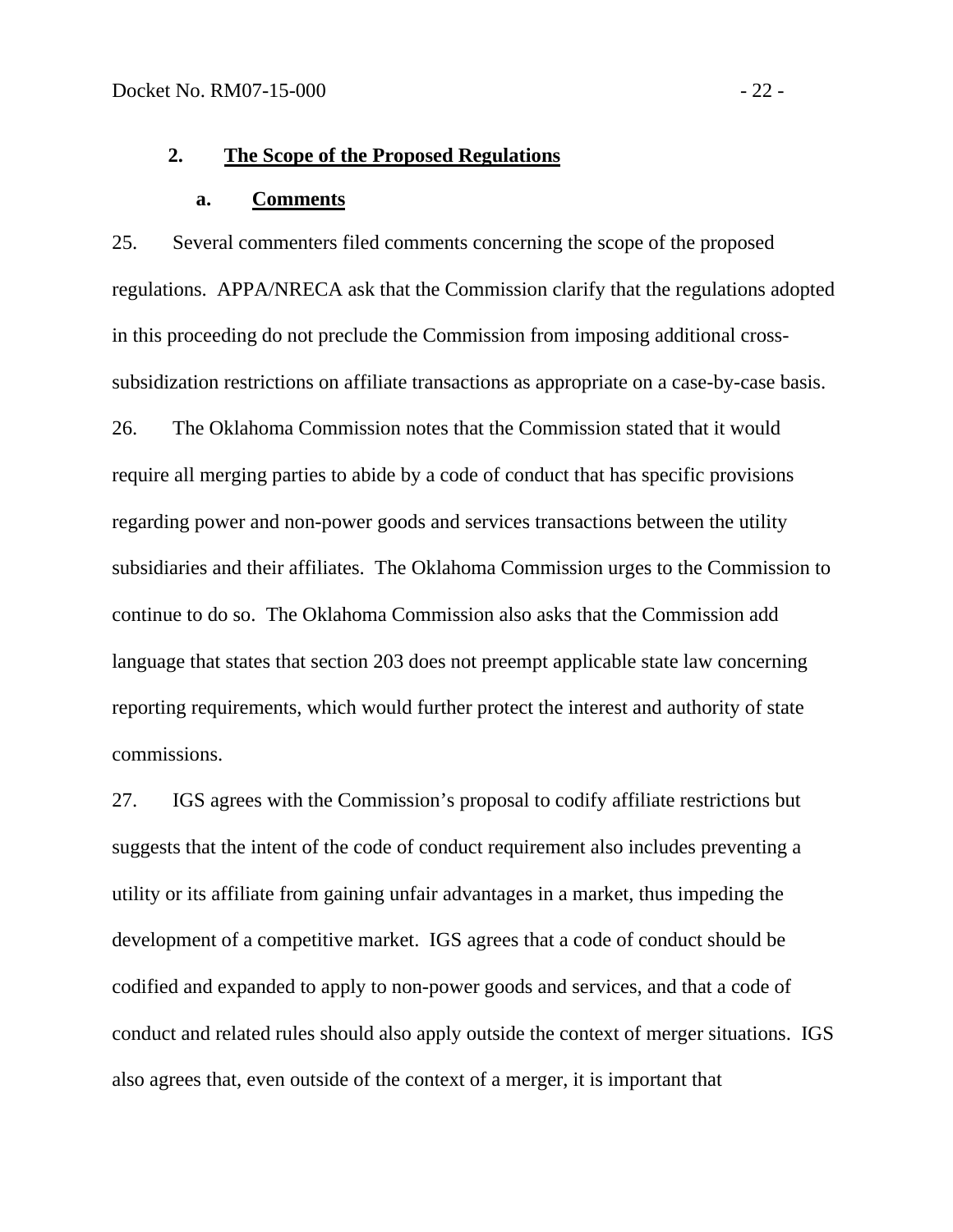utility/affiliate code of conduct and related rules apply. IGS further agrees that it is appropriate for the code of conduct and related rules to apply to transactions involving non-power goods and services because, among other things, consumers may not be able to differentiate easily between affiliates and traditional regulated utility and where affiliates are provided preferential access and opportunities, competition is stifled. In addition, IGS argues that the same opportunity for abuse exists in the natural gas industry. It maintains that the same affiliate restriction concepts should be extended to natural gas utilities, and should be considered whenever the utility has an economic interest in the sale of the commodity or non-commodity goods or services.

28. Occidental argues that the proposed regulations permit a utility to circumvent the affiliate transactions restrictions by simply conducting all of its market-based rate activities within its franchised public utility. Occidental asks that the Commission explicitly require that the functional attributes, rather than the arbitrary structure, of a utility be considered in determining compliance with the rule's affiliate abuse restrictions.

### **b. Commission Determination**

29. We agree with APPA/NRECA that the pricing rules that we adopt in this proceeding do not preclude the Commission from imposing additional crosssubsidization restrictions on affiliate transactions, as appropriate, on a case-by-case basis. 30. Regarding the Oklahoma Commission's request that we continue to require all merging parties to abide by a code of conduct that has specific provisions regarding power and non-power goods and services transactions between the utility subsidiaries and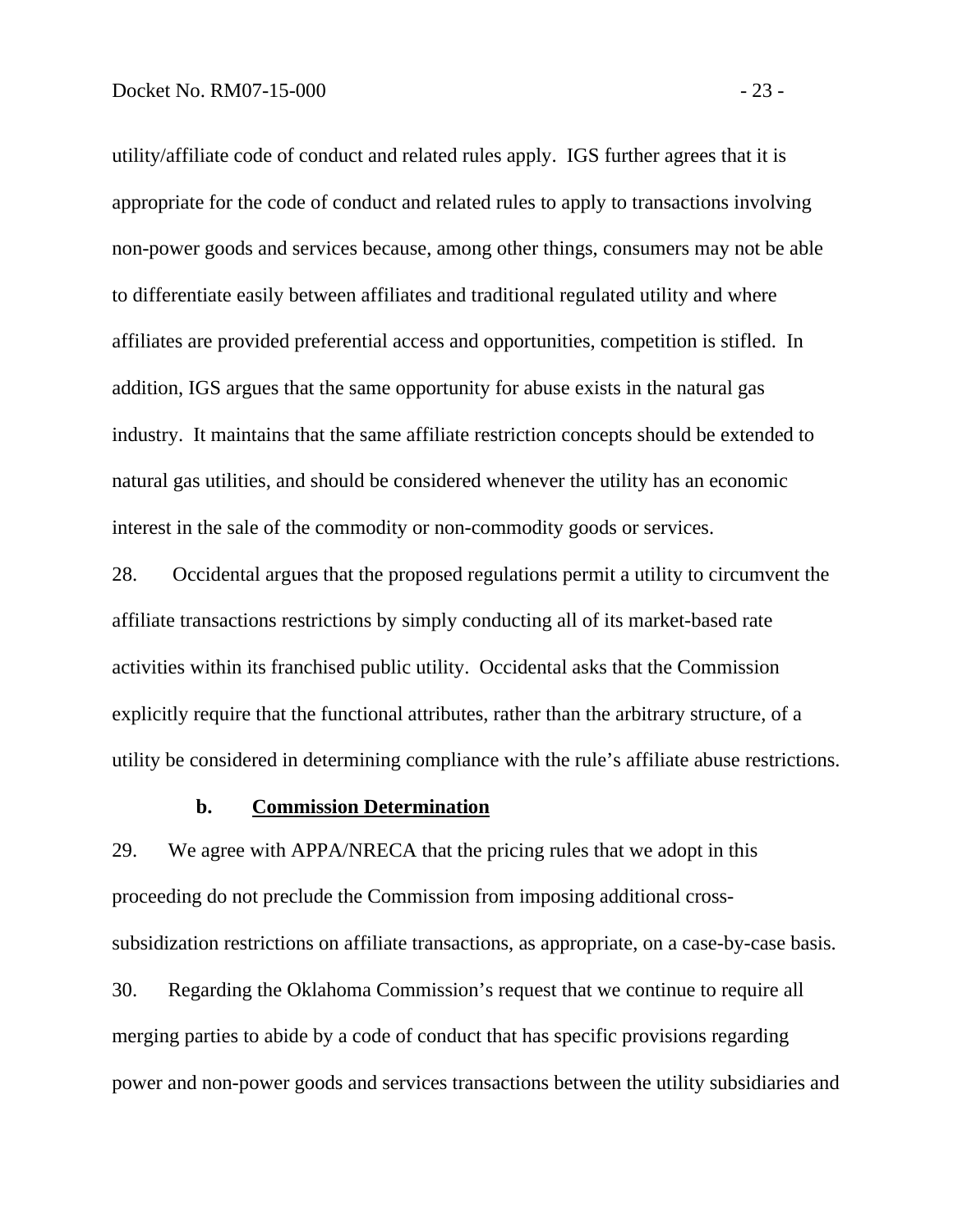their affiliates, although this rulemaking is not under section 203, as discussed supra, as a condition of section 203 authorization for mergers, we have already stated in the context of section 203 proceedings that we will continue to impose affiliate restrictions on entities seeking merger authorization under section 203 of the FPA. Further, we clarify that neither the rules we adopt here, nor the cross-subsidization restrictions imposed under section 203 of the FPA, preempt applicable state law concerning reporting requirements.

31. We deny IGS' request to expand the proposed regulations to include preventing a utility or its affiliate from gaining unfair advantage in a market. The scope of the proposed regulations is to protect against inappropriate cross-subsidization of affiliates by franchised public utilities with captive customers. We note, however, the cross-subsidy protections go a long way to preventing such unfair advantages since market-regulated or non-regulated companies may have an unfair competitive advantage in the marketplace if others bear some of their costs of doing business.

32. We also deny IGS' request to expand the scope of the proposed regulations to include the natural gas industry. As discussed above, the focus of this rulemaking is public utilities – specifically, franchised public utilities that have captive customers or that own or provide transmission service over jurisdictional transmission facilities. We find that there is an insufficient record to warrant including LDCs and interstate pipelines within the scope of the regulations at this time.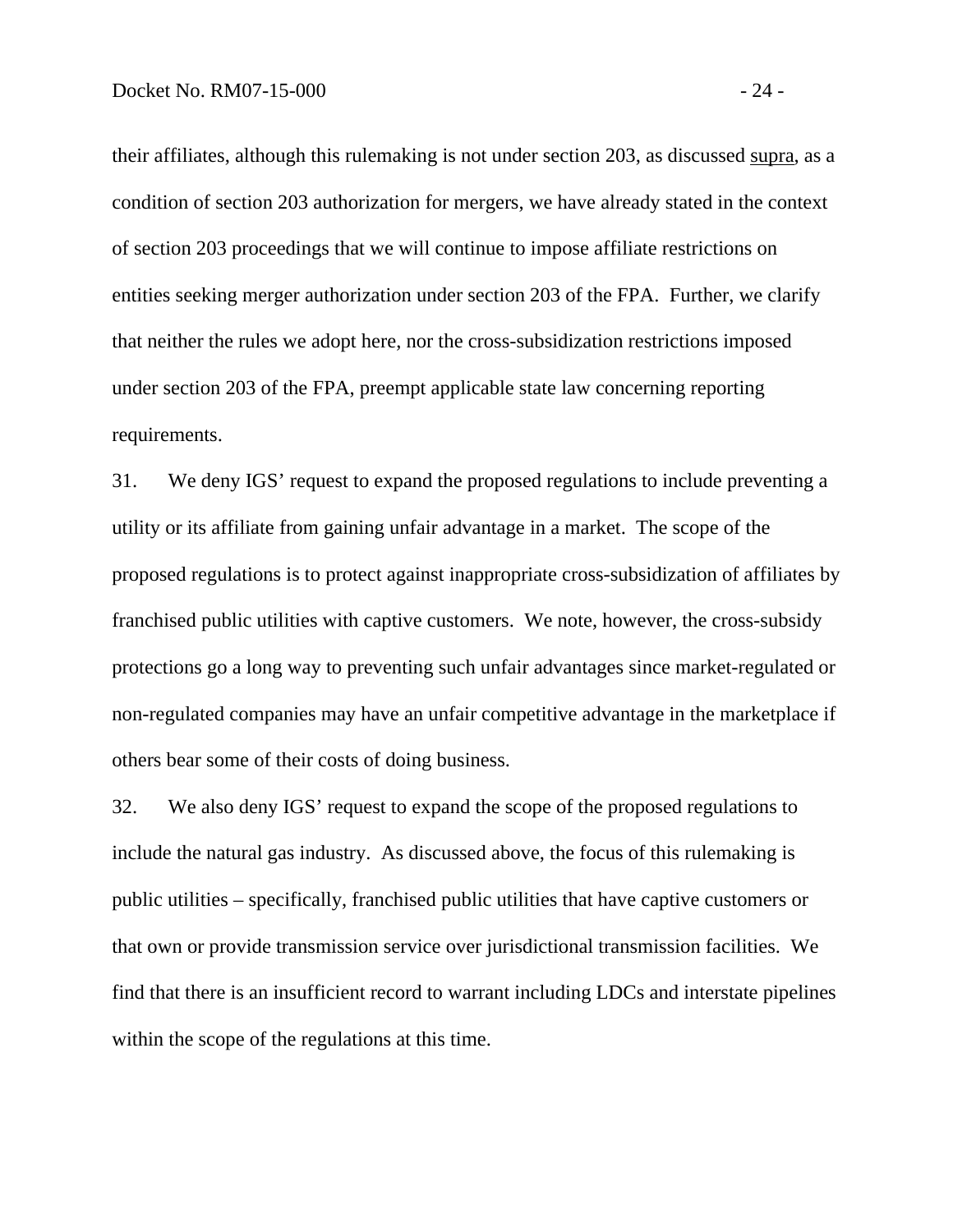33. Finally, we decline to revise the scope of the proposed regulations to address Occidental's concern that the proposed regulations permit a utility to circumvent the affiliate transactions restrictions by simply conducting all of its market-based rate activities within its franchised public utility. We note that Occidental has raised this concern in its request for rehearing of the Market-Based Rate Final Rule. We find that this concern is more appropriately addressed on rehearing of that order.

#### **B. Specific Issues**

#### **1. Definitions**

### **a. Captive Customers**

#### **i. Comments**

34. Commenters seek a number of clarifications concerning the definition of "captive customers."

35. EEI and Pinnacle West ask the Commission to clarify that wholesale customers with fixed price contracts are not "captive customers" even if the contracts are costbased, because there is no risk of harm to such customers from utility-affiliate transactions.

36. Occidental argues that the Commission should revise the definition of "captive customer" to not include wholesale customers. Occidental argues that the Commission clarified in the Market-Based Rate Final Rule that retail customers that have retail choice are not captive customers. Occidental maintains that wholesale customers, whether costbased or market-based, have alternatives and therefore, are not captive. Accordingly,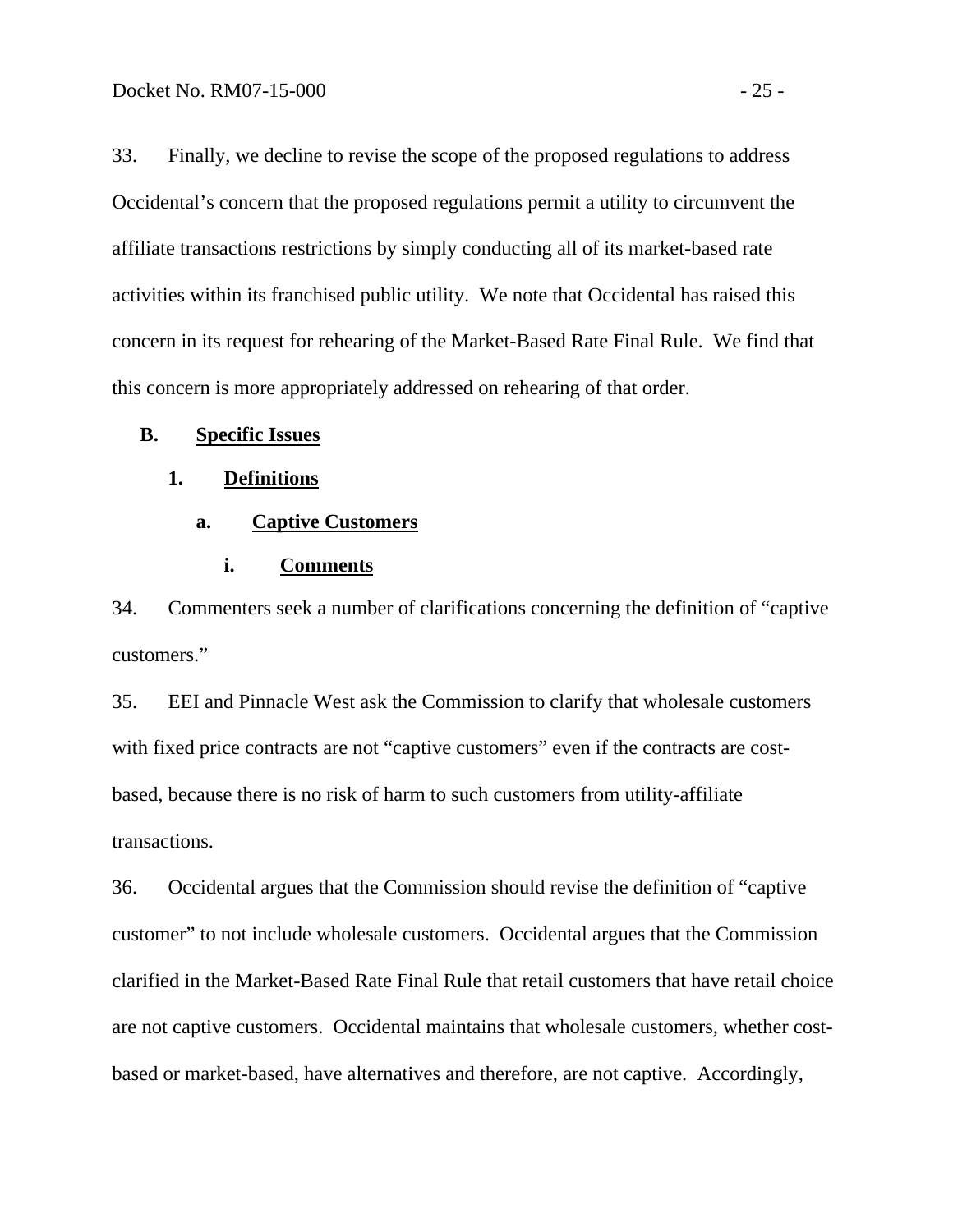Occidental argues that the definition of "captive customer" should be limited to retail customers served under cost-based regulation who do not have retail choice available, and should not include wholesale customers which have choices.

37. EEI, National Grid, and Pinnacle West ask the Commission to clarify its definition of "captive customers" consistent with its use of the term in the preamble of the Market-Based Rate Final Rule. In this regard, they ask that the Commission clarify that retail customers in states with retail competition are not "captive customers" for purposes of the affiliate restrictions. Pinnacle West also states that the Commission clarified in Order No. 697 that, for companies the Commission has acknowledged in prior orders as not having captive customers, the affiliate transaction restrictions can be waived. It asks the Commission to provide the same clarification and exemptions in this proceeding.

38. IGS, on the other hand, argues that the restrictions proposed in the Affiliate Transactions NOPR should not be waived for utilities simply because those utilities implement a retail choice program. IGS argues that the ability of a customer to purchase commodities from an alternative power supplier under a retail access program does not mean that these customers are not captive for purposes of receiving their distribution service under cost-based legislation. IGS also states that the restrictions should apply even if the retail customer has a competitive alternative available. It further argues that, as long as a utility is in the business of providing commodity service, there is an opportunity for abuse.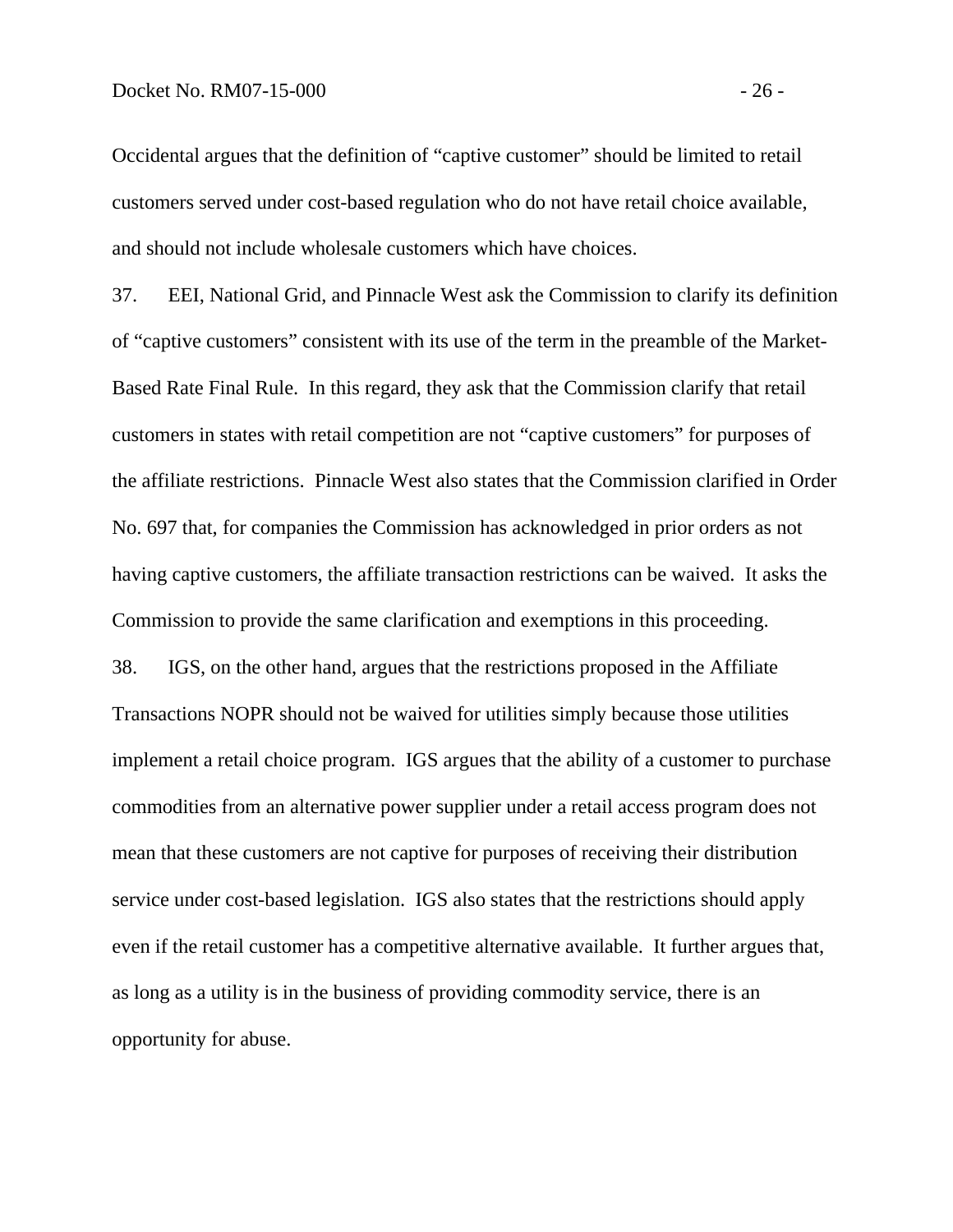39. EEI and National Grid also ask that the Commission clarify that "captive customers" do not include transmission customers, consistent with the Market-Based Rate Final Rule. By contrast, APPA/NRECA ask that the definition of "captive customers" be expanded to expressly include transmission customers. APPA/NRECA state that the Commission recognized in both the Order No. 669 series and the Order No. 667 series that transmission customers must be protected against cross-subsidization along with captive wholesale and retail customers. They note that the Commission adopted regulatory language in Order No. 669-A "to cover public utilities that own or provide transmission service over Commission-jurisdictional transmission facilities," and ask that the Commission clarify the regulatory text in the Final Rule to ensure that the new generic cross-subsidization regulation explicitly protects transmission customers. 40. APPA/NRECA also ask that the Commission confirm, consistent with the Market-Based Rate Final Rule, that the affiliate transactions rules do not apply to electric

cooperatives.

#### **ii. Commission Determination**

41. The term "captive customers" is used in a number of recently adopted Commission rules, including Order No. 667, Order No. 669, and the Market-Based Rate Final Rule. The Commission for many years had used this term in its orders without definition, but in both the Order No. 669 series and the Market-Based Rate Final Rule, the Commission included in the regulatory text a definition or description of "captive customers" as: "any wholesale or retail electric energy customers served under cost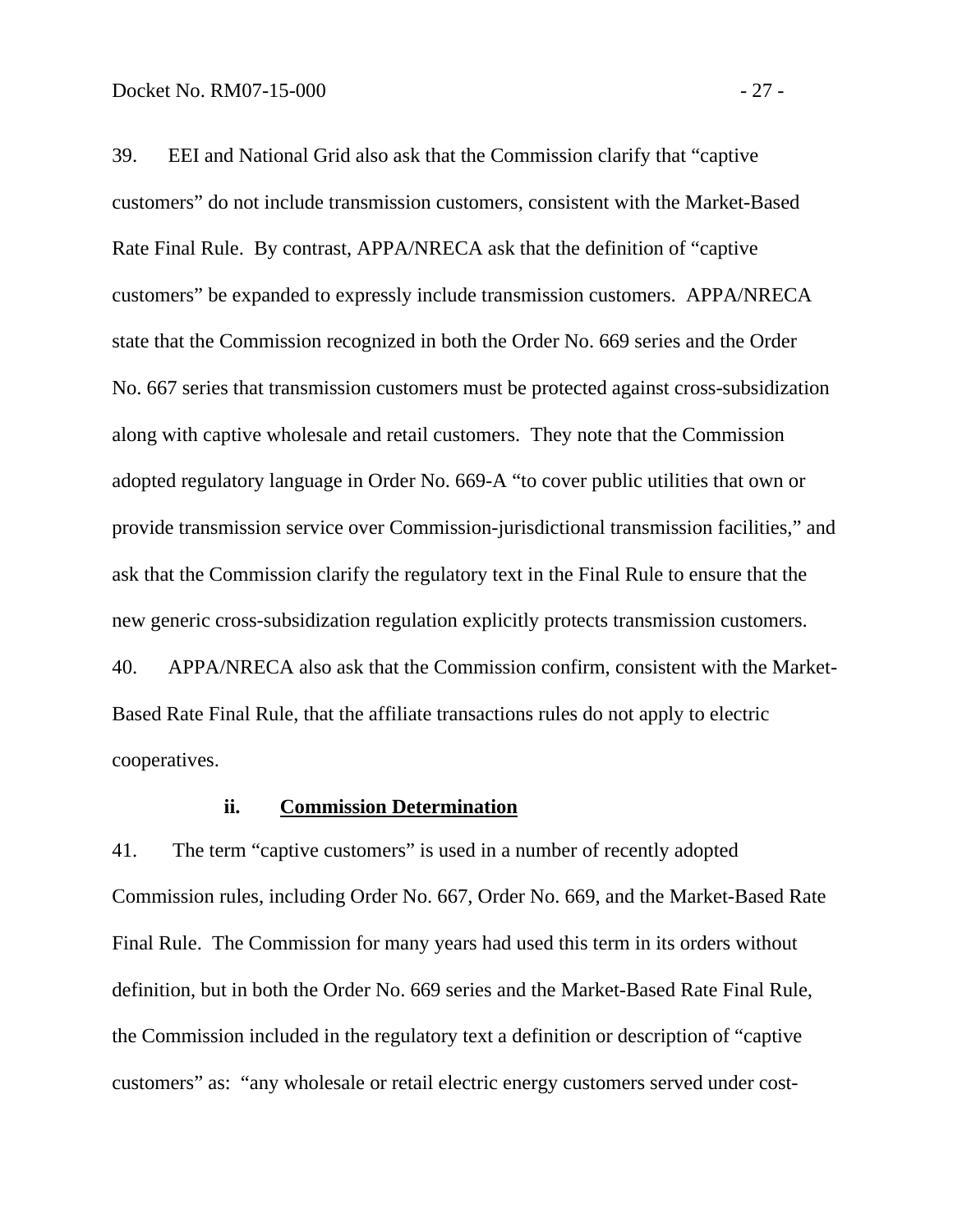based regulation."**<sup>37</sup>** Based on the comments received, we recognize that there may be some ambiguity as to what types of customers are considered to be under "cost-based regulation" and we provide additional clarifications below. We also modify the definition to make clear that it is intended to refer to customers of franchised public utilities. First, however, we believe it is important to discuss the purpose of our definition and its focus on "cost-based regulation."

42. The Commission's fundamental goal in categorizing certain customers as "captive" is to protect customers served by franchised public utilities from inappropriately subsidizing the market-regulated or non-utility affiliates of the franchised public utility or otherwise being financially harmed as a result of affiliate transactions and activities. In other words, we are concerned about the potential for the inappropriate transfer of benefits from such customers to the shareholders of the franchised public utility or its holding company.**<sup>38</sup>** Where customers are served under market-based

**<sup>37</sup>** Order No. 669-A, FERC Stats. & Regs. ¶ 31,214 at P 147; Market-Based Rate Final Rule, FERC Stats. & Regs. ¶ 31,252 at P 23; see also Order No. 667-A, FERC Stats. & Regs. ¶ 31,213 at n.35.

**<sup>38</sup>** For example, if a market-regulated seller sells power to its affiliated franchised public utility at an above market price, the customers of the franchised public utility pay more than they need to for power and the affiliate makes a higher profit for the holding company's shareholders. Similarly, if a franchised public utility sells temporarily excess fuel to its market-regulated power seller affiliate at a price below its cost, the customers of the franchised utility end up subsidizing the affiliate's operating costs, to the benefit of shareholders and the detriment of the customers of the franchised utility. In other contexts, an extreme example would be a holding company that siphons funds from a franchised public utility to support its failing non-regulated affiliate company; again, this results in financial benefit to shareholders at the expense of customers.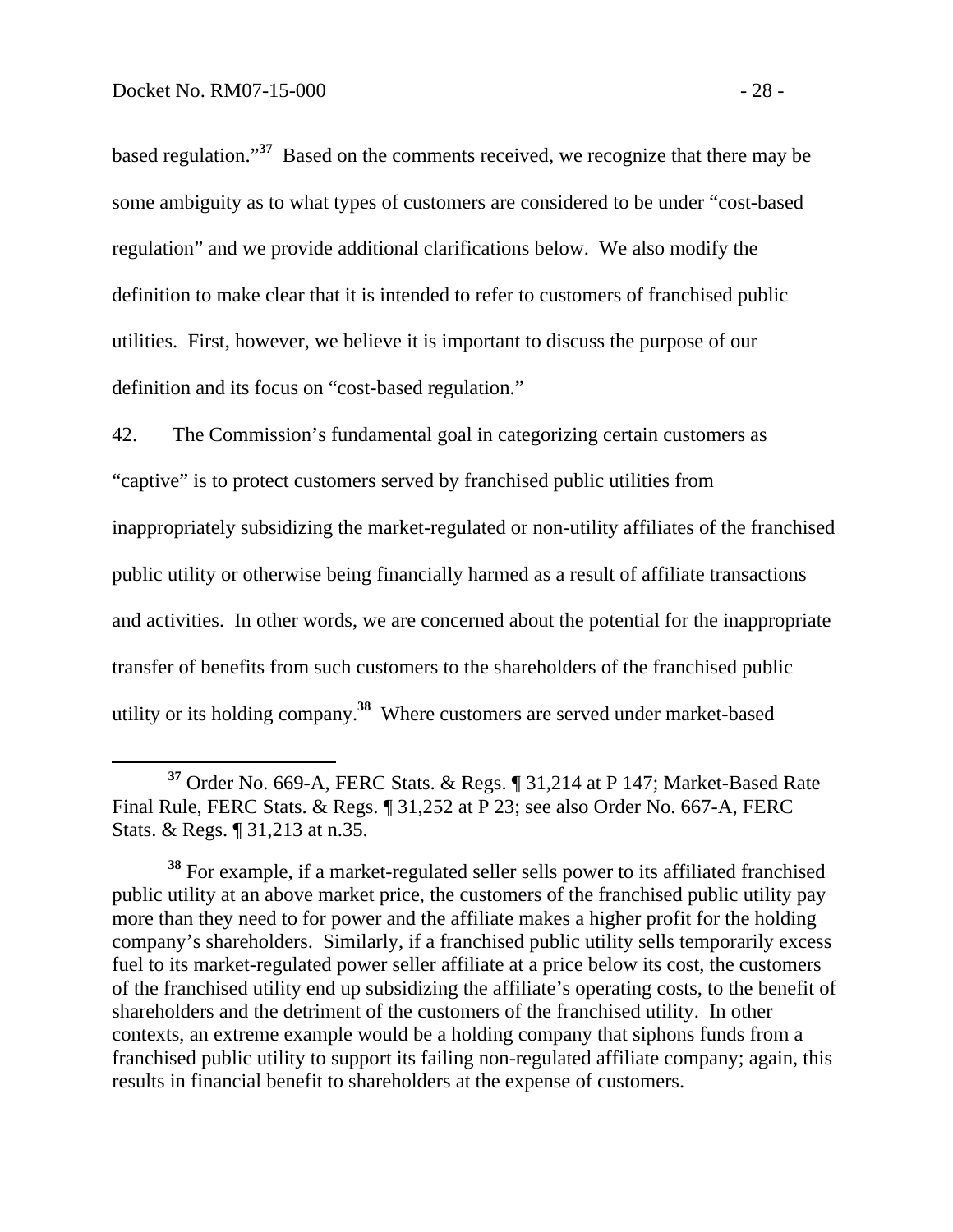regulation as opposed to cost-based regulation, it is presumed that the seller has no market power over a customer and that the customer has a choice of suppliers; thus, there is less opportunity for a customer to involuntarily be in a situation in which its rates subsidize or support another entity.

43. Under a regime of cost-based regulation, however, we cannot make these same assumptions. If a franchised public utility is selling at a wholesale cost-based rate under the FPA, the franchised utility seller may be in the position of potentially trying to flow through its cost-based rates costs that should instead be borne by its affiliates, i.e., potentially subsidizing the "non-regulated" activities of its market-regulated and nonutility affiliates to the detriment of the franchised public utility's customer(s). While there is some merit to Occidental's assertion that wholesale customers, by definition, have alternatives and that there is no obligation for a wholesale seller to sell to any buyer, nor for a buyer to buy from any particular seller, for the customer protection reasons stated above, we believe it is important to err on the side of a broad definition of captive customers.

44. Although we are erring on the side of a broad definition of captive customers, we recognize that there may well be circumstances in which customers fall within our definition but nevertheless there are sufficient protections in place to protect such customers against any risk of harm from transactions between the franchised public utility and its affiliates. For example, it is possible, as advocated by EEI and Pinnacle West, that wholesale customers with fixed rate contracts would be adequately protected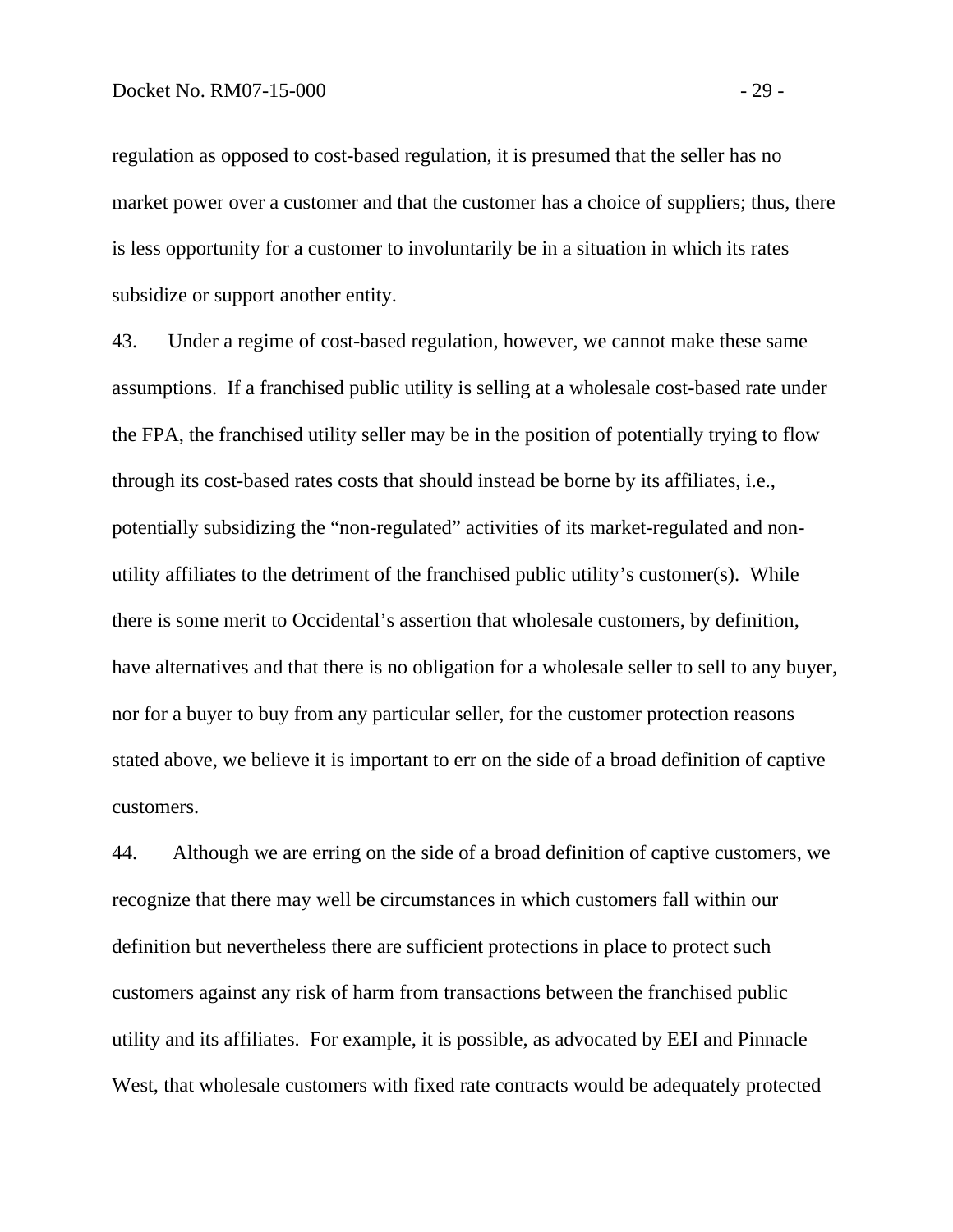and that the affiliate restrictions of this rule should not apply to utilities whose customers all have fixed rate contracts with no fuel adjustment clause.**<sup>39</sup>** We are not prepared at this time to generically exclude such customers from the definition of captive customers but instead will allow franchised public utilities, on a case-by-case basis, to seek a waiver of the affiliate restrictions. This will allow the Commission to closely examine the facts related to each franchised public utility. There may be circumstances other than fixed rate contracts in which we may be willing to waive the affiliate restrictions of this rule, but a public utility will need to demonstrate that there is no opportunity for wholesale customers of the franchised public utility to be harmed as a result of affiliate transactions.

45. With respect to requested clarifications regarding retail customers in states with retail competition, consistent with our Market-Based Rate Final Rule, we clarify that customers with retail choice are not considered to be customers served under "cost-based regulation" and therefore are not considered captive customers. These customers have retail choice, i.e., by virtue of state law they can purchase at market-based rates from retail suppliers other than a franchised public utility.**<sup>40</sup>** As the Commission explained in

**<sup>39</sup>** The Commission would need to be assured that all wholesale customers of a franchised public utility have adequate fixed rate contracts, not just a sub-set of the customers. Further, because such contracts may have different expiration dates, the Commission might need to place temporal conditions on such a waiver.

**<sup>40</sup>** As further discussed in the Market-Based Rate Final Rule, the role of this Commission is not to evaluate the success or failure of a state's retail choice program including whether sufficient choices are available for customers inclined to choose a different supplier. In this regard the states are best equipped to make such a determination and, if necessary, modify or otherwise revise their retail access programs (continued)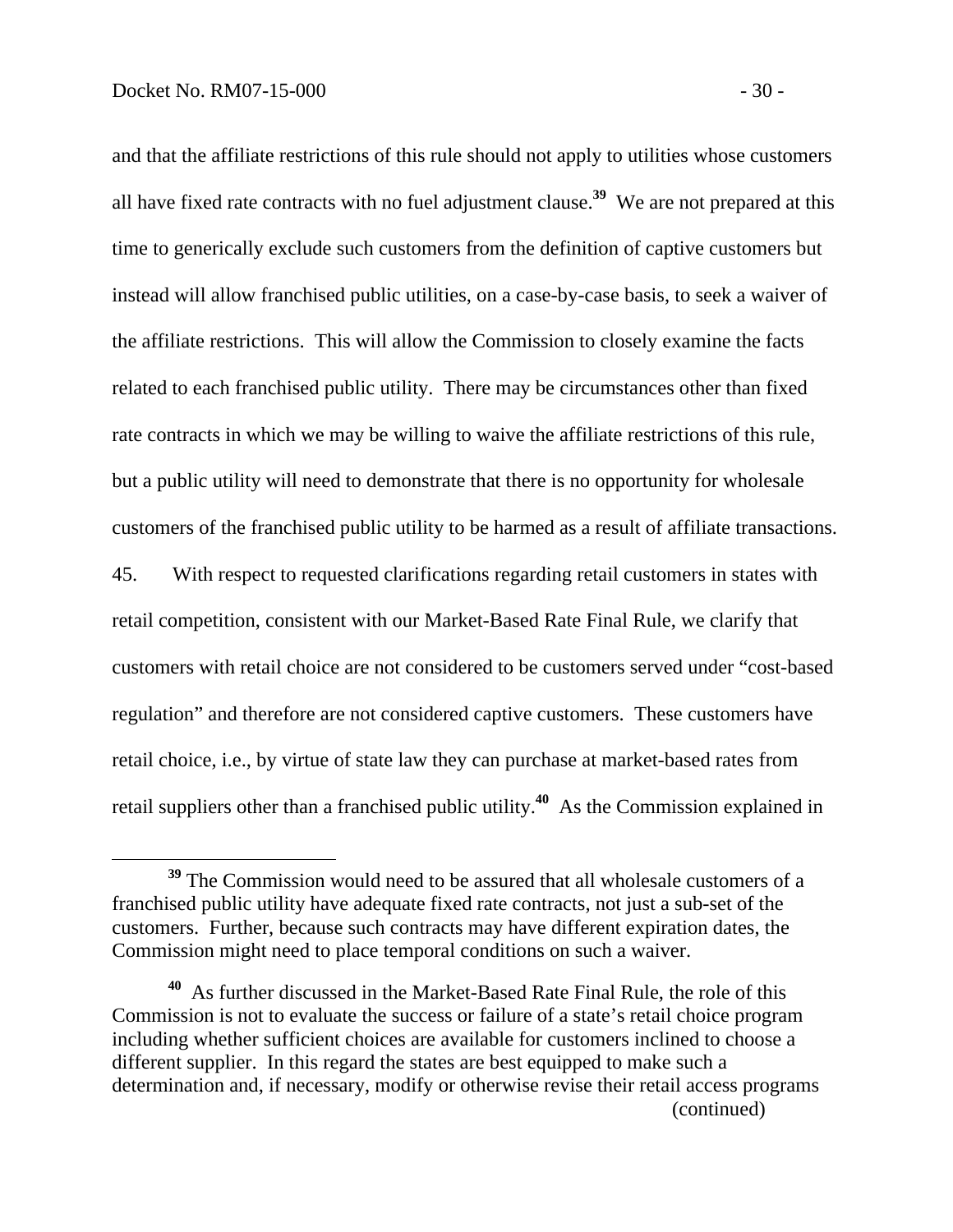$\overline{a}$ 

the Market-Based Rate Final Rule, in a regulatory regime in which retail customers have no ability to choose a supplier, they are considered captive because they must purchase from the local utility pursuant to rates set by a state or local regulatory authority. However, retail customers in retail choice states who choose to buy power from their local utility at cost-based rates as part of that utility's provider-of-last resort obligation are not considered captive customers because, although they may choose not to do so, they have the ability to take service from a different supplier whose rates are set by the

as they deem appropriate. Further, to the extent a retail customer in a retail choice state elects to be served by its local utility under provider-of-last resort obligations, the state or local rate setting authority, in determining just and reasonable cost-based retail rates, would in most circumstances be able to review the prudence of affiliate purchased power costs and disallow pass-through of costs incurred as a result of an affiliate undue preference. Market-Based Rate Final Rule, FERC Stats. & Regs. ¶ 31,252 at P 481. Also, we note that some states have chosen to impose their own affiliate restrictions in such circumstances.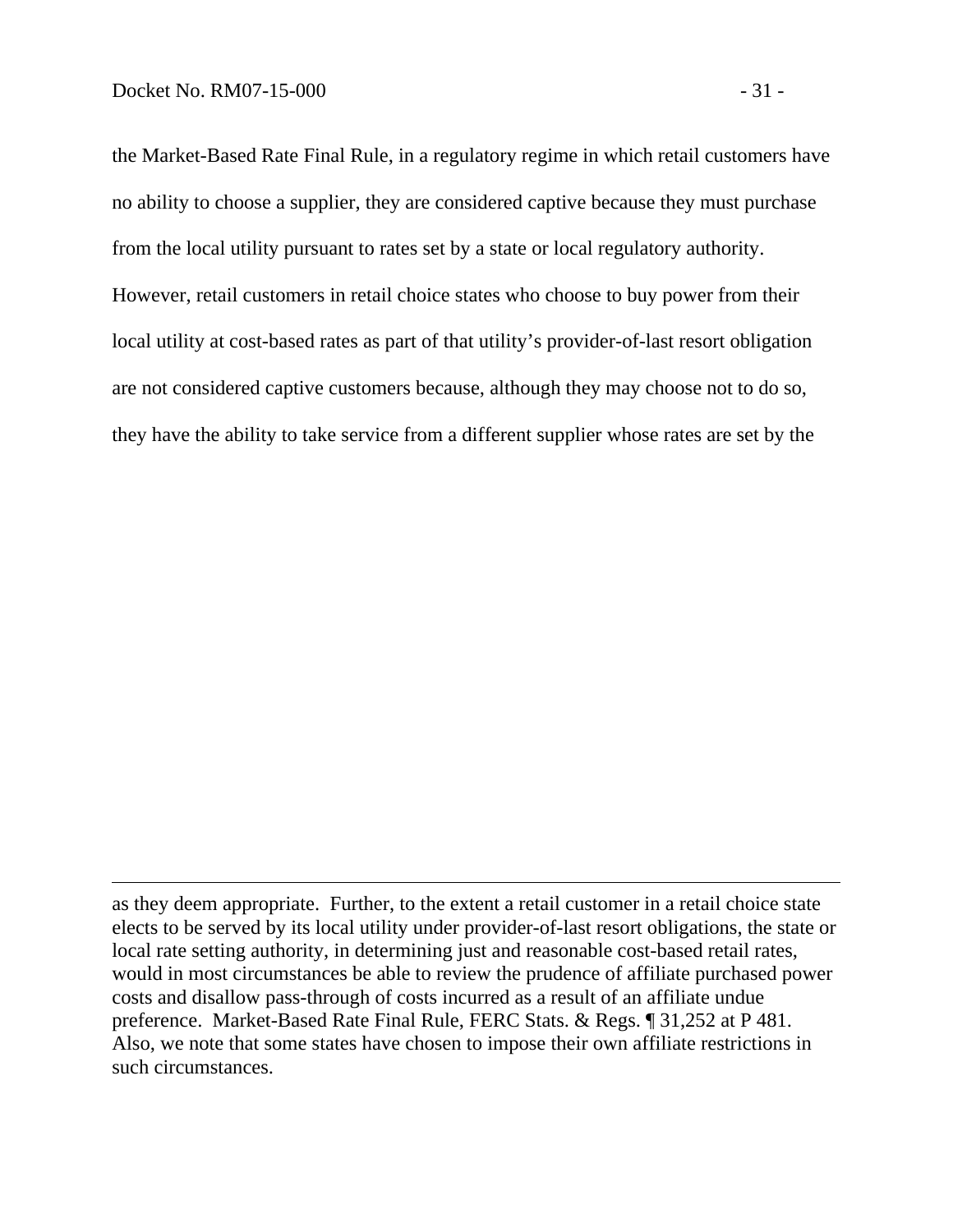marketplace.<sup>41</sup> We clarify, however, that if a state regulatory authority in a retail choice state does not believe retail customers are sufficiently protected and that our affiliate restrictions should apply to the local franchised public utility, it may file a petition for declaratory order to deem its retail customers to be captive customers for purposes of applying the affiliate restrictions.**<sup>42</sup>**

46. As a general matter, we also clarify that the definition of captive customers, and our interpretations of the term, are intended to be applied uniformly in implementing all of our rules. In connection with the affiliate restrictions adopted in the Market-Based Rate Final Rule, we clarified that those affiliate restrictions will not apply where a seller demonstrates, and the Commission agrees, that the seller has no captive customers.**<sup>43</sup>** We also clarified that any sellers that have previously demonstrated and been found not to have captive customers, and therefore have received a waiver of the market-based rate code of conduct requirement in whole or in part, will not be required to request another waiver of the associated affiliate restrictions.<sup>44</sup> We will adopt a similar approach with

**<sup>44</sup>** Id. P 551.

<sup>&</sup>lt;sup>41</sup> Id. If the retail choice program is not available to all customers in the state, those customers that do not have retail choice would be considered captive customers of the franchised public utility that serves them, and our affiliate restrictions would apply to the franchised public utility.

**<sup>42</sup>** Under the Commission's regulations, states are exempt from filing fees for petitions for declaratory order. 18 CFR 381.108.

**<sup>43</sup>** Market-Based Rate Final Rule, FERC Stats. & Regs. ¶ 31,252 at P 552.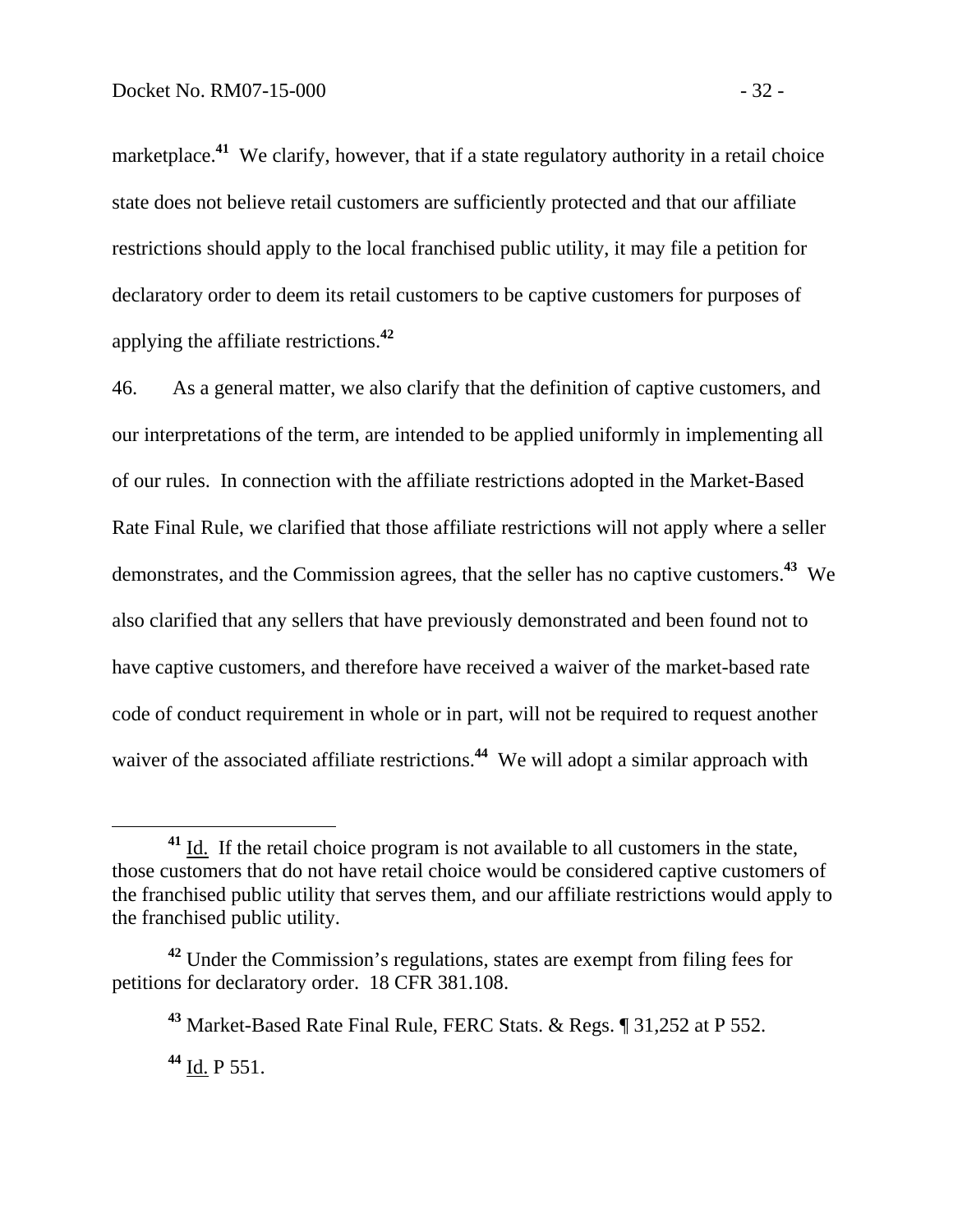regard to the cross-subsidization affiliate restrictions that we adopt in this Final Rule. If a utility makes a showing that it has no captive customers, and the Commission agrees, the affiliate cross-subsidization restrictions will not apply. If a public utility has received a finding that it has no captive customers for purposes of meeting the market-based rate affiliate restrictions, such filing will be deemed sufficient here. However, the utility must make an informational filing with the Commission stating that the affiliate restrictions we adopt in this Final Rule do not apply.

47. Further, in considering the comments in this docket and in the Market-Based Rate Final Rule (pending rehearing), and in reviewing the use of the definition of captive customers in our other rules, we believe it appropriate to modify the definition of captive customers to make explicit what was only implicit in our earlier rules – that the definition is intended to apply to customers served by a franchised public utility under cost-based regulation. Accordingly, we will modify the term to mean: "any wholesale or retail electric energy customers served by a franchised public utility under cost-based regulation."**<sup>45</sup>**

48. In response to clarification requests by APPA/NRECA that we modify our proposed regulatory text so that the affiliate restrictions apply not only to franchised

**<sup>45</sup>** We recognize that this amended definition will result in redundancy in certain of our regulations since some regulations refer to "franchised public utilities with captive customers" and other regulations simply refer to "captive customers" without elaboration. However, we believe the amendment will eliminate possible confusion in future interpretations.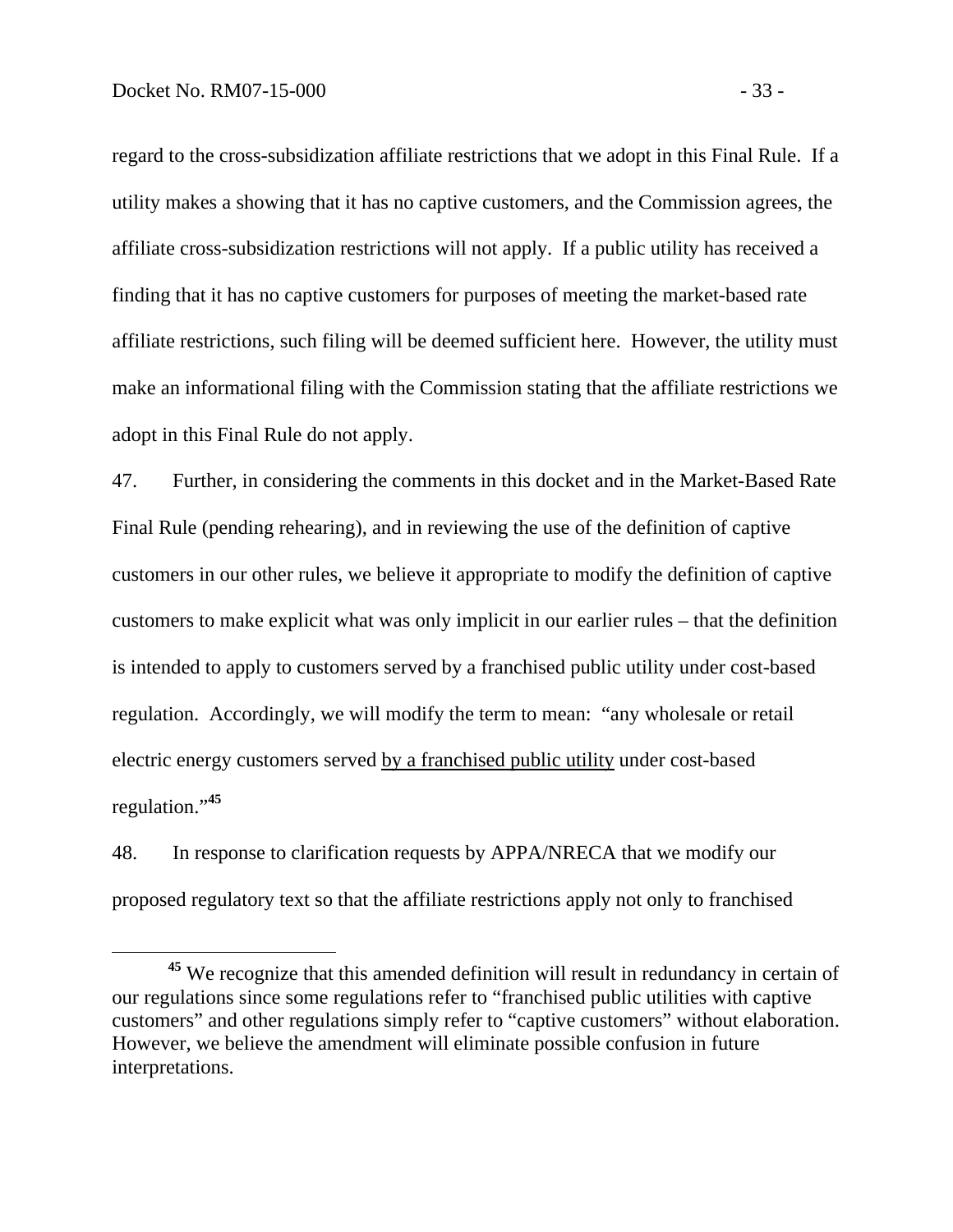public utilities that have captive customers but also to public utilities that own Commission-jurisdictional transmission facilities or provide Commission-jurisdictional transmission service, we will grant the request. Thus, the affiliate restrictions will apply where a franchised public utility has captive customers or owns or provides transmission service over Commission-jurisdictional transmission facilities. While some franchised public utilities have captive customers, others do not, although they own or provide transmission service over Commission-jurisdictional transmission facilities.**<sup>46</sup>** The customers of these franchised public utilities also should not inappropriately be required to subsidize "non-regulated" activities of the affiliates of such utilities.**<sup>47</sup>**

49. Finally, we clarify that, consistent with the Market-Based Rate Final Rule, we will continue to treat electric cooperatives as not subject to the Commission's affiliate abuse restrictions.**<sup>48</sup>**

**<sup>46</sup>** A public utility that has no captive power customers but that owns or provides transmission service over Commission-jurisdictional facilities may seek a waiver of the affiliate restrictions if it can demonstrate that transmission customers are adequately protected against inappropriate cross-subsidization.

<sup>&</sup>lt;sup>47</sup> For example, if a franchised public utility owns transmission facilities and also owns a non-utility construction services firm, the public utility's customers should not pay an above market price for construction services to upgrade transmission facilities.

**<sup>48</sup>** Market-Based Rate Final Rule, FERC Stats. & Regs. ¶ 31,252 at P 526.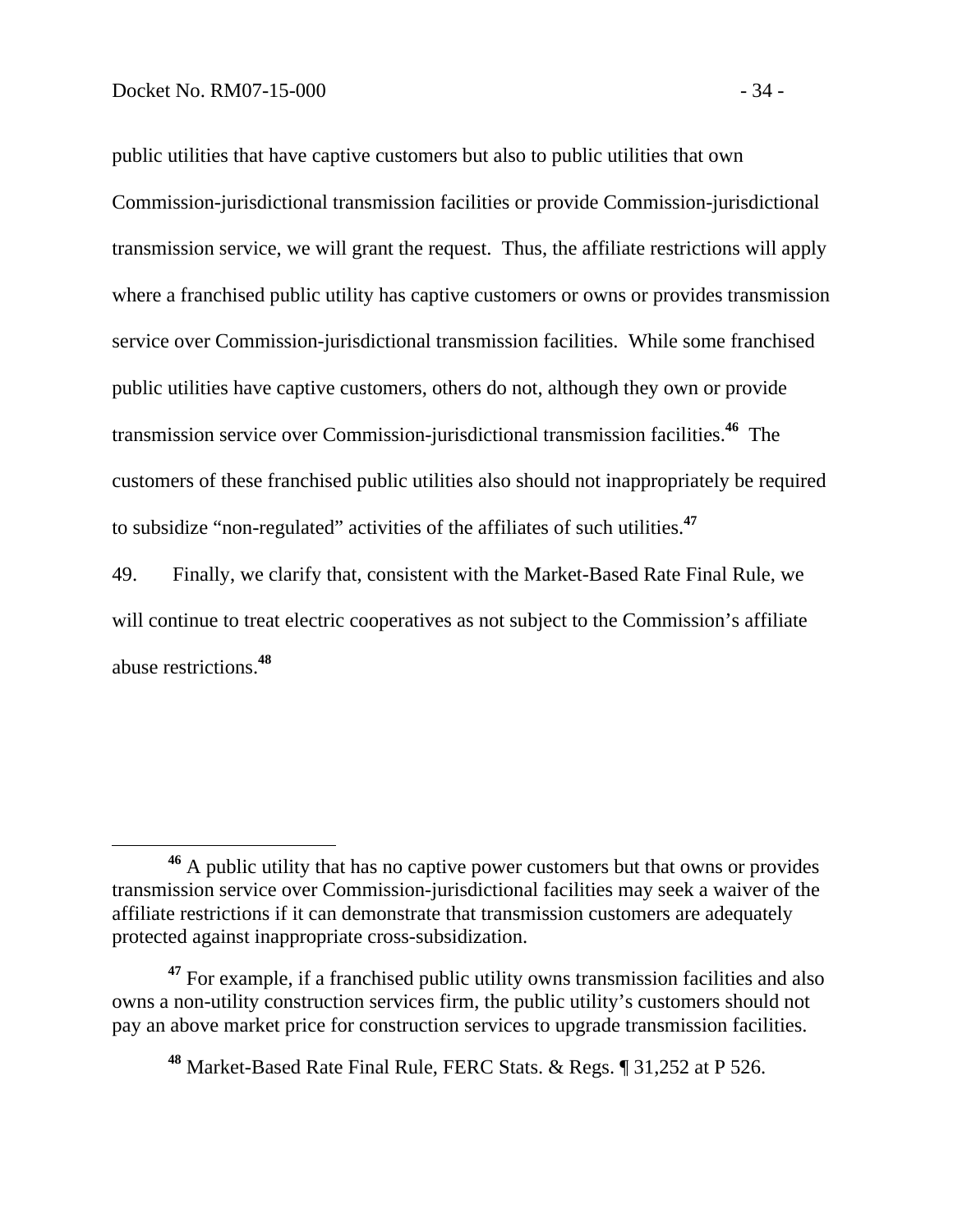### **b. Non-Utility Affiliate**

### **i. Definition of "Affiliate"**

#### **(a) Comments**

50. PG&E asks the Commission to clarify the definition of "affiliate," as used in the definition of non-utility affiliate.**<sup>49</sup>** PG&E states that the Commission should clarify whether the proposed regulations use the definition of affiliate set forth in the PUHCA 2005 regulations or some other definition.

## **(b) Commission Determination**

51. In response to PG&E's request for clarification concerning the definition of affiliate in the proposed regulations, we have considered the use of the term affiliate in the context of the Affiliate Transactions NOPR, the Commission's Standards of Conduct for Transmission Providers, and other precedent.**<sup>50</sup>** We have also reviewed the affiliate definitions contained in both the PUHCA 1935 and PUHCA 2005 and have considered the fact that, with respect to certain affiliate preferences or advantages involving EWG rates and charges, we are specifically required by FPA section 214**<sup>51</sup>** to use the definition contained in PUHCA 1935. After taking into account these differing definitions of affiliate (or, in some cases, no definition at all, as in the context raised by PG&E), and

**<sup>51</sup>** 16 U.S.C. 824m.

**<sup>49</sup>** As defined in the proposed regulations, "non-utility affiliate" means "any affiliate that is not in the power sales or transmission business."

**<sup>50</sup>** See, e.g., Morgan Stanley Capital Group, Inc., 72 FERC ¶ 61,082, at 61,436-37 (1995) (Morgan Stanley).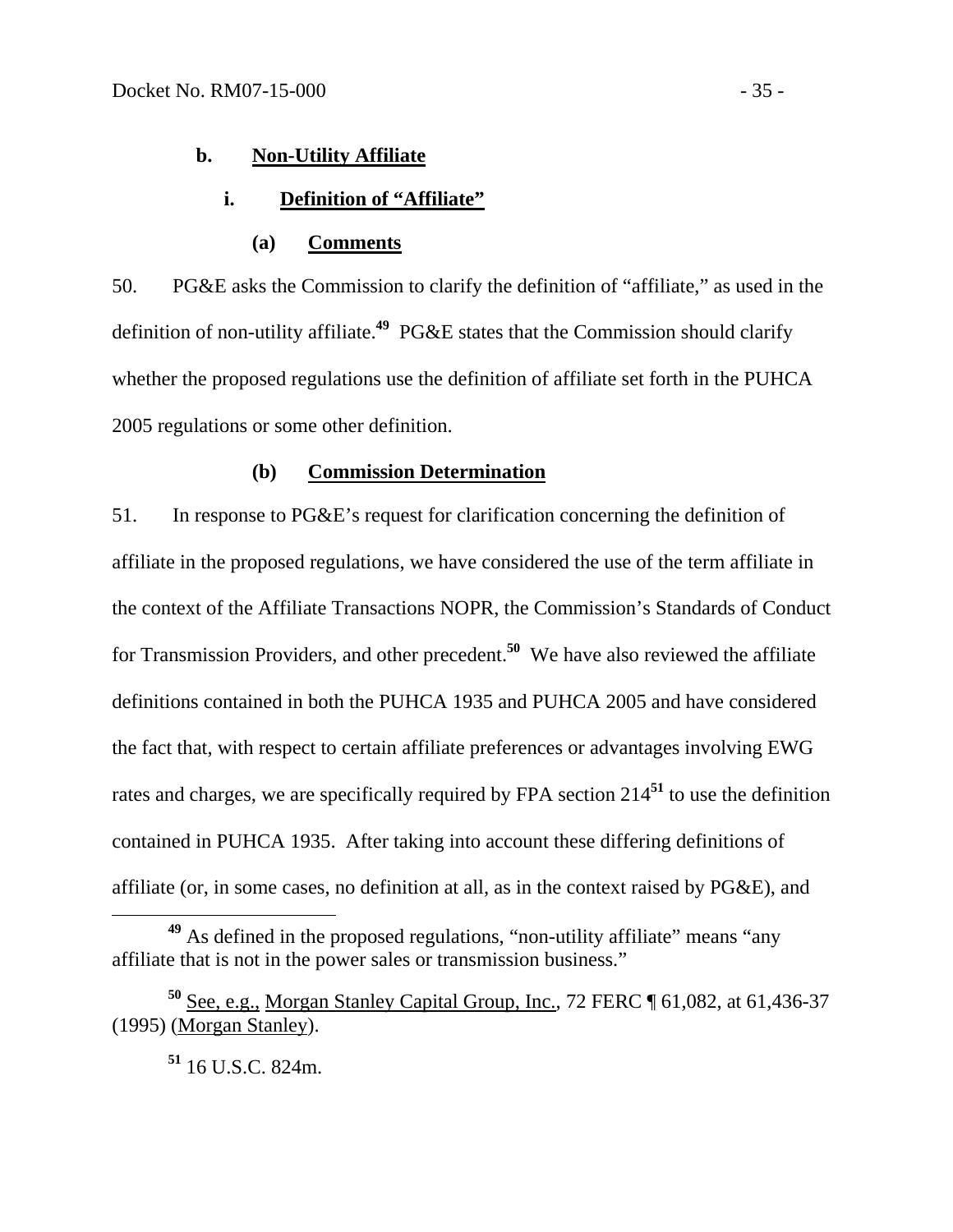recognizing the need to provide greater clarity and consistency in our rules, we believe it is important to try to adopt a more consistent definition in our various rules and also one that is sufficiently broad to allow us to adequately protect customers.**<sup>52</sup>**

52. Our goal is to have a more consistent definition of affiliate for purposes of both EWGs and non-EWGs to the extent possible, as well as to strengthen the Commission's ability to ensure that customers are protected against affiliate abuse. Accordingly, having studied the clarity and scope of various definitions, we believe it appropriate to modify the definition proposed in the Affiliate Transactions NOPR to explicitly incorporate the PUHCA 1935 definition of affiliate for EWGs (rather than incorporate it by reference as previously has been done). We will also adopt the PUHCA 1935 definition of affiliate for non-EWGs, but with adjustments to reflect our previously-used 10 percent voting interest threshold for non-EWGs and to eliminate certain language not applicable or necessary in the context of the FPA. This is discussed more fully below.

53. In the case of non-EWG public utilities, our past approach has been that a voting interest of 10 percent creates a rebuttable presumption of control for purposes of determining the existence of an affiliate relationship.**<sup>53</sup>** For EWGs, on the other hand, section 214 of the FPA specifies that the term affiliate shall have the same meaning as provided in section 2(a) of PUHCA 1935 (which, inter alia, contains a five percent voting

**<sup>52</sup>** For example, we adopt this definition of affiliate for purposes of section 203 of the FPA in the concurrent Blanket Authorization Final Rule.

**<sup>53</sup>** See Morgan Stanley, 72 FERC at 61,436-37; 18 CFR 358.3(b) and (c).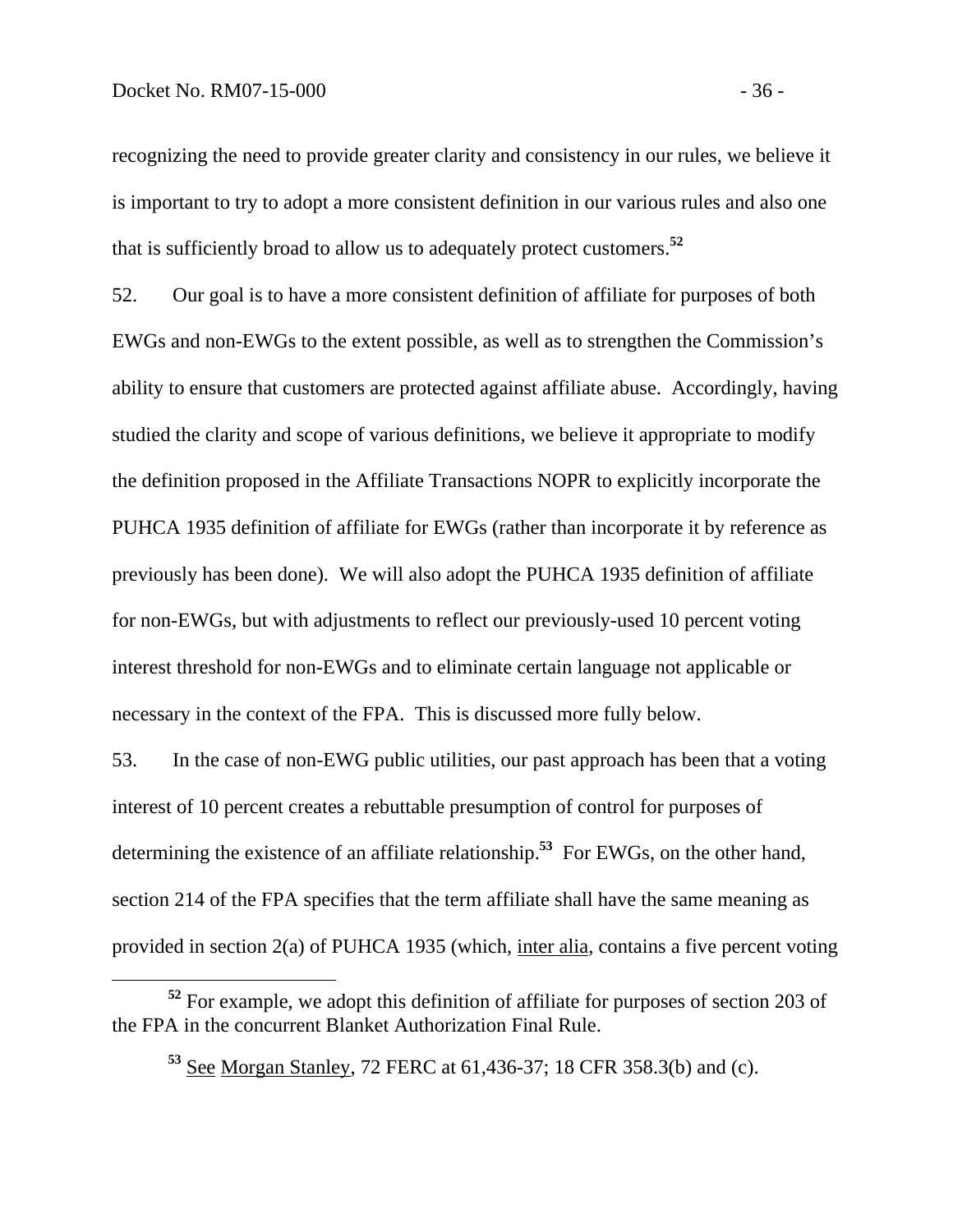interest test) for purposes of determining whether an electric utility is an affiliate of an EWG for purposes of evaluating EWG rates. Although PUHCA 2005 also contains a definition of affiliate, which has been incorporated in § 366.1 of our regulations, that definition is not the same as the definition contained in PUHCA 1935. Indeed, it is narrower than the definition contained in PUHCA 1935.**<sup>54</sup>**

54. In particular, the PUHCA 2005 definition defines affiliate of a company to mean "any company, 5 percent or more of the outstanding voting securities of which are owned, controlled, or held with power to vote, directly or indirectly, by such company." The PUHCA 1935 definition, on the other hand, also defines as an affiliate of a specified company "any person that directly or indirectly owns, controls, or holds with power to vote, 5 per centum or more of the outstanding voting securities of such specified company" and "any individual who is an officer or director of such specified company, or of any company which is an affiliate thereof . . . ." In addition, the PUHCA 1935 definition also includes in the definition of affiliate "any person or class of persons that the Commission determines, after appropriate notice and opportunity for hearing, to stand in such relation to such specified company that there is liable to be such an absence of arm's-length bargaining in transactions between them as to make it necessary or

**<sup>54</sup>** It is not clear whether some of the language from PUHCA 1935 was inadvertently omitted from the PUHCA 2005 definition or whether Congress thought a more narrow definition was appropriate with respect to a "books and records" access statute. In either case, the PUHCA 1935 definition provides a more "bright line" approach while still reserving the agency's ability to deem an entity an affiliate based on specific circumstances, thus better ensuring the ability to protect customers.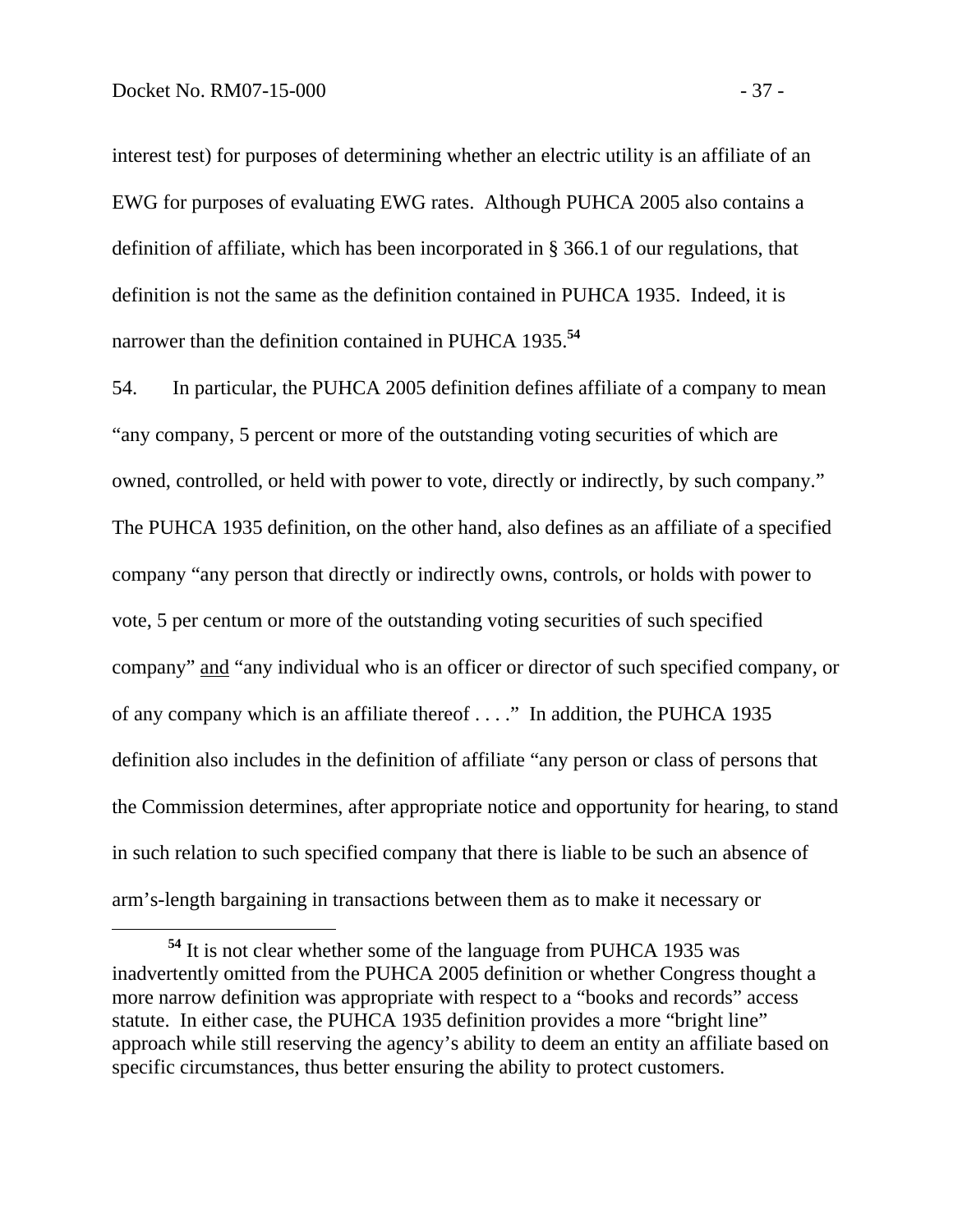appropriate in the public interest or for the protection of investors or consumers that such person . . ." be treated as an affiliate.

55. Because FPA section 214 directs the Commission to use the definition of affiliate that appears in PUHCA 1935 with respect to certain affiliate preferences affecting rates or charges of EWGs, we will revise the definition proposed in the Affiliate Transactions NOPR to be consistent with the PUHCA 1935 definition.**<sup>55</sup>**

56. We also will revise the definition of "affiliate" for purposes of non-EWGs utilities to be consistent with the definition of "affiliate" for EWGs, except to the extent we believe it may leave a gap in coverage or contains language not applicable to the FPA. The definition we adopt for non-EWGs essentially parallels the EWG definition (with certain exceptions that we discuss below), while retaining the 10 percent voting interest threshold contained in the current regulations. Use of the PUHCA 1935 definition for non-EWGs may capture under the definition of "affiliate" entities that otherwise would not have been treated as affiliates under the definition currently in place in the Commission's regulations. We believe it is appropriate to adopt a broader definition, one that is largely consistent with the definition for EWGs, because it will strengthen the Commission's ability to ensure that customers are protected against affiliate abuse. For example, the revised affiliate definition for non-EWGs will give the Commission the

**<sup>55</sup>** Section 214 provides that no rate or charge of an EWG shall be lawful if, after notice and opportunity for hearing, the Commission finds that it resulted from any undue preference or advantage received from an electric utility that is an associate or affiliate of the EWG.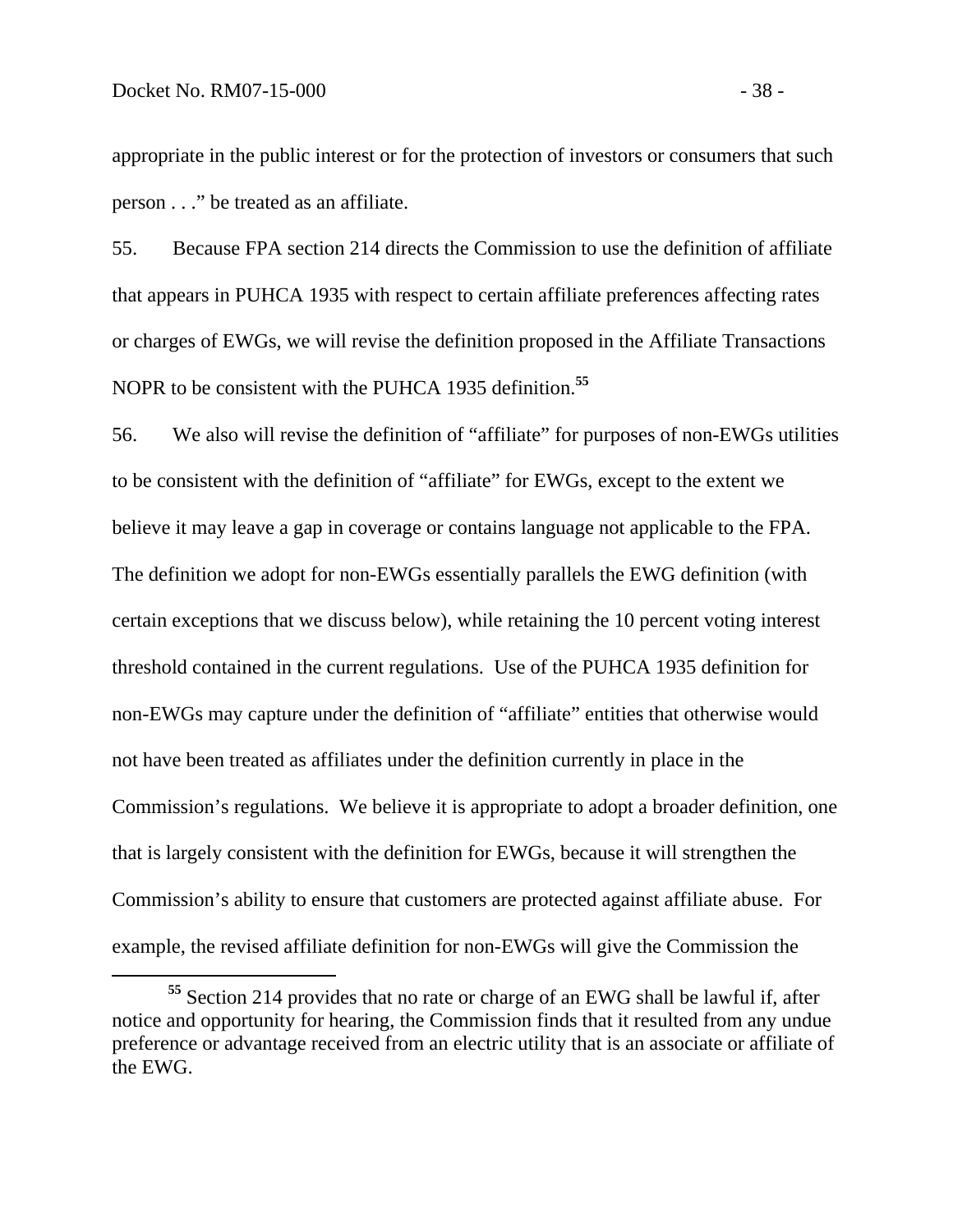ability to treat an entity as an affiliate of a company if, after notice and opportunity for hearing, the Commission finds that "there is liable to be such an absence of arm's-length bargaining in transactions between them as to make it necessary or appropriate in the public interest or for the protection of investors or consumers" that such entity be treated as an affiliate. It also is consistent with other recent orders and rules (e.g., the Supplemental Policy Statement) in which we have provided greater clarity as to what is considered "control" of an entity.

57. While the affiliate definition we adopt for non-EWGs essentially parallels the EWG definition, there are a number of exceptions. One exception is that the non-EWG definition also defines an affiliate of a specified company to include "any person that is under common control with such specified company." This language is included in the definition of non-EWG affiliate that currently is in the Commission's regulations and identifies an additional instance in which an entity will be deemed to be an affiliate of a specified company. On this basis, we believe it appropriate to include this language as part of the non-EWG definition. Because the "under common control with" language is not part of the PUCHA 1935 definition, however, we cannot also include it as part of the definition of affiliate for purposes of EWGs. We also include as part of the non-EWG affiliate definition a provision making clear that where a person owns, controls, or holds with power to vote less than 10 percent of the outstanding voting securities of a specified company, this creates a rebuttable presumption of lack of control. Although the PUHCA 1935 definition does not contain a parallel provision with regard to the five percent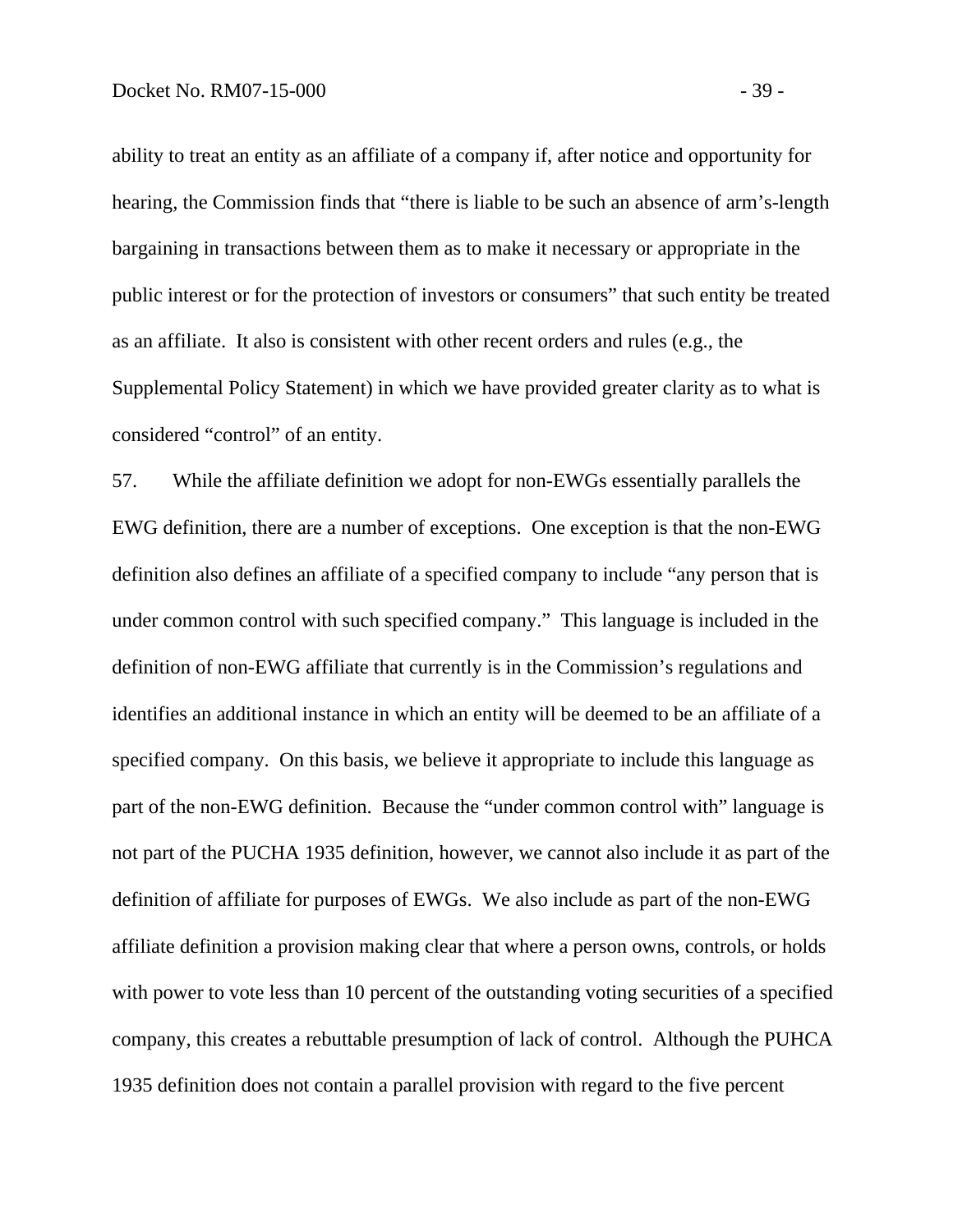threshold in the case of EWGs, we nevertheless believe that it is appropriate to include this rebuttable presumption as part of the non-EWG definition because it provides greater clarity concerning the circumstances in which an entity will be presumed not to be an affiliate.

58. Another exception concerns the provision in the PUHCA 1935 definition that includes as an affiliate of a specified company "any individual who is an officer or director of such specified company, or of any company which is an affiliate thereof . . . ." We do not believe it necessary to include that language as part of the affiliate definition for non-EWGs because we already are including in the definition, a provision giving the Commission the ability to treat an entity as an affiliate if, after notice and opportunity for hearing, the Commission finds that there is liable to be an absence of arm's-length bargaining in transactions between two entities.**<sup>56</sup>**

59. In sum, we believe that the definition of affiliate that we adopt in this Final Rule will provide greater clarity to public utilities and customers with respect to identifying which entities are considered to be affiliates for purposes of the regulations that we adopt in this Final Rule.

**<sup>56</sup>** With respect to this provision, we note that we are omitting language referencing the duties, obligations and liabilities imposed by PUHCA 1935 since those are no longer applicable in light of repeal of PUHCA 1935.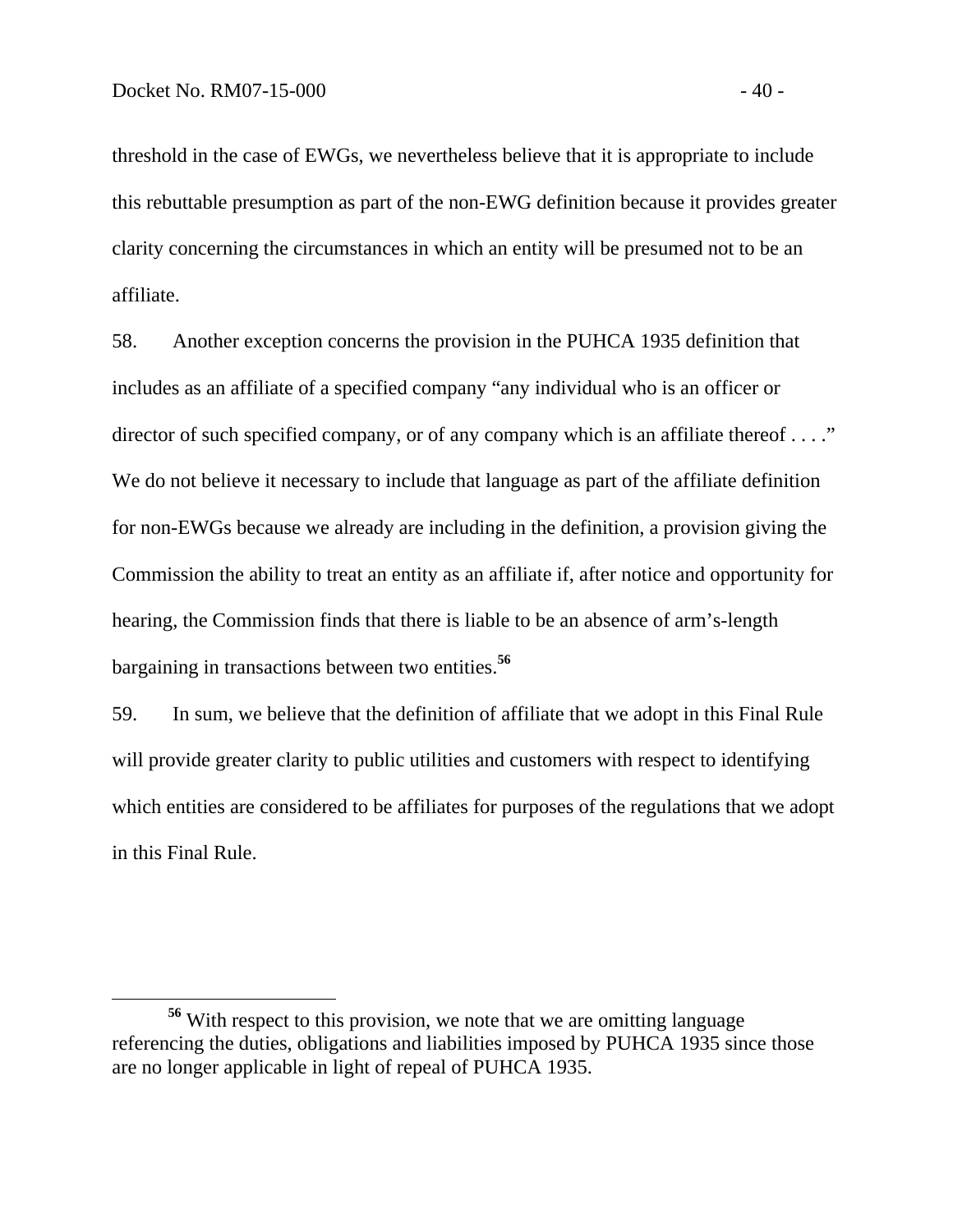# **ii. Definition of "Non-Utility Affiliate"**

## **(a) Comments**

60. NiSource argues that the Commission should revise the definition of non-utility affiliate because it could inadvertently include state-regulated local distribution companies (LDCs) and Commission-regulated interstate pipelines because they are not in the power sales or transmission business. NiSource notes that the regulatory text strongly suggests that the Commission intended the definition of non-utility affiliate to apply only to "unregulated" entities. NiSource argues that this is important because any franchised public utility with captive customers would have to price sales of non-power goods and services to any non-utility affiliate at the higher of cost or market. NiSource argues that imposing this pricing requirement on LDCs and Commission-regulated interstate pipelines (as non-utility affiliates): (1) is inconsistent with the intent of the regulations, which is to prevent cross-subsidization of a "non-utility associate company" as derived from PUHCA 1935 and PUHCA 2005, (2) could conflict with state requirements, and (3) is unnecessary because the Commission and the states have ample authority to review such transactions.

## **(b) Commission Determination**

61. We agree with NiSource and clarify that the definition of non-utility affiliate does not apply to utility affiliates that sell or transport natural gas, such as LDCs, or Commission-regulated interstate pipelines. However, we will not foreclose the expansion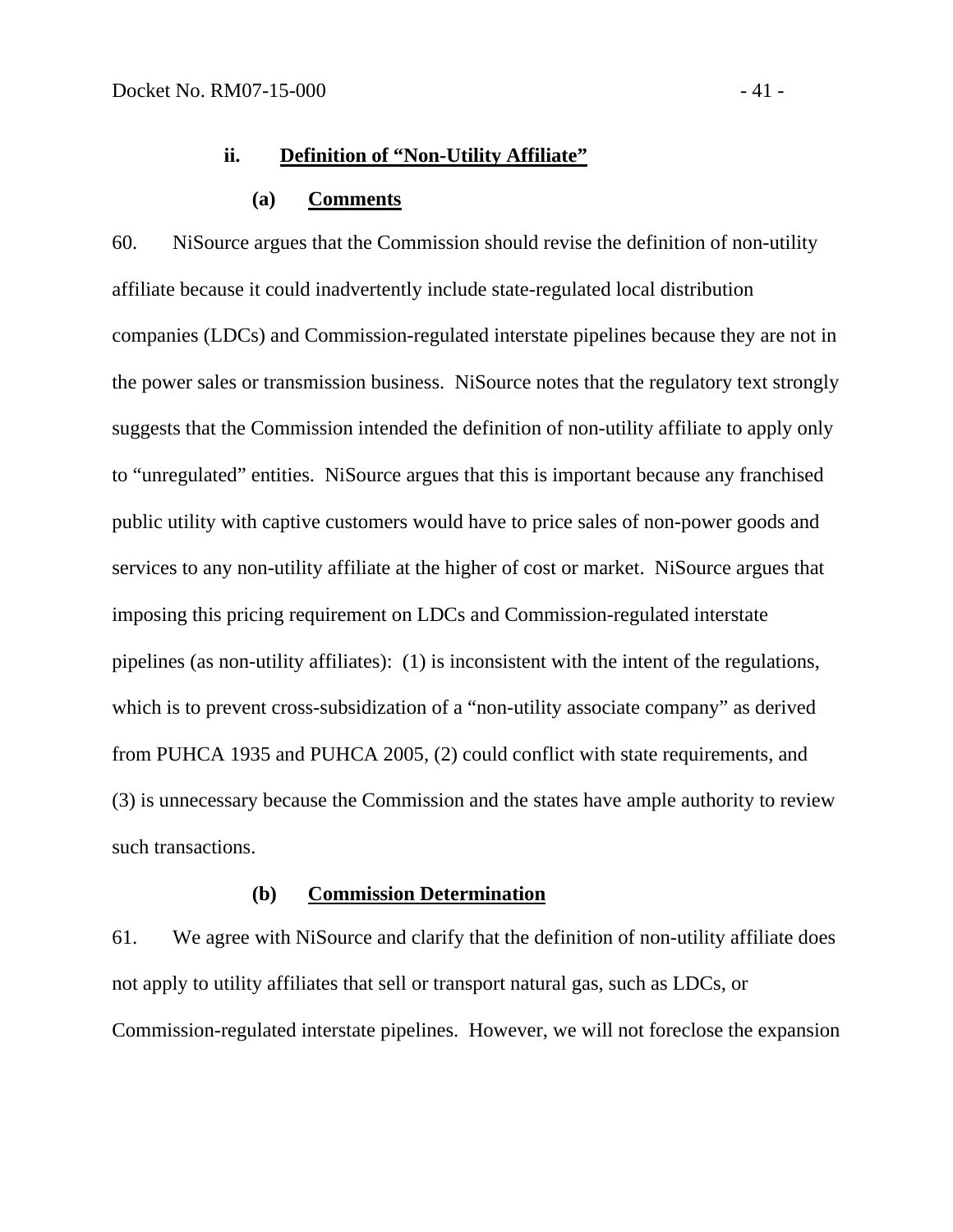of the definition of non-utility affiliate to include LDCs and/or interstate pipelines if circumstances warrant it in the future.

## **2. Pricing Non-Power Affiliate Transactions**

62. In the Affiliate Transactions NOPR, the Commission proposed to implement affiliate restrictions that would be applicable to transactions for non-power goods and services between franchised public utilities with captive customers and their marketregulated and non-utility affiliates. Specifically, the Commission proposed that: (1) a franchised public utility with captive customers that provides non-power goods and services to a market-regulated power sales affiliate or a non-utility affiliate should charge a price that is the higher of cost or market price; (2) a franchised public utility with captive customers should be prohibited from purchasing non-power goods and services at a price above market price from market-regulated power sales affiliates and non-utility affiliates, with the exception of centralized service companies;**<sup>57</sup>** and (3) a franchised public utility with captive customers should be prohibited from buying non-power goods and services from a centralized service company at a price above cost.**<sup>58</sup>** The Affiliate

**<sup>57</sup>** Order No. 667 defines centralized service companies as performing generally corporate administration functions, such as accounting, human resources, legal and tax services, while special-purpose non-utility affiliates provide generally a single input to utility operations, such as fuel supply, construction or real estate. Order No. 667, FERC Stats. & Regs. ¶ 31,197 at P 171 n.178.

**<sup>58</sup>** Affiliate Transactions NOPR, FERC Stats. & Regs. ¶ 32,618 at P 16.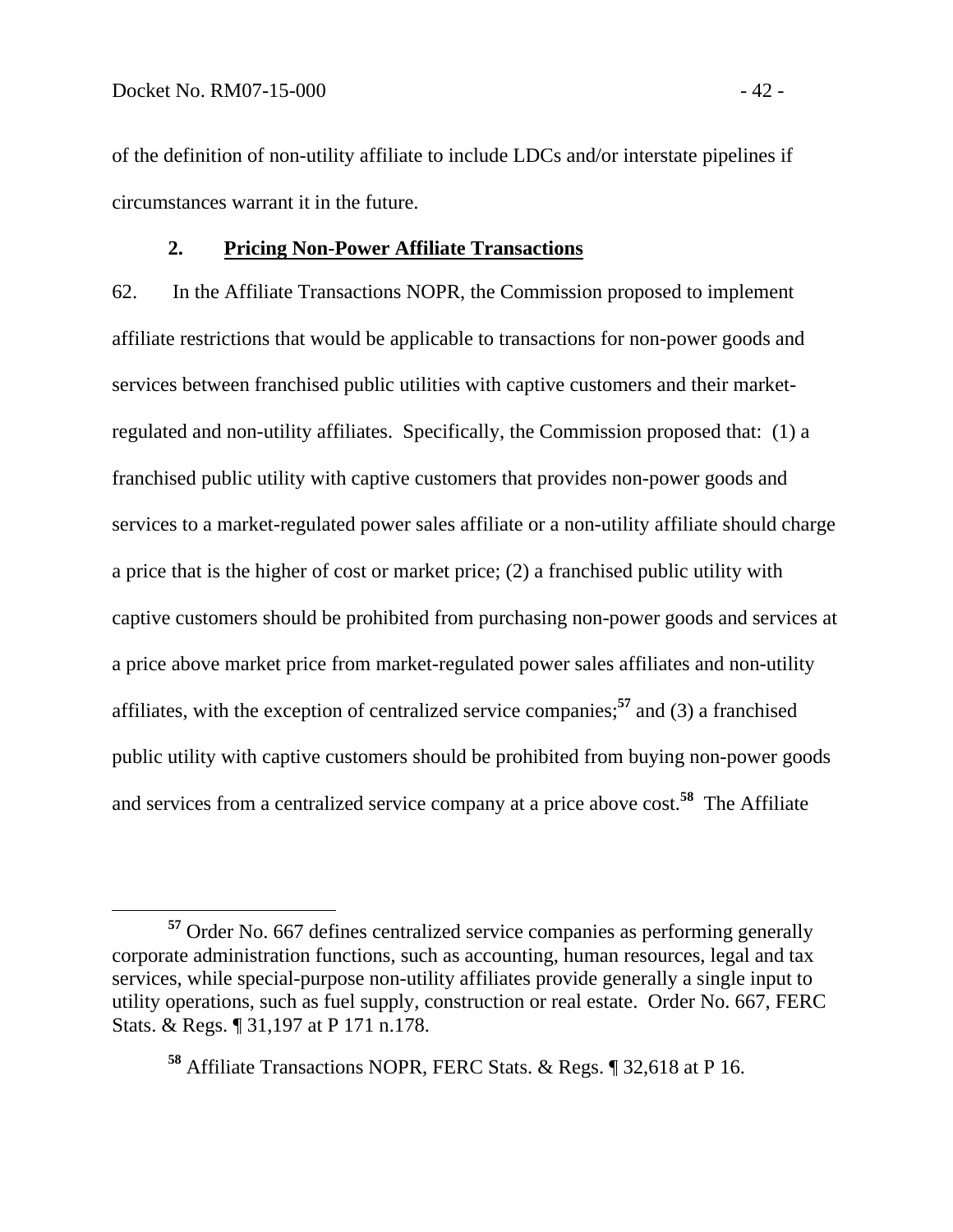Transactions NOPR indicated that each of the proposed restrictions was consistent with restrictions previously imposed in the 203-merger context.**<sup>59</sup>**

### **a. Comments**

63. Several commenters suggest that the Commission's proposal will raise prices within holding company systems by creating inefficiencies. Specifically, EEI, Entergy, NiSource and PG&E argue that the Commission should require at-cost pricing for all transactions within a holding company system regardless of whether the services are provided for or by the franchised public utility. They contend that an at-cost standard creates savings through economies of scale that apply whether the employee providing the non-power good or service is located in a centralized service company, a utility or another affiliate. In addition, they note that it is difficult to find a market price for affiliate transactions for such goods and services.

64. EEI and PG&E further argue that requiring a utility to charge an affiliate the "higher of cost or market" would likely increase costs to both the utility and the affiliate by discouraging the efficient sharing of services. As a substitute for the "higher of cost or market" requirement for sales by a franchised public utility to an affiliate, they state that the Commission should allow the fully loaded cost to be a proxy for the market price for sales of non-power services by a utility to its affiliates.

**<sup>59</sup>** See, e.g., National Grid, 117 FERC ¶ 61,080 at P 66.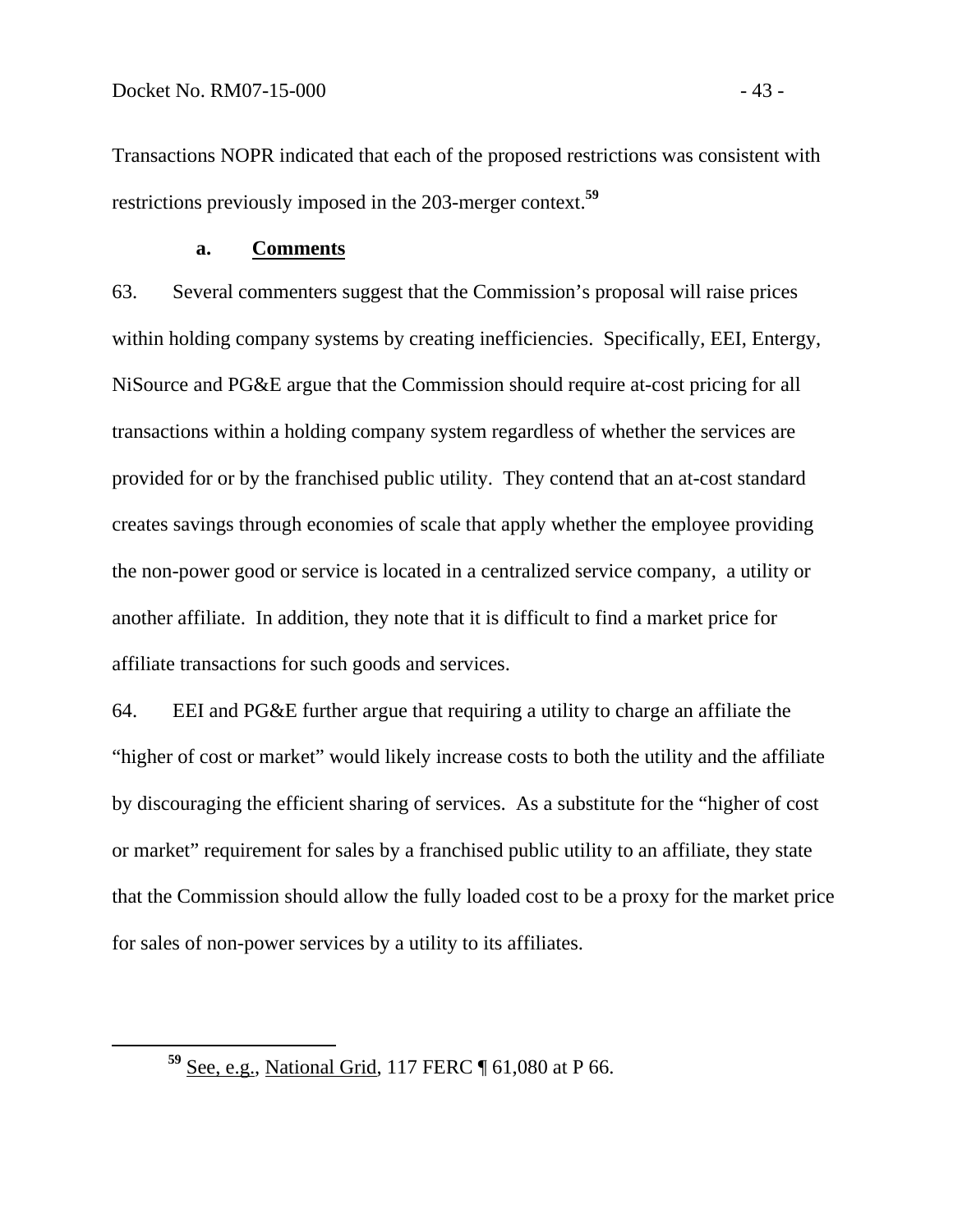65. National Grid argues that at-cost pricing for sales of non-power goods and services provided by a franchised public utility to a centralized service company would be consistent with the Commission's rationale for allowing at-cost pricing for sales in the opposite direction. It states that the Commission established at-cost pricing in Order No. 667 to encourage centralization of certain services that provide economies of scale that benefit customers, and that these benefits occur whether a franchised public utility is buying or selling non-power goods or services to or from its centralized service company. It argues that requiring at-cost pricing for transactions from a centralized service company to a franchised public utility on the one hand, while requiring at-the-higher-ofcost-or-market pricing for transactions from a franchised public utility to a centralized service company on the other hand, creates a bifurcated-pricing structure that undermines efficient pricing within a holding company. It further argues that tracking which transactions are "at market" and which transactions are "at cost" adds a level of complexity to the accounting within holding companies, and identifying the market prices for certain non-power goods and services that may be sold by franchised public utilities to centralized service companies is difficult.

66. In contrast, the New York Commission focuses on whether the Commission's proposed pricing standards adequately protect captive customers from crosssubsidization. Specifically, it challenges the Commission's proposal to prohibit a franchised public utility with captive customers from purchasing non-power goods and services at a price above market price from market-regulated power sales affiliates and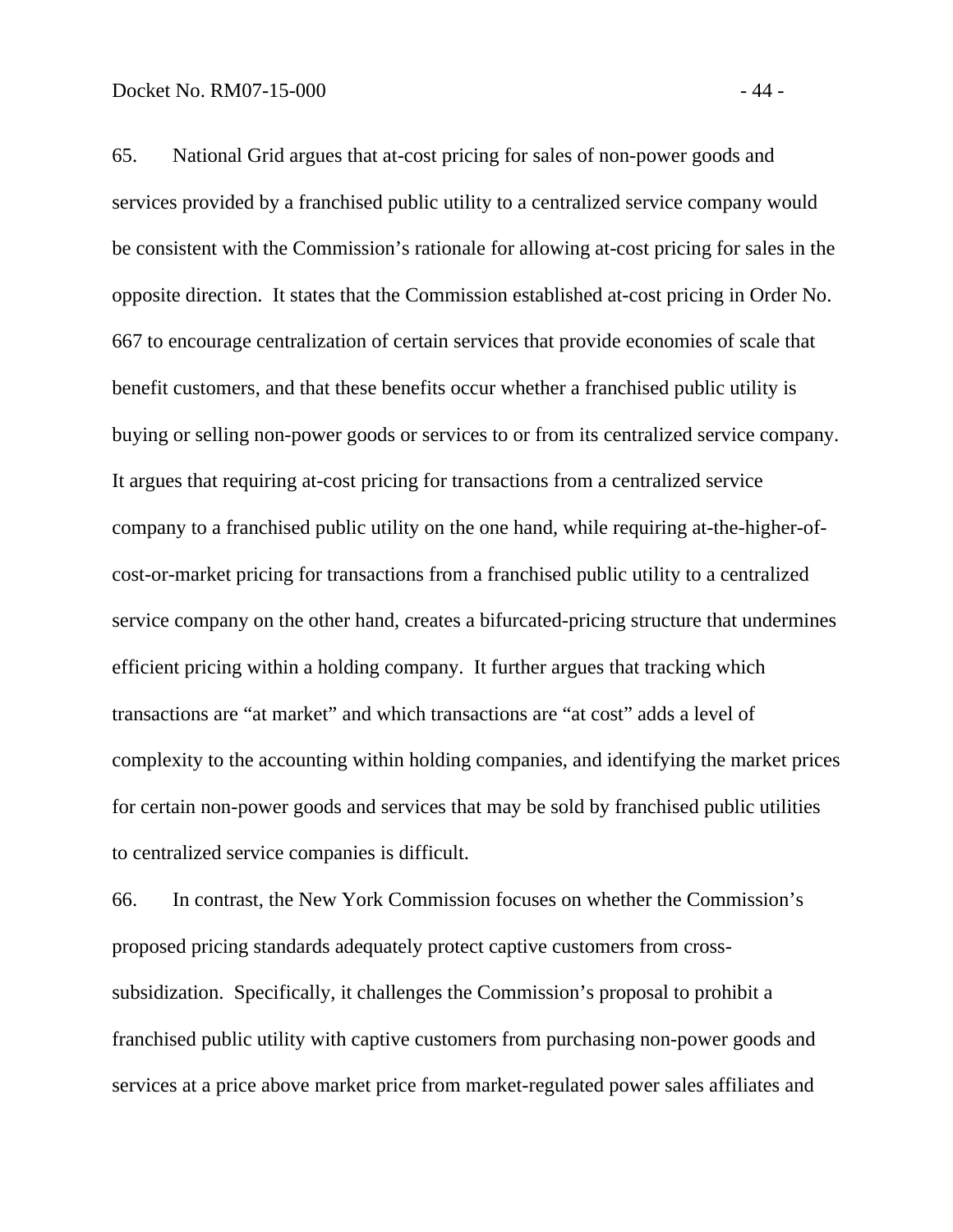non-utility affiliates, with the exception of centralized service companies. It asserts that this standard would allow utilities to purchase non-power goods or services from an affiliated entity at market prices and may allow holding companies to structure affiliate transactions so that utilities with captive customers would pay above-cost charges. It states that where an affiliate makes central purchases on behalf of several utilities, the affiliate will likely obtain discounts in the prices it pays due to the combined volume of purchases. The New York Commission contends, however, that the Commission's proposal would allow the central purchasing affiliate to charge each utility up to the prevailing market price which otherwise would be incurred if the utilities made their own separate purchases, and the result would provide a source of affiliate cross-subsidization in an amount equivalent to the incremental purchase quantity discount.

67. As an alternative, the New York Commission proposes that the Commission require utilities to record purchases of covered items from their affiliates at the lower of actual cost or market prices. It contends that this standard would protect captive utility customers against paying affiliates more than the affiliate's actual costs.

68. Commenters also made recommendations on the appropriate relationship between state and Commission affiliate-pricing standards. In particular, EEI, National Grid and Pinnacle West argue that, at the very least, the Commission should avoid unnecessary duplication or conflict with state provisions. In particular, EEI encourages the Commission to adopt deference to states in the cross-subsidy context, unless a state or holding company asks the Commission to apply uniform rules to avoid inconsistent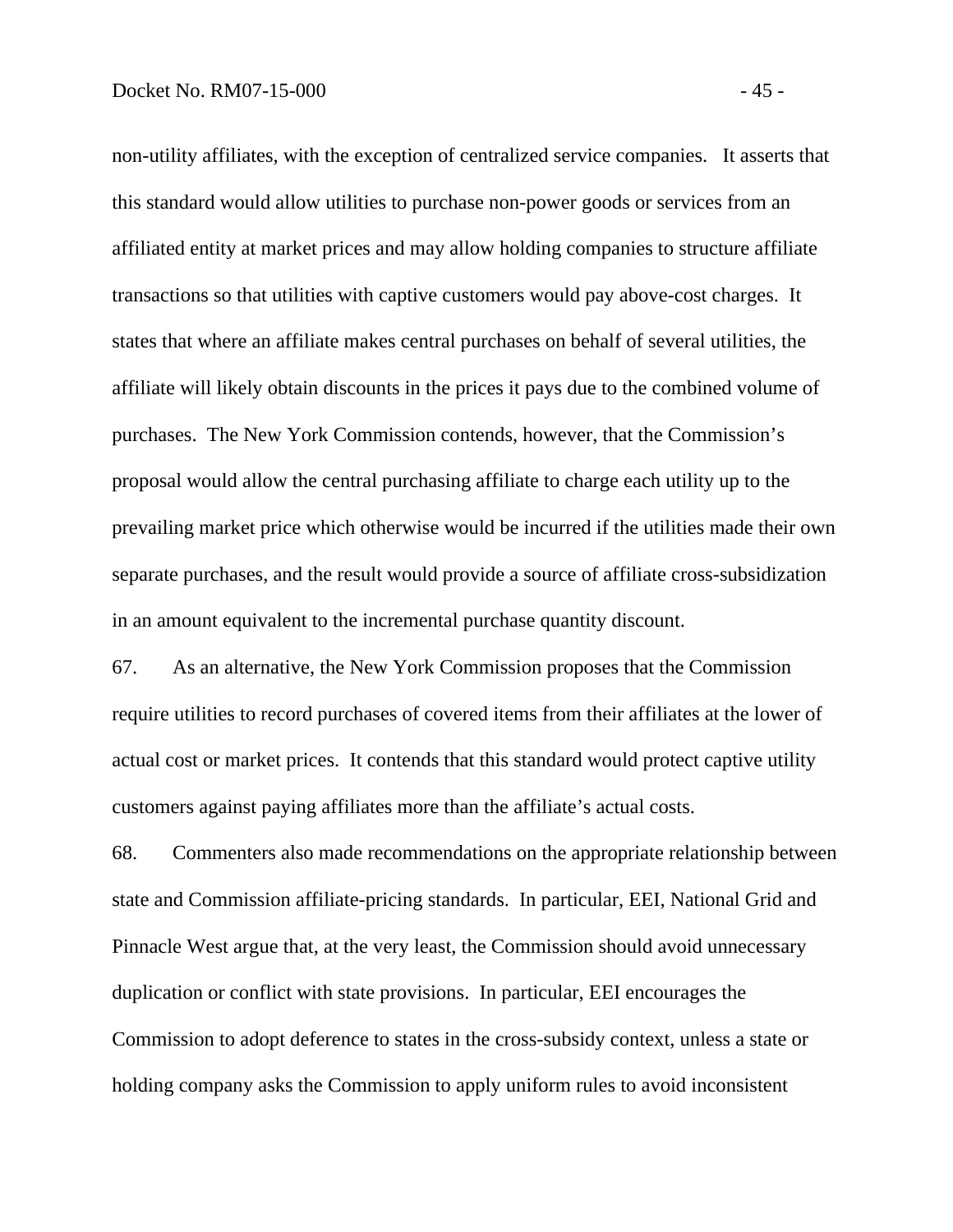standards that would trap legitimate costs. EEI suggests that the Commission adopt a procedure similar to the one it adopted in Order No. 667, in which a holding company system can apply to the Commission to impose consistent requirements that would eliminate the possibility of trapped costs. National Grid contends that inconsistencies between federal and state rules make implementation of both sets of rules impossible, particularly with respect to the day-to-day press of business within a utility holding company. It argues that deference to the states would minimize disruption of existing holding company accounting and reporting systems, cost-allocation manuals, and interaffiliate-transaction procedures built around state regulation. Pinnacle West states that, because state regulations typically address affiliate transactions, the Commission's regulations could upset states' efforts to ring fence utilities.

### **b. Commission Determination**

69. The Commission will adopt the pricing restrictions on transactions for non-power goods and services proposed in the Affiliate Transactions NOPR, with the exception of a modification to the restriction applicable to transactions with centralized service companies, to conform those restrictions to the language in our Order No. 667 regulations. These are explained below.

70. First, as proposed, a franchised public utility with captive customers that provides non-power goods and services to a market-regulated power sales affiliate or a non-utility affiliate will be required to sell at a price that is the higher of cost or market price. We will not adopt an at-cost pricing structure for these types of non-power transactions (as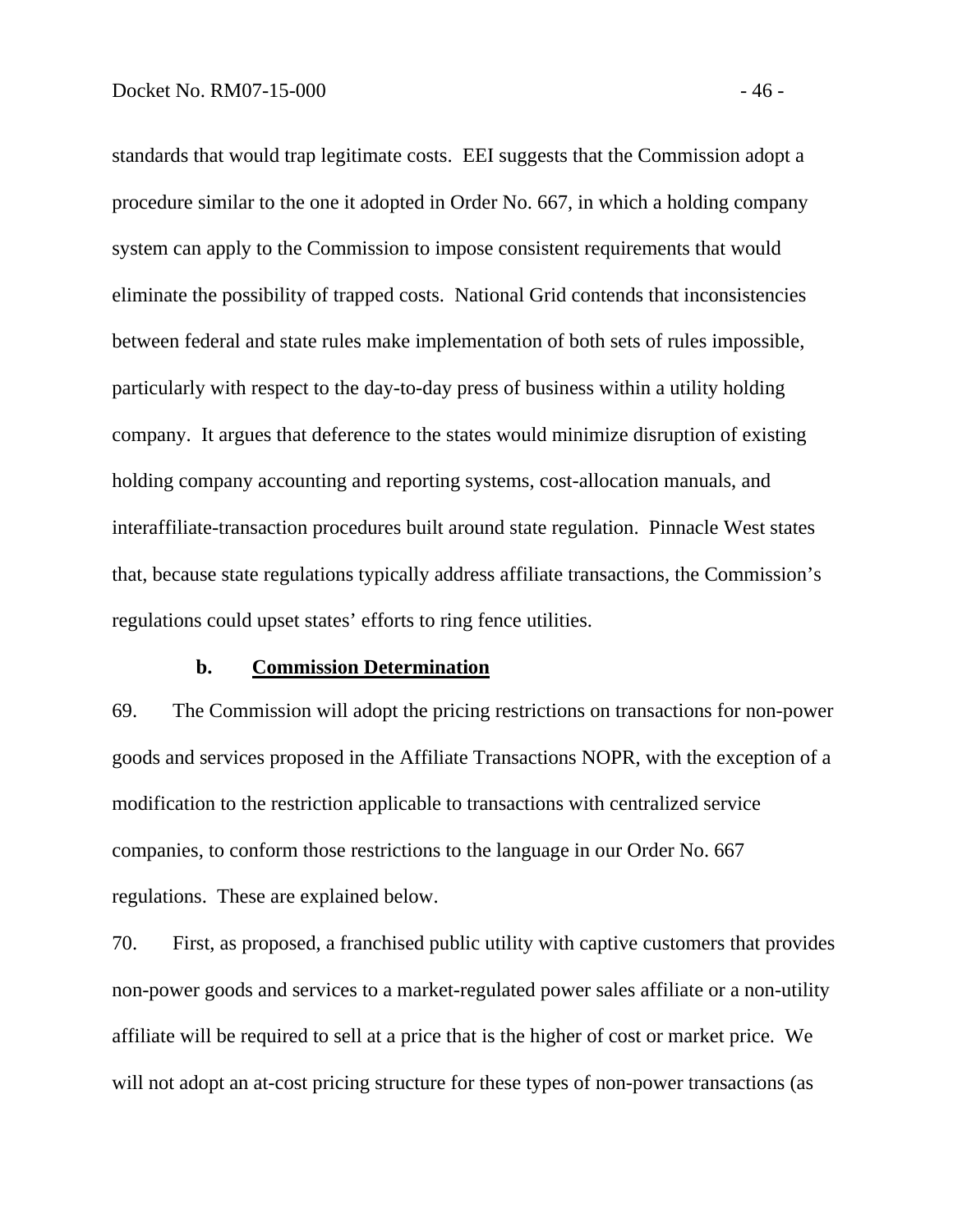suggested by National Grid, EEI, NiSource, Entergy and PG&E) because it would require a franchised public utility to sell to an affiliate at cost even when market prices are higher, thereby foregoing profits that the utility otherwise could have obtained by selling to a non-affiliate at a market price. In such a scenario, the benefit would go to the market-regulated affiliate or non-utility affiliate who receives a good or service at a below-market price. We believe the benefits that captive customers will receive under this "higher of cost or market price" standard outweigh any savings that may (or may not) occur through the use of a uniform at-cost standard.

71. Next, we will adopt the proposal in the Affiliate Transactions NOPR to prohibit a franchised public utility with captive customers from purchasing non-power goods or services from a market-regulated power sales affiliate or a non-utility affiliate at a price above market price (with the exception of transactions from centralized service companies, which are discussed below). In doing so, we deny the New York Commission's request for a "lower of cost or market" standard for these types of transactions. As discussed above, the New York Commission argued that the "at a price above market price" standard would allow holding companies to structure affiliate transactions so that captive customers would pay above-cost charges. But captive customers are not harmed by the franchised public utility paying above-cost charges if those charges are no higher than what they would pay non-affiliates for the same nonpower goods and services. Moreover, nothing in the standard requiring that these purchases not be above market prevents the franchised public utility from paying less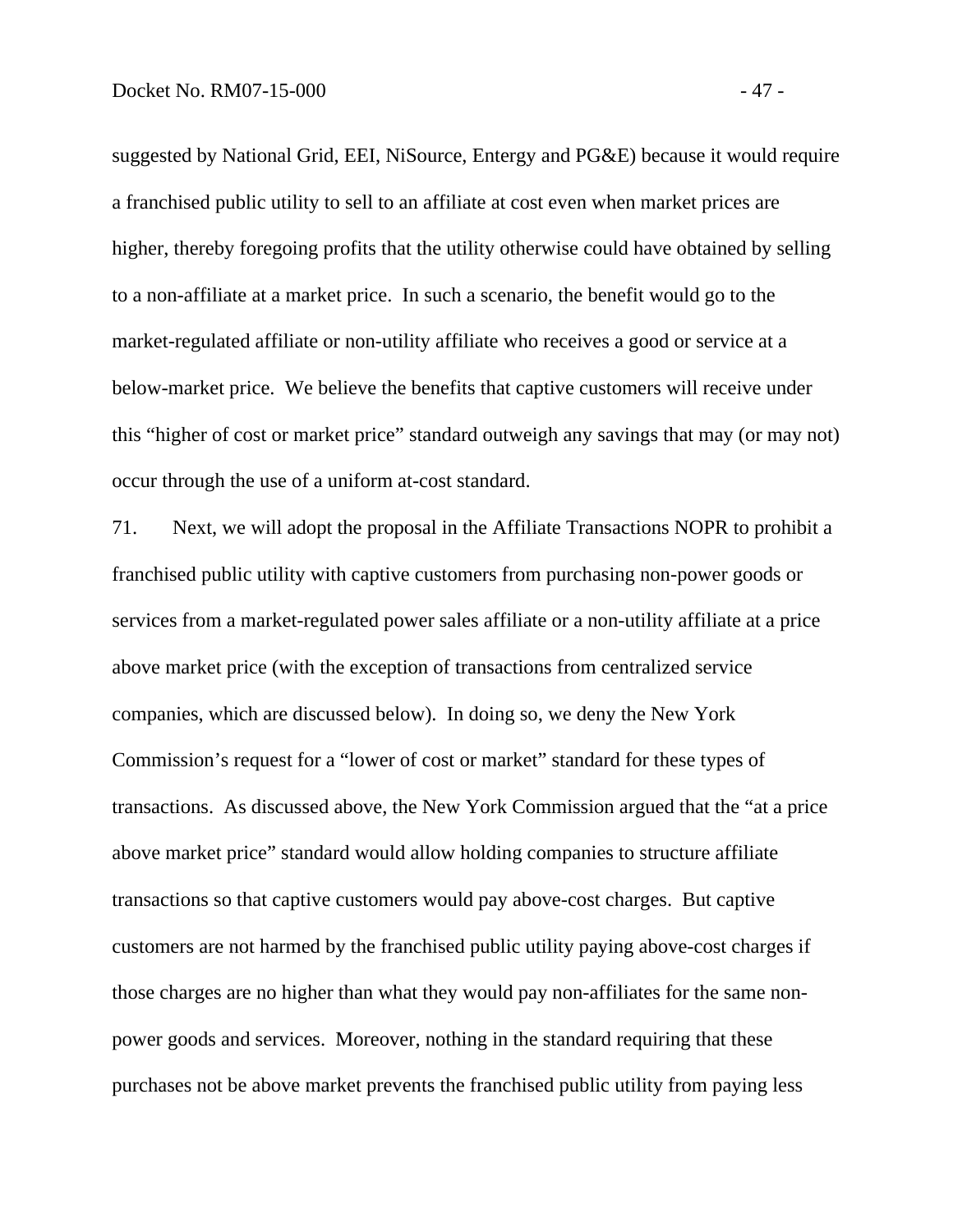than the market price. The New York Commission, or any other state commission, can require a stricter standard for these transactions so long as the standards do not result in trapped costs in situations involving multi-state holding companies. If the state commission's pricing standards for a franchised public utility's purchases from an affiliate are stricter than the Commission's (e.g., the state standard is lower of cost or market as opposed to market), then the stricter pricing standard would apply, as long as there is no conflict in complying with both the state's pricing standard and this Commission's pricing standard.**<sup>60</sup>**

72. Finally, with regard to centralized service companies, the Affiliate Transactions NOPR proposed that a franchised public utility with captive customers should be prohibited from purchasing or receiving non-power goods and services from a centralized service company at a price above cost. We will conform this standard to the language in Order No. 667, which is to require that such transactions occur "at cost." While this is a change from the Affiliate Transactions NOPR, which proposed to prohibit such sales from centralized service companies at a price above cost, our intent in the Affiliate Transactions NOPR was to be consistent with Order No. 667,**<sup>61</sup>** as well as the SEC's atcost standard used prior to the repeal of PUHCA 1935. As we have previously stated, the at-cost pricing standard for transactions for non-power goods and services from

**<sup>60</sup>** See 18 CFR 366.5.

**<sup>61</sup>** Order No. 667, FERC Stats. & Regs. ¶ 31,197 at P 169.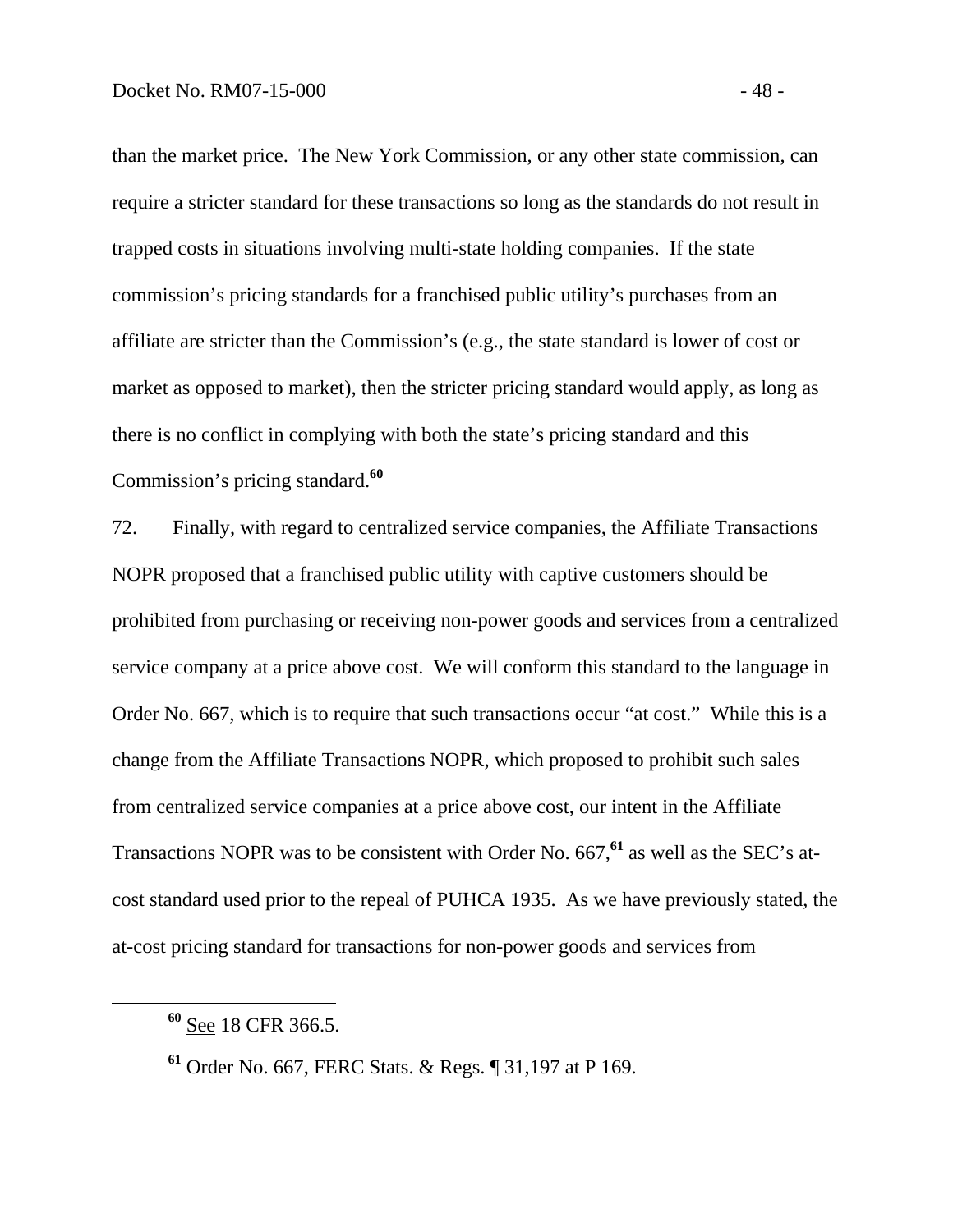centralized service companies to franchised public utilities with captive customers benefits ratepayers through economies of scale, and eliminates the speculative task of defining a market price in these instances.**<sup>62</sup>**

73. We recognize that one of the risks of at-cost pricing is the potential for prices to be imposed that are substantially higher than the market price. As we stated in Order No. 667, the Commission will entertain complaints that at-cost pricing exceeds the market price. Complainants would continue to have the burden of demonstrating the atcost price exceeded market price and, furthermore, any change in the price as a result of the complaint would be prospective.

74. With regard to comments that the Commission's affiliate-pricing standards may conflict with similar pricing rules at the state level, we are not convinced that the Commission should establish a general policy of deference to existing state rules. For many years, we have required restrictions on certain affiliate transactions for non-power goods and services in the context of both market-base rate authorizations and merger approval under section 203.**<sup>63</sup>** As stated above, to the extent a state has affiliate-pricing standards that are "stricter" than the Commission's then the stricter standard applies, as long as there is no conflict in complying with both the state's pricing standard and this Commission's pricing standard.

**<sup>62</sup>** Id.

**<sup>63</sup>** See, e.g., Potomac, 93 FERC at 61,782; Heartland, 68 FERC at 62,062-63; PSC Colorado, 75 FERC at 62,046.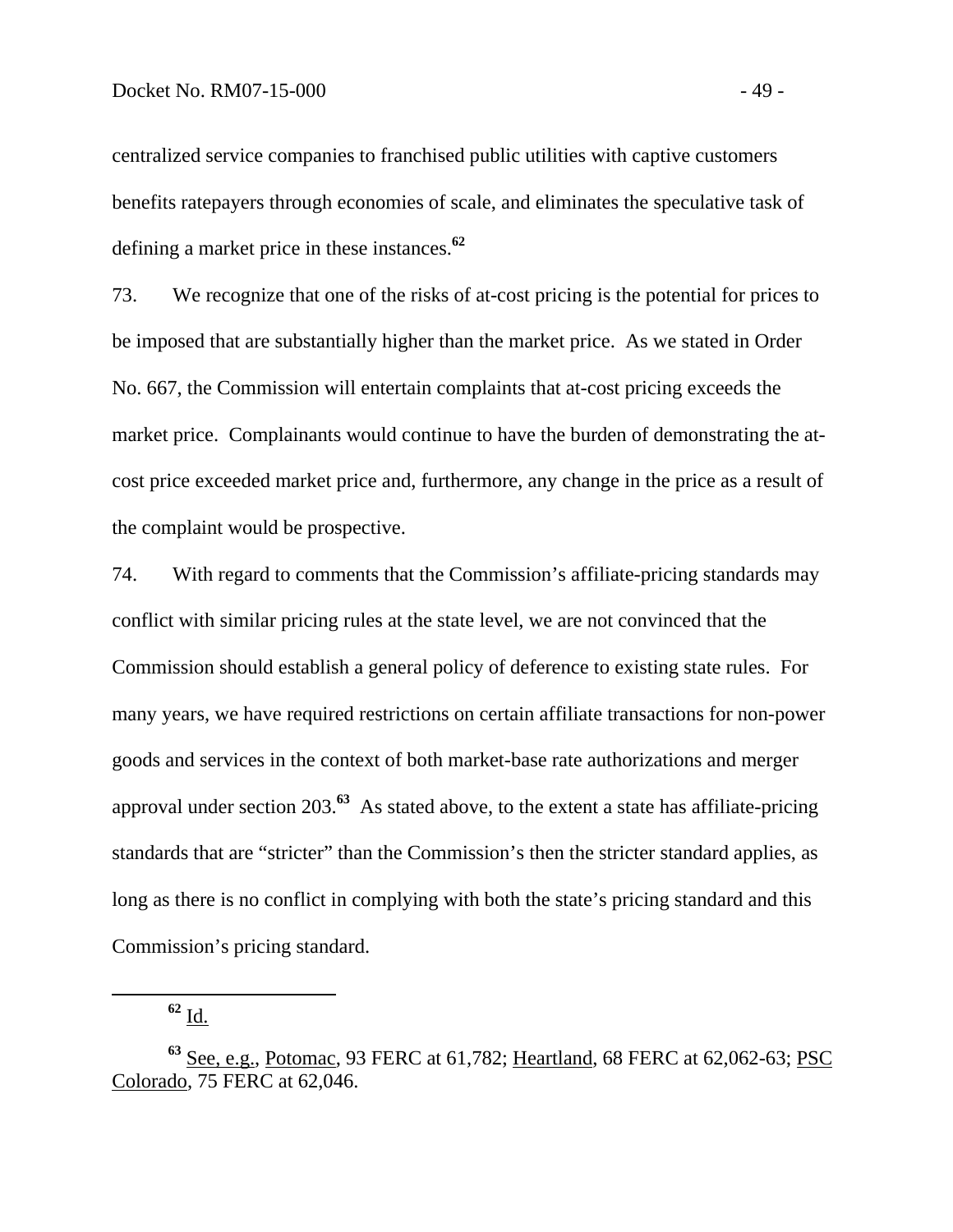### **3. Reporting Requirements**

75. In the Affiliate Transactions NOPR, the Commission asked whether it should adopt any after-the-fact reporting requirements for transactions covered by the proposed regulations.

### **a. Comments**

76. Most commenters, including EEI, Entergy, PG&E, Pinnacle West and Sempra, argue that the Commission should not require after-the-fact reporting requirements.

77. EEI argues that such reporting would be onerous given the number of transactions at issue, the fact that further reporting could include sensitive information and the Commission already collects large volumes of information from utilities and service companies. EEI also argues that if the Commission does adopt these regulations, it should clarify that utilities no longer need to include language that duplicates the regulations in their code of conduct as part of their individual tariffs.

78. Pinnacle West and Sempra argue that additional reporting is not required because many states already require reporting of affiliate transactions (including the states in which they conduct business) and the Commission already collects affiliate power sales information through EQRs and market-based rate requirements. Sempra states that it does not object to additional reporting requirements provided that the entities subject to the requirements are authorized to submit the same information in the same format and in the same time period as is required under existing state requirements.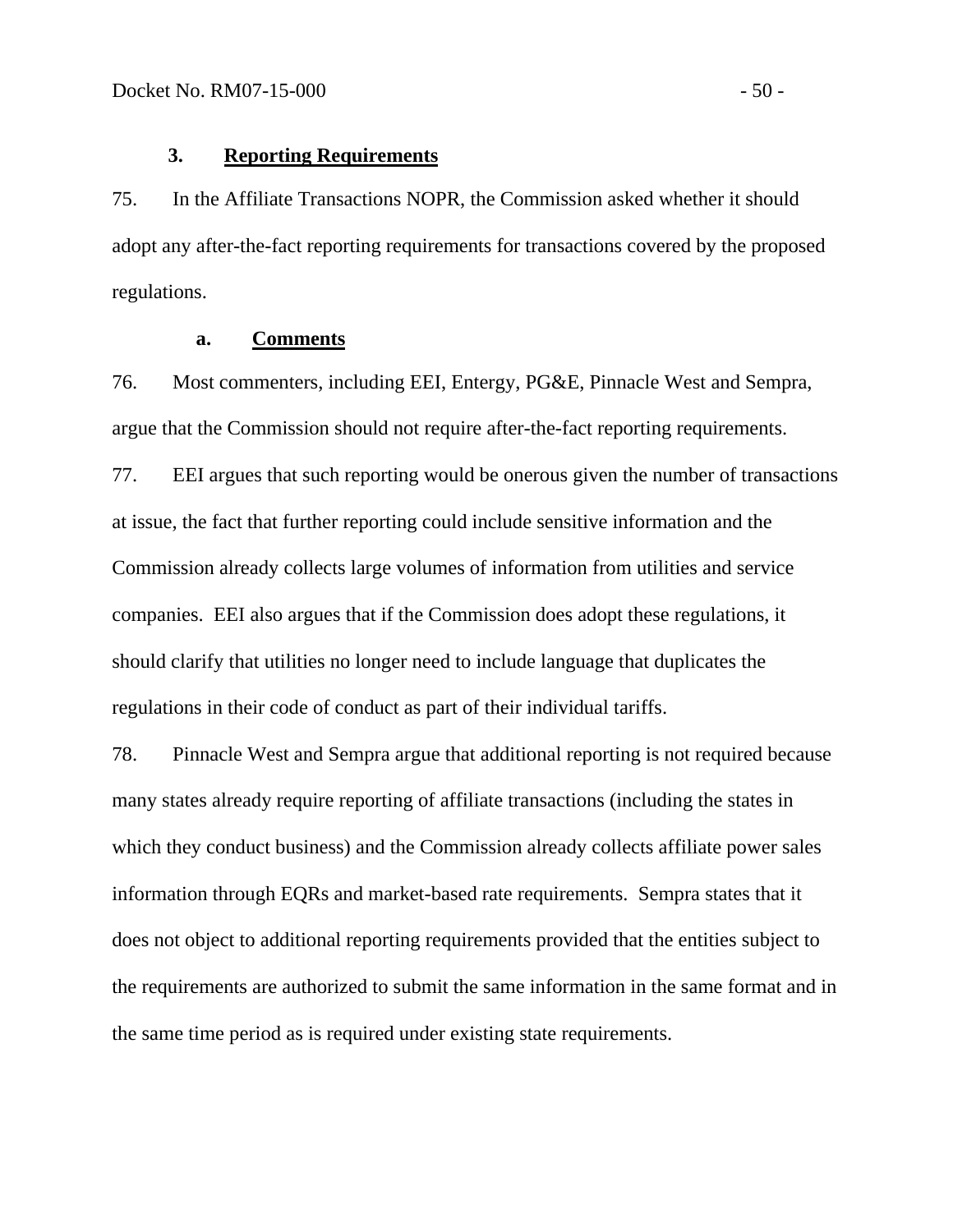79. PG&E encourages the Commission not to require additional reporting requirements for single-state holding companies. PG&E argues that such a requirement would be extraordinarily onerous. PG&E also argues that such a requirement would be duplicative because of Commission reporting requirements (EQRs and Form No. 3-Qs) and state requirements (where there is adequate state regulation of cross-subsidy issues). 80. APPA/NRECA and the state commissions support after-the-fact reporting requirements. APPA/NRECA ask that the Commission adopt additional after-the-fact reporting requirements. APPA/NRECA state that the Commission should require the filing of affiliate agreements governing non-power goods and services and the filing of periodic reports of all affiliate transactions within holding company systems regardless of whether they involve a centralized service company, a single-purpose service company, a market-regulated power sales affiliate or a non-utility affiliate. APPA/NRECA assert that there is no question of the Commission's statutory authority to require such reporting (citing the Commission's analysis in Order No. 667). APPA/NRECA also note that, in Order No. 667, the Commission only requires traditional, centralized service companies in holding company systems to file annual reports containing certain information relating to affiliate transactions, but the Commission does not require any reporting for singlepurpose service companies or other associate companies in holding company systems. While APPA/NRECA acknowledge that a one-size-fits-all reporting scheme may not be appropriate, they believe additional reporting is required. As a suggestion, they offer that the Commission require each covered public utility to file a one-time compliance filing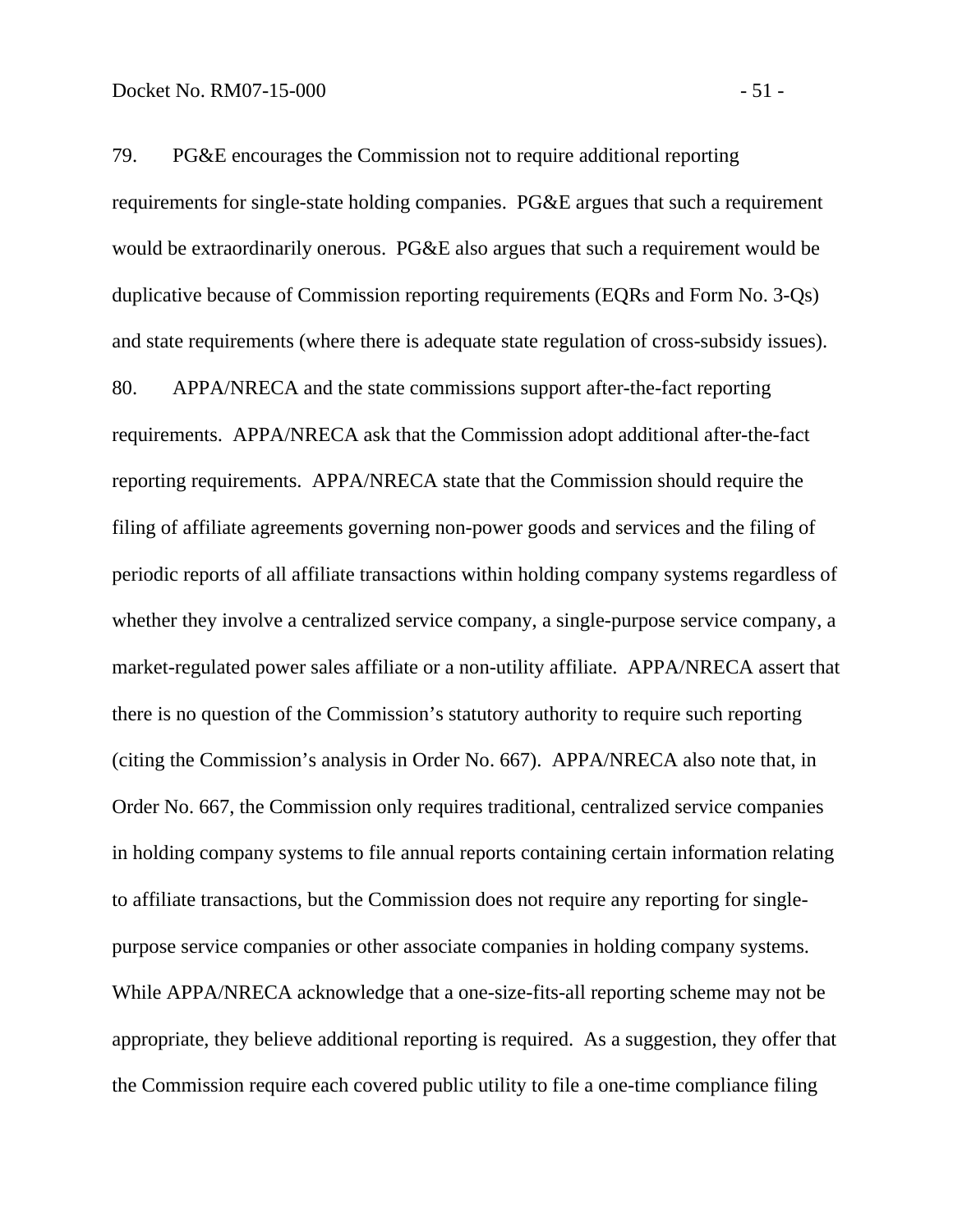which would inform the Commission of its then-existing affiliate relationships and any exemptions from annual reporting requirements. APPA/NRECA admit that that sort of reporting regime is general, and ask that the Commission consider a further technical conference on this question.

81. The Oklahoma Commission also recommends after-the-fact reporting, noting that its rules regarding affiliate information have been effective. The Oklahoma Commission suggests that the Commission allow state commissions the opportunity to review and comment on any post occurrence reporting (suggesting a 90-day review and comment period).

82. The New York Commission also recommends reporting on affiliate transactions. The New York Commission recommends revisions to Form No. 1 and Form No. 2 to require utilities to describe, quantify, and provide the basis used to record each type of transaction with its affiliates. It argues that these reporting requirements are similar to those the Commission included in Form No. 60 for centralized service companies.

## **b. Commission Determination**

83. We believe that the current reporting regulations are adequate to ensure compliance with the proposed restrictions on affiliate transactions between franchised public utilities that have captive customers or that own or provide transmission service over jurisdictional transmission facilities and their market-regulated power sales affiliates or non-utility affiliates. In addition to the information gathered through Form No. 1, the Commission already collects affiliate power sales information from franchised public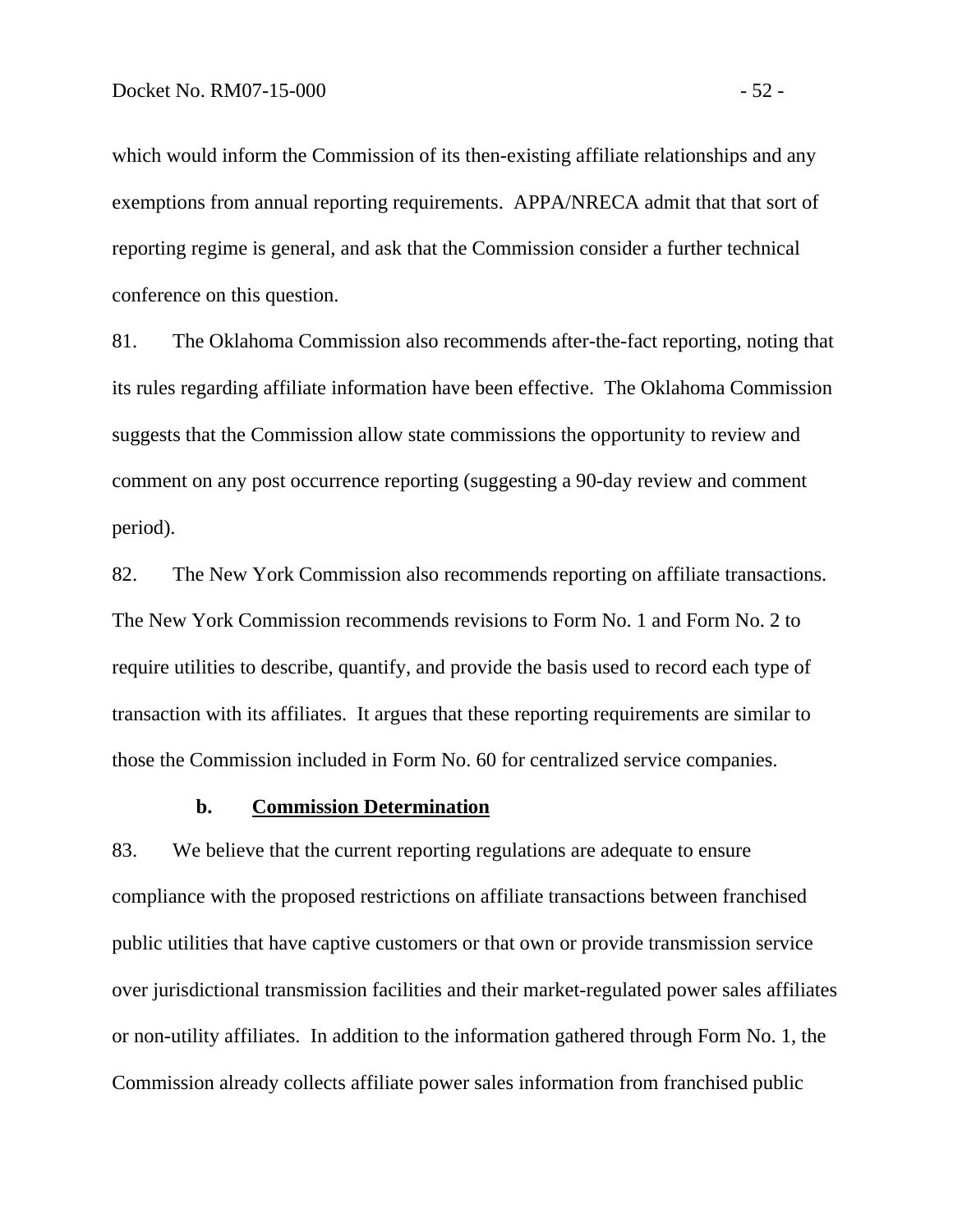utilities through EQRs and market-based requirements. With regard to non-power goods and services, franchised public utilities that have captive customers or that own or provide transmission service over jurisdictional transmission facilities are covered by the existing record retention requirements in Parts 125 and 225 of the Commission's regulations. Accordingly, there is no need to impose additional reporting requirements to ensure compliance with the proposed regulations. However, if the Commission finds that the existing requirements are inadequate, we will consider holding a technical conference to discuss what additional reporting requirements may be warranted.

#### **4. Effective Date**

#### **a. Comments**

84. EEI and Entergy recommend that the application of any adopted regulations be prospective in nature and not affect any existing contracts. In its comments, EEI asserts that it would be "unjust and detrimental to the financial integrity" of holding companies for the Commission to retroactively void pricing arrangements to provide energy or nonpower goods and services.**<sup>64</sup>**

# **b. Commission Determination**

85. In response to EEI's request for clarification, we clarify that the pricing rules adopted herein are prospective and will apply to any contracts, agreements or arrangements entered into on or after the effective date of this Final Rule. To the extent

**<sup>64</sup>** EEI Comments at 13.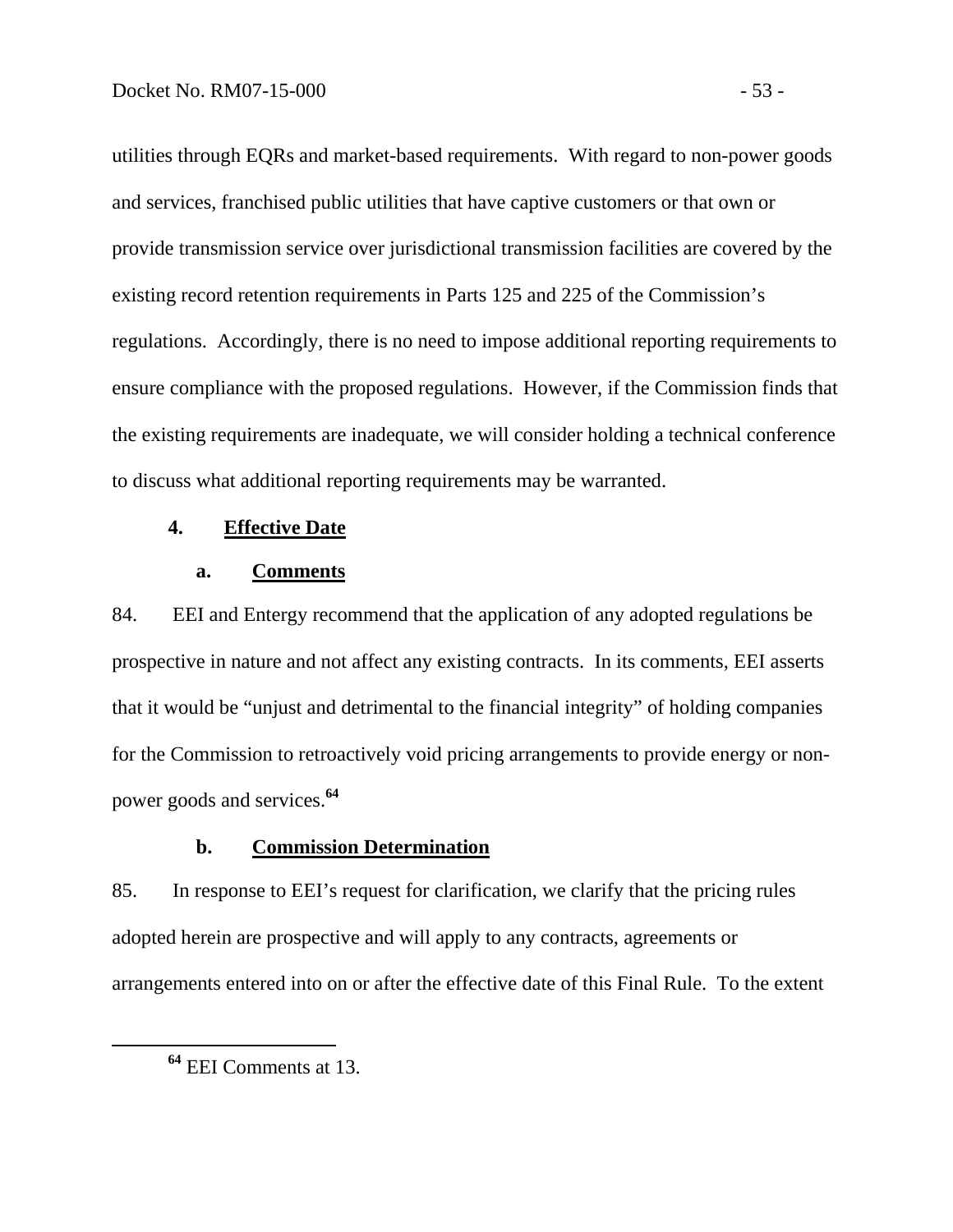different pricing was in effect for any contract, agreement or arrangement entered into prior to the effective date of this Final Rule, such pricing may remain in effect; however, the Commission on its own motion, or upon complaint, may on a case-by-case basis institute a section 206 proceeding to determine whether the costs incurred by a public utility under such pre-existing contracts, agreements or arrangements are just, reasonable and not unduly discriminatory or preferential. We also note that many public utilities already have the same pricing restrictions in effect as a result of Commission orders approving mergers or market-based rates; these restrictions remain in place.

### **V. Information Collection Statement**

86. The Office of Management and Budget's (OMB's) regulations require that OMB approve certain information collection requirements imposed by agency rule.**<sup>65</sup>** This Final Rule does not impose any additional information collection requirements. Therefore, the information collection regulations do not apply to this Final Rule. The Commission received 12 comments on the Affiliate Transactions NOPR and no entity specifically addressed the Commission's information collection statement. The Commission will submit for informational purposes only a copy of this rulemaking to OMB.

**<sup>65</sup>** 5 CFR 1320.12.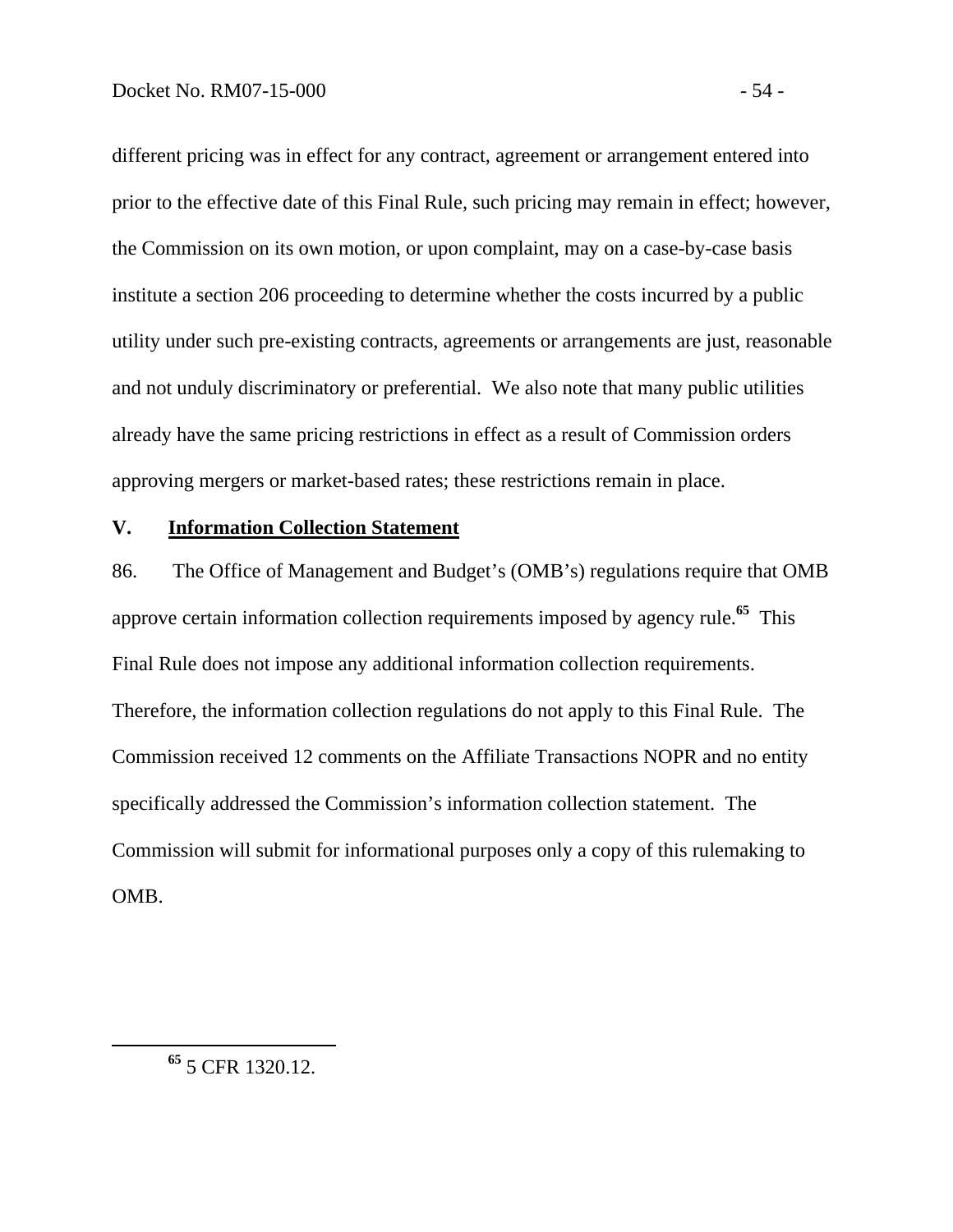## **VI. Environmental Analysis**

87. The Commission is required to prepare an Environmental Assessment or an Environmental Impact Statement for any action that may have a significant adverse effect on the human environment.**<sup>66</sup>** The Commission has categorically excluded certain actions from this requirement as not having a significant effect on the human environment.**<sup>67</sup>** The final rule is categorically excluded as it addresses rate filings submitted under sections 205 and 206 of the FPA.**<sup>68</sup>** Accordingly, no environmental assessment is necessary and none has been prepared in this final rule.

# **VII. Regulatory Flexibility Act**

88. The Regulatory Flexibility Act of 1980 (RFA)**<sup>69</sup>** generally requires a description and analysis of final rules that will have significant economic impact on a substantial number of small entities.<sup>70</sup> Agencies are not required to make such an analysis if a rule would not have such an effect.

**<sup>67</sup>** 18 CFR 380.4.

**<sup>68</sup>** See 18 CFR 380.4(a)(15).

**<sup>69</sup>** 5 U.S.C. 601-12.

**<sup>70</sup>** The RFA definition of "small entity" refers to the definition provided in the Small Business Act, which defines a "small business concern" as a business that is independently owned and operated and that is not dominant in its field of operation. 15 U.S.C. 632. The Small Business Size Standards component of the North American (continued)

**<sup>66</sup>** Regulations Implementing the National Environmental Policy Act, Order No. 486, 52 FR 47897 (Dec. 17, 1987), FERC Stats. & Regs., Regulations Preambles 1986-1990 ¶ 30,783 (1987).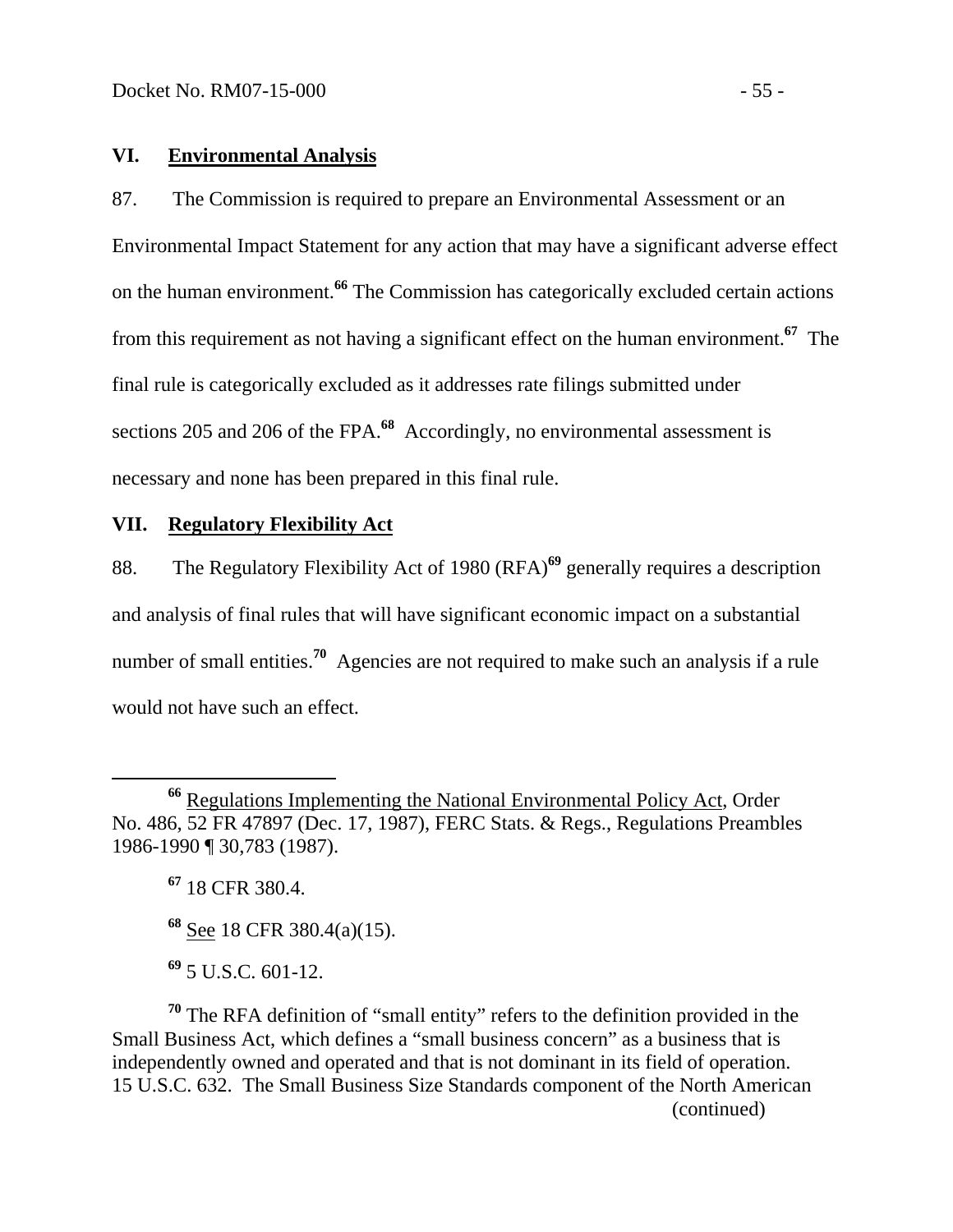89. The Final Rule is applicable to franchised public utilities that have captive customers or that own or provide transmission service over jurisdictional transmission facilities. Most such companies regulated by the Commission do not fall within the RFA's definition of small entity.**<sup>71</sup>** Therefore, the Commission certifies the Final Rule will not have a significant economic impact on a substantial number of small entities. As a result, no regulatory flexibility analysis is required.

## **VIII. Document Availability**

90. In addition to publishing the full text of this document in the Federal Register, the

Commission provides all interested persons an opportunity to view and/or print the

contents of this document via the Internet through FERC's Home Page

(http://www.ferc.gov) and in FERC's Public Reference Room during normal business

hours (8:30 a.m. to 5:00 p.m. Eastern time) at 888 First Street, N.E., Room 2A,

Washington D.C. 20426.

 $\overline{a}$ 

91. From FERC's Home Page on the Internet, this information is available on

eLibrary. The full text of this document is available on eLibrary in PDF and Microsoft

Industry Classification System defines a small electric utility as one that, including its affiliates, is primarily engaged in the generation, transmission, and/or distribution of electric energy for sale and whose total electric output for the preceding fiscal year did not exceed 4 million MWh. 13 CFR 121.201.

**<sup>71</sup>** 5 U.S.C. 601(3), citing to section 3 of the Small Business Act, 15 U.S.C. 632. Section 3 of the Small Business Act defines a "small-business concern" as a business which is independently owned and operated and which is not dominant in its field of operation.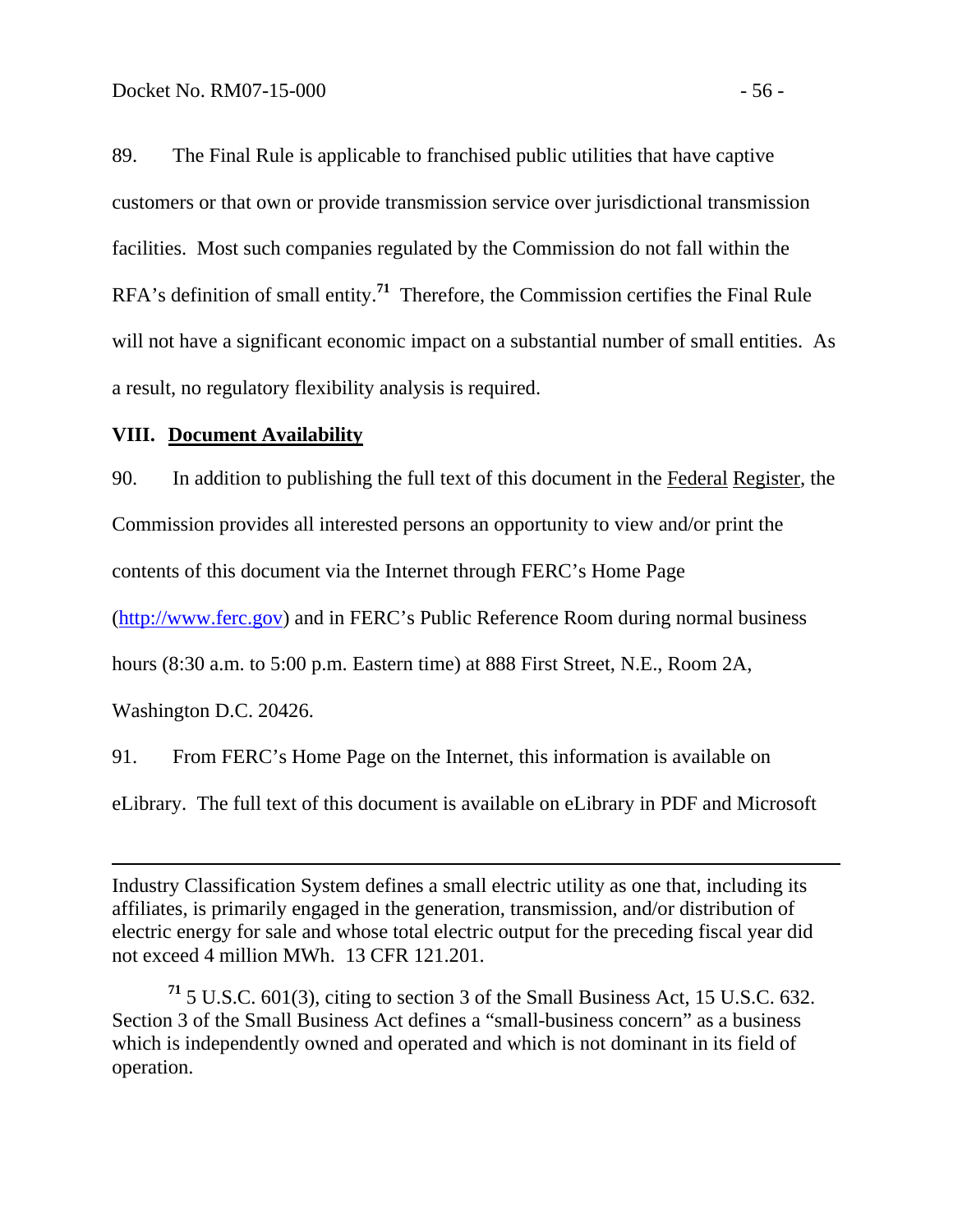Word format for viewing, printing, and/or downloading. To access this document in eLibrary, type the docket number excluding the last three digits of this document in the docket number field.

92. User assistance is available for eLibrary and the FERC's website during normal business hours from FERC Online Support at 202-502-6652 (toll free at 1-866-208-3676) or email at ferconlinesupport@ferc.gov, or the Public Reference Room at (202) 502- 8371, TTY (202)502-8659. E-mail the Public Reference Room at

public.referenceroom@ferc.gov.

## **IX. Effective Date and Congressional Notification**

93. These regulations are effective [insert date 30 days from publication in

**FEDERAL REGISTER**]. The Commission has determined, with the concurrence of the Administrator of the Office of Information and Regulatory Affairs of OMB, that this rule is not a "major rule" as defined in section 351 of the Small Business Regulatory Enforcement Fairness Act of 1996.

## List of subjects in 18 CFR Part 35

Electric power rates, Electric utilities, Reporting and recordkeeping requirements. By the Commission.

 $(S E A L)$ 

 Kimberly D. Bose, Secretary.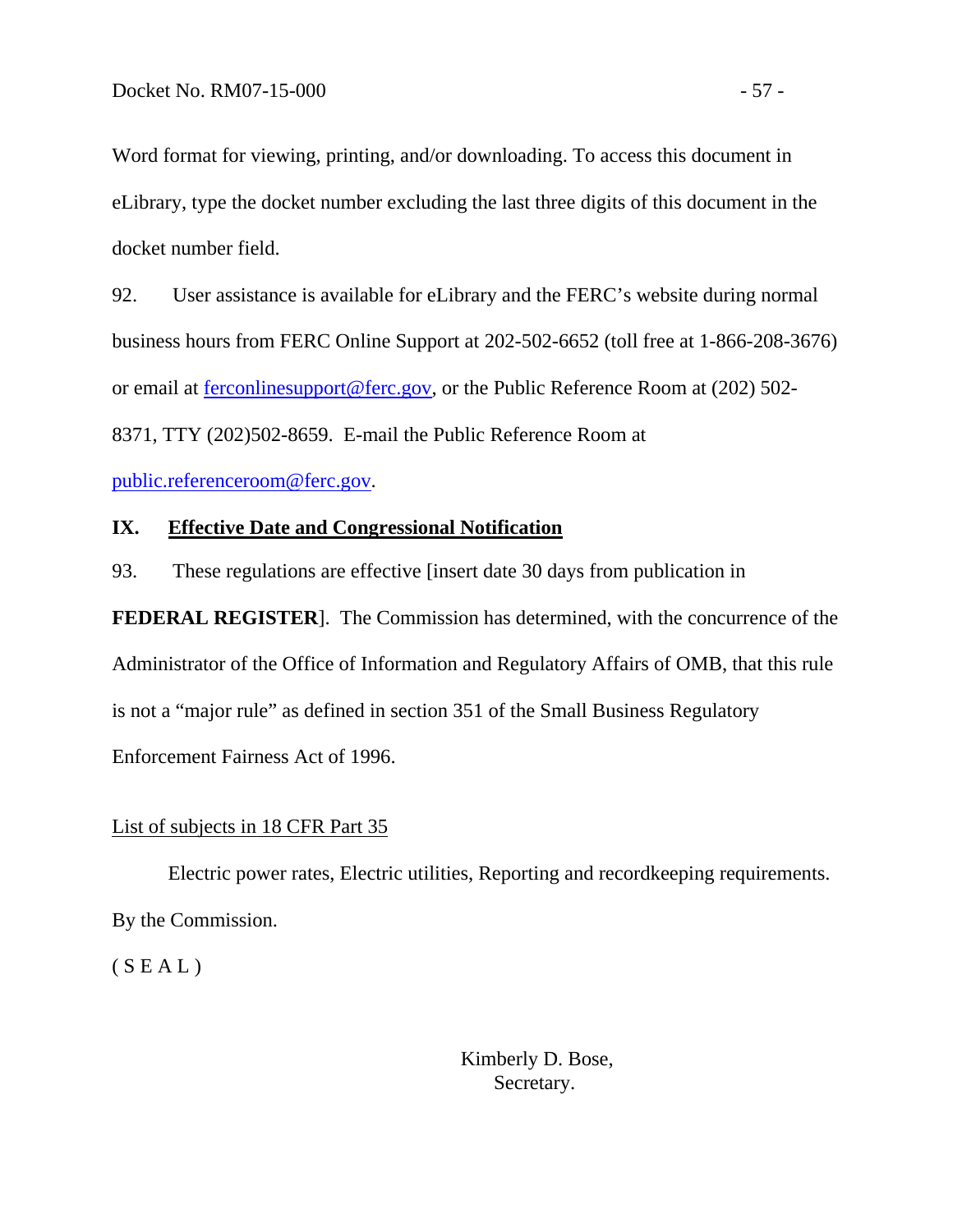In consideration of the foregoing, the Commission amends part 35, Chapter I, Title 18, Code of Federal Regulations, to read as follows:

# **PART 35 – FILING OF RATE SCHEDULES AND TARIFFS.**

1. The authority citation for part 35 continues to read as follows:

Authority: 16 U.S.C. 791a-825r, 2601-2645; 31 U.S.C. 9701; 42 U.S.C. 7101-

7352.

2. Subpart I is added to read as follows:

# **Subpart I – Cross-Subsidization Restrictions on Affiliate Transactions**

| Sec.  |                                                    |
|-------|----------------------------------------------------|
| 35.43 | Generally.                                         |
| 35.44 | Protections against affiliate cross-subsidization. |

# § 35.43 Generally.

- (a) For purposes of this subpart:
- (1) Affiliate of a specified company means:
- (i) For any person other than an exempt wholesale generator:

(A) Any person that directly or indirectly owns, controls, or holds with power to

vote, 10 percent or more of the outstanding voting securities of the specified company;

 (B) Any company 10 percent or more of whose outstanding voting securities are owned, controlled, or held with power to vote, directly or indirectly, by the specified company;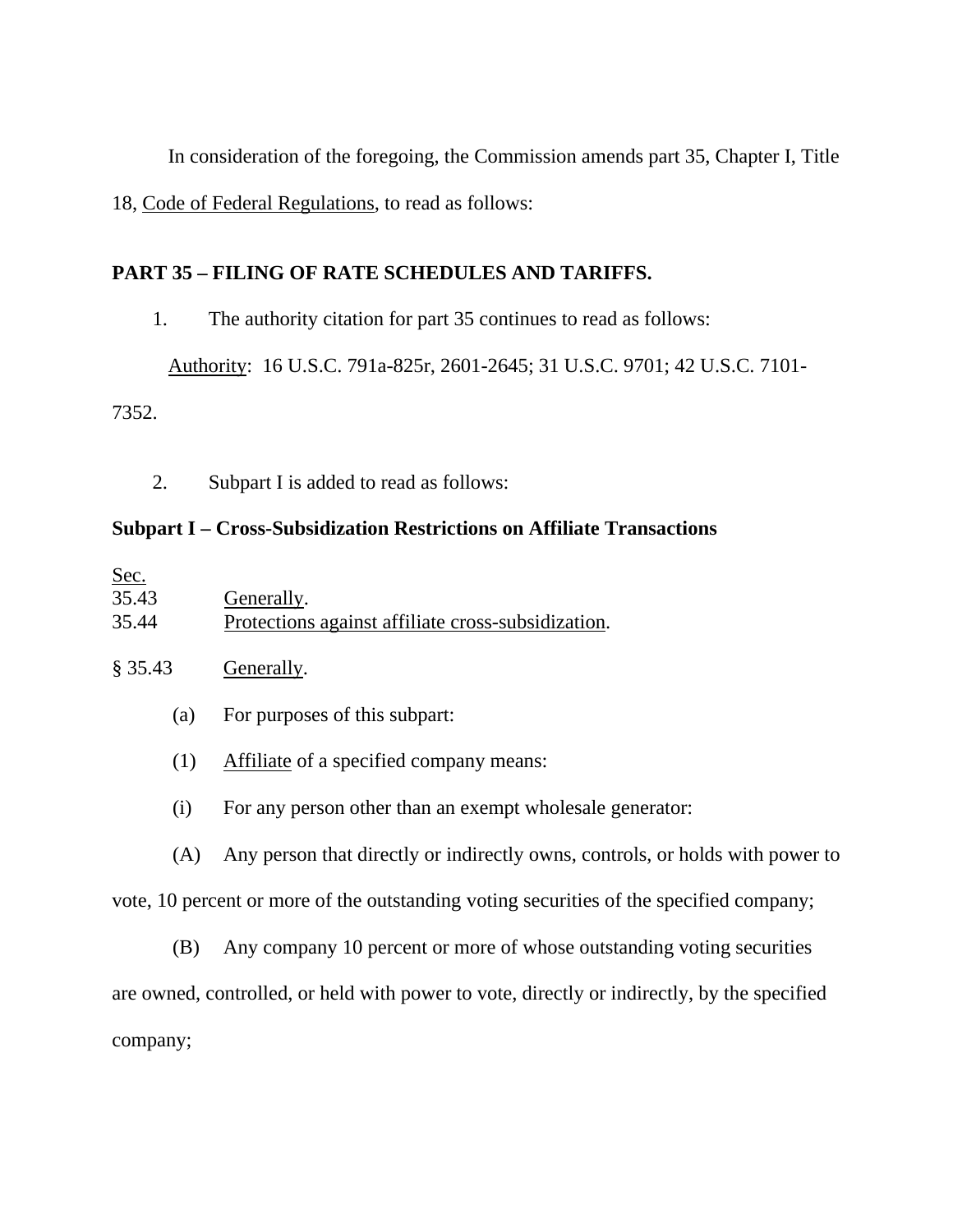(C) Any person or class of persons that the Commission determines, after appropriate notice and opportunity for hearing, to stand in such relation to the specified company that there is liable to be an absence of arm's-length bargaining in transactions between them as to make it necessary or appropriate in the public interest or for the protection of investors or consumers that the person be treated as an affiliate; and

(D) Any person that is under common control with the specified company.

(E) For purposes of paragraph  $(a)(1)(i)$ , owning, controlling or holding with power to vote, less than 10 percent of the outstanding voting securities of a specified company creates a rebuttable presumption of lack of control.

 (ii) For any exempt wholesale generator (as defined under § 366.1 of this chapter), consistent with section 214 of the Federal Power Act (16 U.S.C. 824m), which provides that "affiliate" will have the same meaning as provided in section 2(a) of the Public Utility Holding Company Act of 1935 (15 U.S.C. 79b(a)(11)):

 (A) Any person that directly or indirectly owns, controls, or holds with power to vote, 5 percent or more of the outstanding voting securities of the specified company;

 (B) Any company 5 percent or more of whose outstanding voting securities are owned, controlled, or held with power to vote, directly or indirectly, by the specified company;

 (C) Any individual who is an officer or director of the specified company, or of any company which is an affiliate thereof under paragraph  $(a)(1)(ii)(A)$ ; and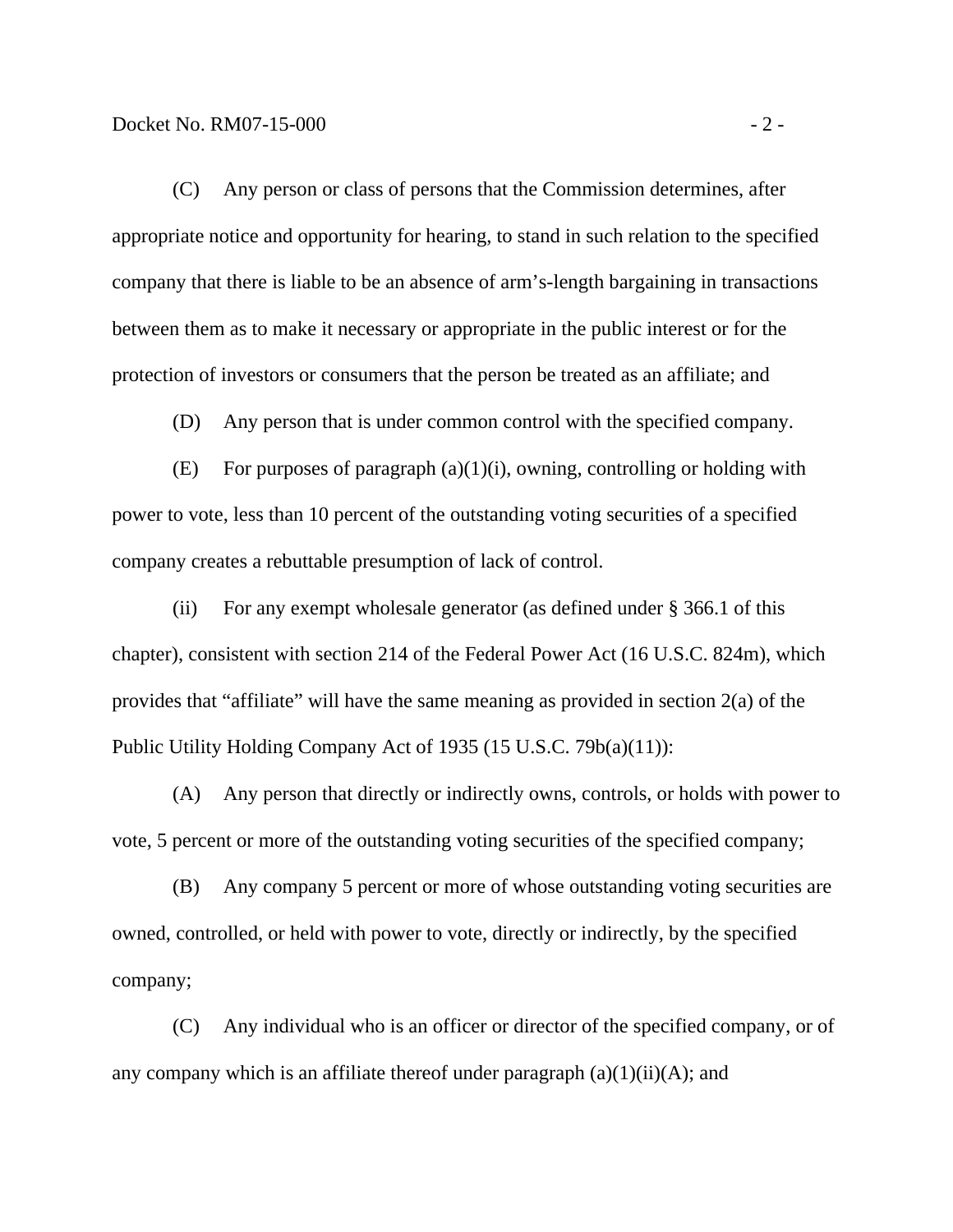(D) Any person or class of persons that the Commission determines, after appropriate notice and opportunity for hearing, to stand in such relation to the specified company that there is liable to be an absence of arm's-length bargaining in transactions between them as to make it necessary or appropriate in the public interest or for the protection of investors or consumers that the person be treated as an affiliate.

 (2) Captive customers means any wholesale or retail electric energy customers served by a franchised public utility under cost-based regulation.

 (3) Franchised public utility means a public utility with a franchised service obligation under state law.

 (4) Market-regulated power sales affiliate means any power seller affiliate other than a franchised public utility, including a power marketer, exempt wholesale generator, qualifying facility or other power seller affiliate, whose power sales are regulated in whole or in part on a market-rate basis.

 (5) Non-utility affiliate means any affiliate that is not in the power sales or transmission business, other than a local gas distribution company or an interstate natural gas pipeline.

 (b) The provisions of this subpart apply to all franchised public utilities that have captive customers or that own or provide transmission service over jurisdictional transmission facilities.

§ 35.44 Protections against affiliate cross-subsidization.